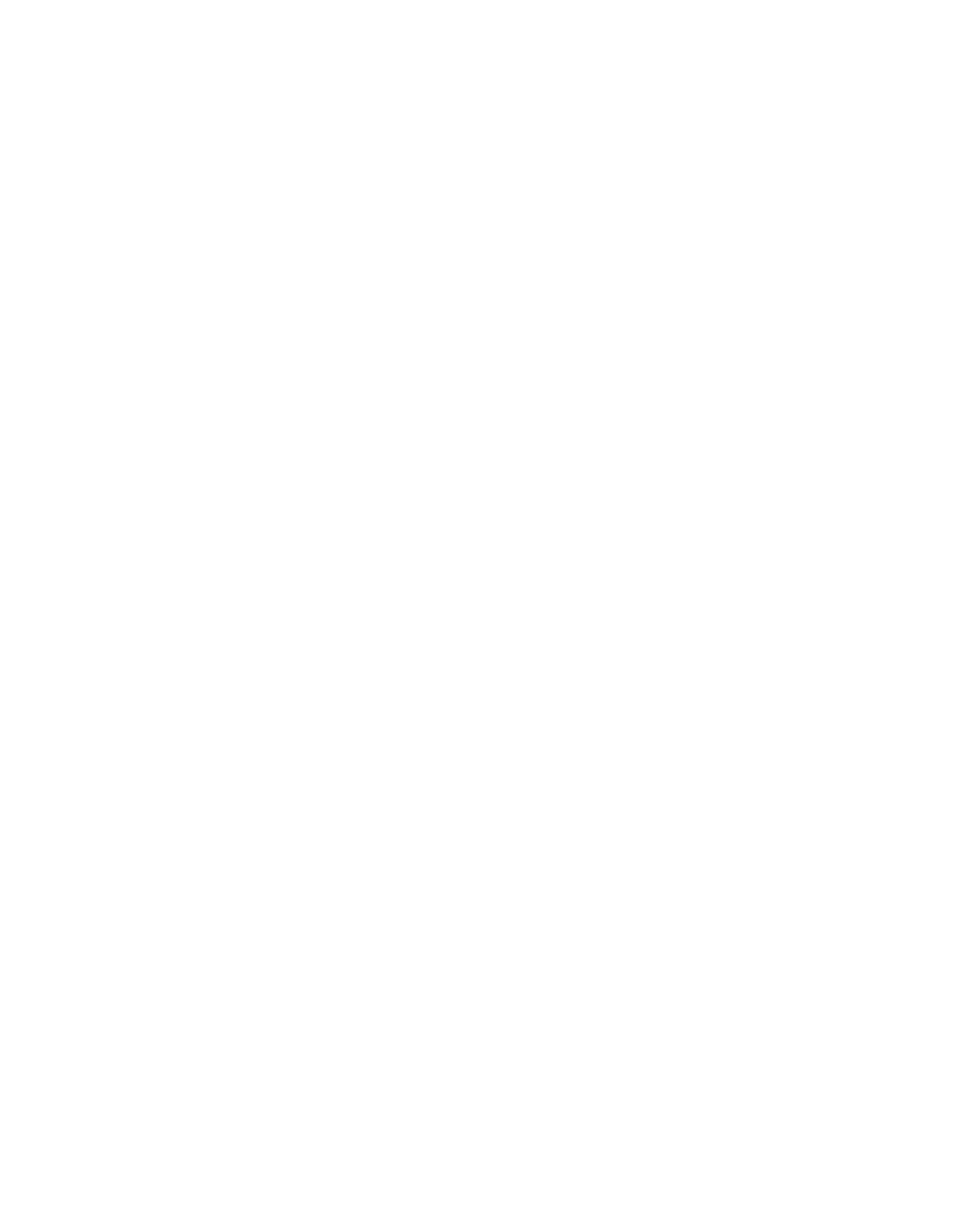## TABLE OF CONTENTS

## Page

|     |                                                                                                                                                                                                            | iii          |
|-----|------------------------------------------------------------------------------------------------------------------------------------------------------------------------------------------------------------|--------------|
|     | INTEREST OF THE AMICI CURIAE                                                                                                                                                                               | $\mathbf{1}$ |
|     | SUMMARY OF ARGUMENT                                                                                                                                                                                        | $\mathbf{1}$ |
|     |                                                                                                                                                                                                            | 3            |
| Ι.  | INTERNATIONAL TREATIES RATIFIED<br>BY THE UNITED STATES REQUIRE<br>THAT THE COURT REVIEWING DE-<br>TENTION HAVE THE AUTHORITY TO<br>ORDER RELEASE OF DETAINEES WHOSE<br>DETENTION IS NOT LAWFUL            | 3            |
|     | Domestic habeas corpus law should be<br>A.<br>interpreted consistently with the<br>United States' international legal ob-<br>ligations under the International Cov-<br>enant on Civil and Political Rights | 5            |
|     | B. The law of war obligates the United<br>States to permit the District Court to                                                                                                                           | 12           |
| II. | THE DISTRICT COURT'S ORDER TO<br>GRANT PETITIONERS' RELEASE<br><b>IS</b><br>CONSISTENT WITH ACCEPTED PRIN-<br>CIPLES OF INTERNATIONAL LAW<br>GOVERNING PROLONGED ARBITRARY                                 | 20           |
|     | International human rights law con-<br>А.<br>demns prolonged arbitrary detention<br>and supports the prompt and effective<br>release of individuals whose detention                                        | 21           |
|     |                                                                                                                                                                                                            |              |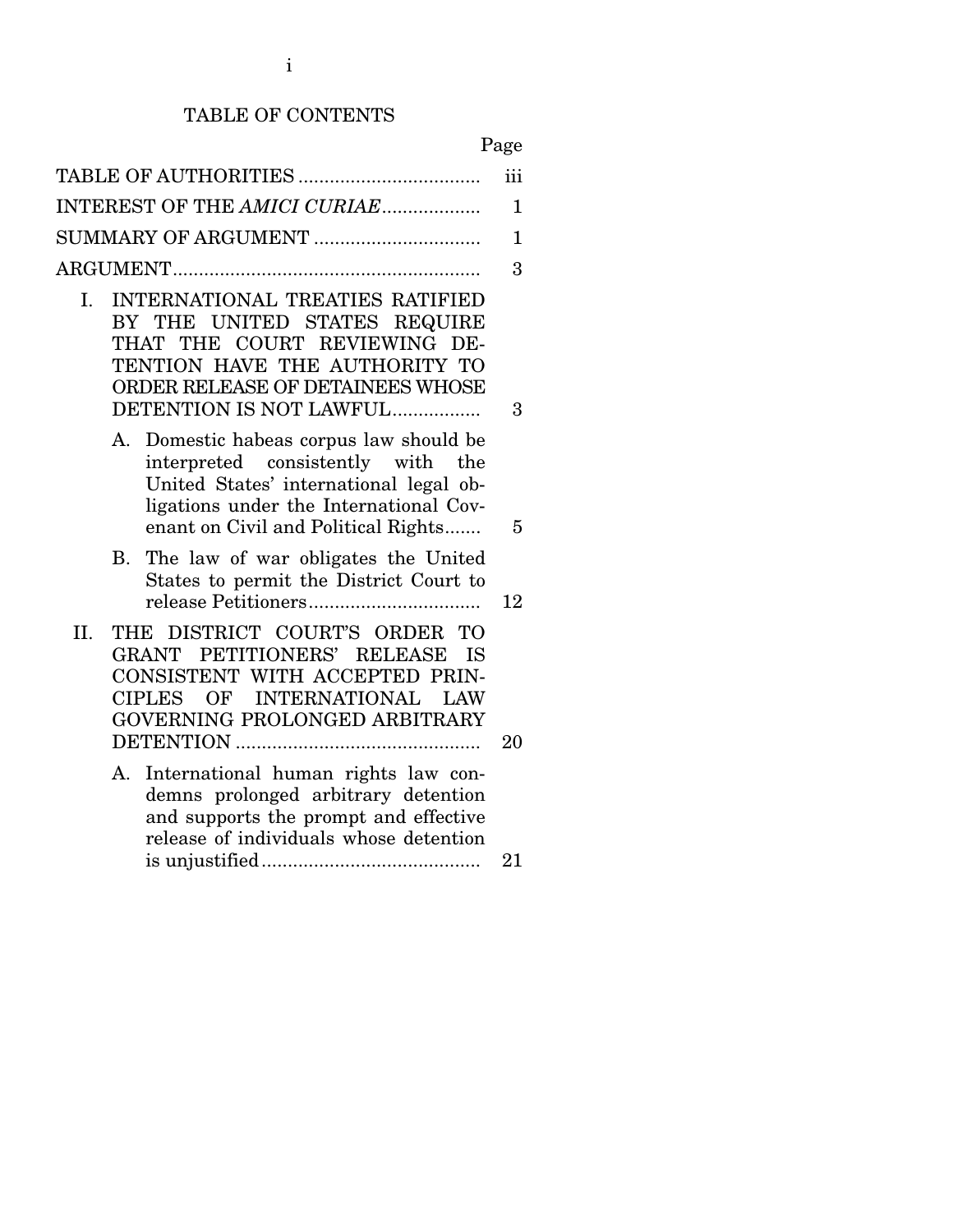### TABLE OF CONTENTS – Continued

Page

| B. International humanitarian law consis-<br>tently demands the prompt release of<br>detainees when the circumstances justi-<br>fying their detention cease to exist 28 |  |
|-------------------------------------------------------------------------------------------------------------------------------------------------------------------------|--|
| THE UNITED STATES SHOULD LIVE<br>UP TO THE STANDARDS OF INTER-<br>NATIONAL LAW TO WHICH IT HAS<br>LD OTHER COUNTRIES BY PRO-                                            |  |

VIDING EFFECTIVE JUDICIAL RE-VIEW OF UNLAWFUL DETENTION........ 35

CONCLUSION ....................................................... 38

LIST OF *AMICI CURIAE* ........................... Appendix 1

ii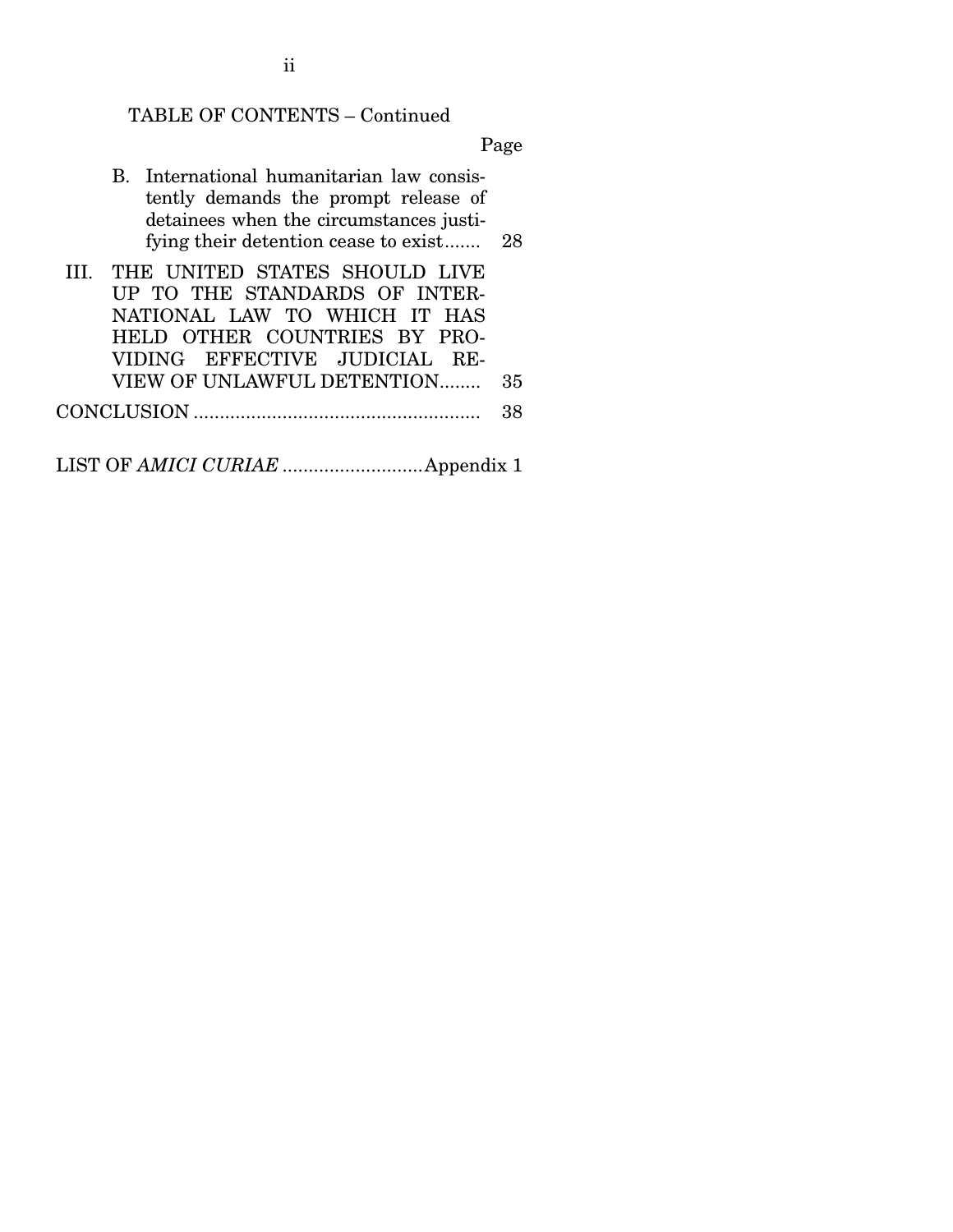# Page

## CASES

| Boumediene v. Bush, 553 U.S. __, 128 S. Ct.                                         |
|-------------------------------------------------------------------------------------|
| Ex Parte Watkins, 28 U.S. (3 Pet.) 193 (1830)7                                      |
| Hamdan v. Rumsfeld, 548 U.S. 557                                                    |
| Hartford Fire Ins. Co. v. California, 509 U.S.                                      |
| Kim Ho Ma v. Ashcroft, 257 F.3d 1095 (9th Cir.                                      |
| Kolovrat v. Oregon, 366 U.S. 187 (1961)16                                           |
| Landgraf v. USI Film Products, 511 U.S. 244                                         |
| Lawrence v. Texas, 539 U.S. 558 (2003)20                                            |
| Mali v. Keeper of the Common Jail, 120 U.S. 1                                       |
| Martinez v. City of Los Angeles, 141 F.3d 1373                                      |
| Murray v. Schooner Charming Betsy, 6 U.S. (2<br>Cranch) 64 (1804) 4, 10, 11, 12, 17 |
| Olympic Airways v. Husain, 540 U.S. 644                                             |
|                                                                                     |
| Rodriguez-Fernandez v. Wilkinson, 654 F.2d                                          |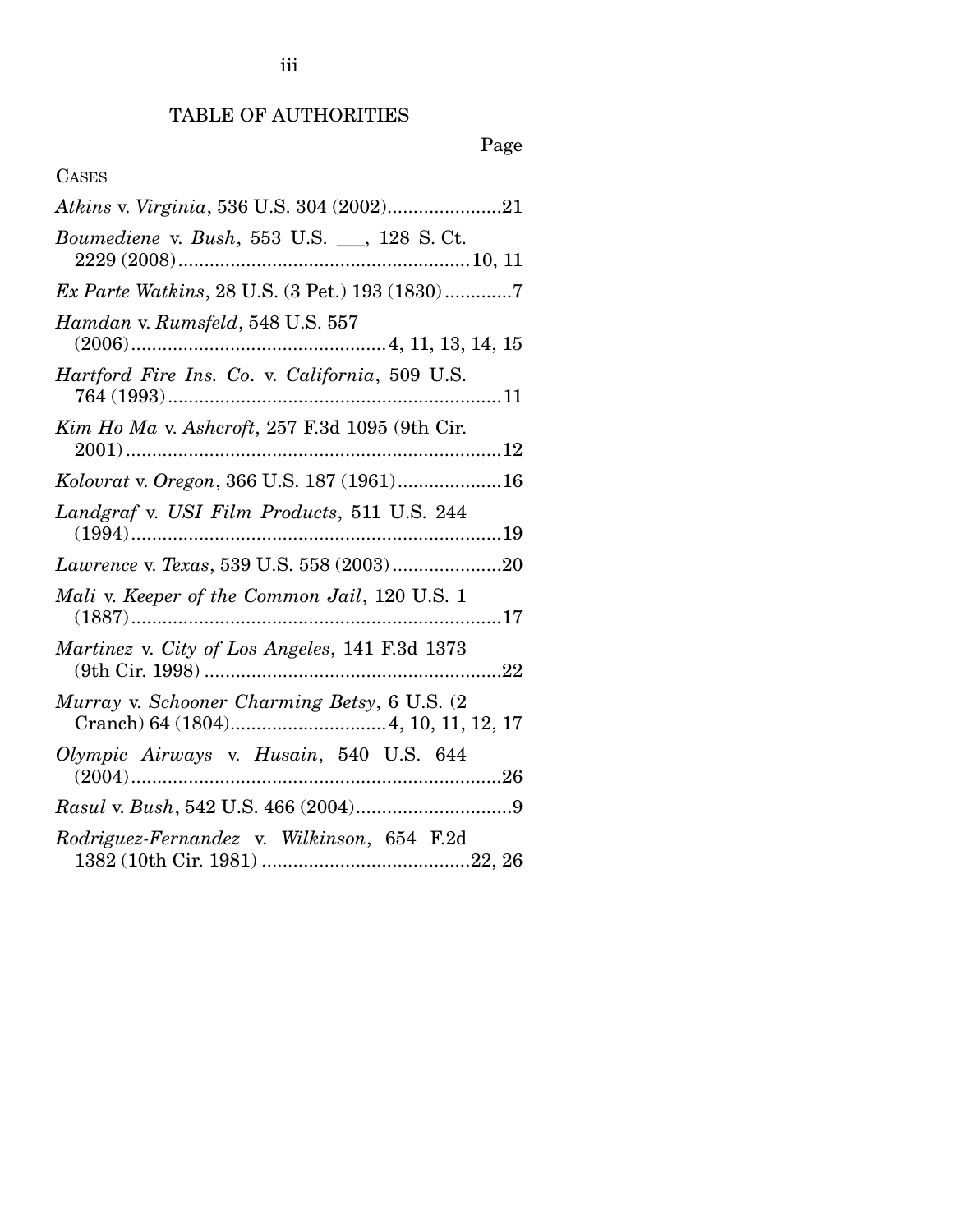Page

| Roper v. Simmons, 543 U.S. 551 (2005)11, 20    |  |
|------------------------------------------------|--|
| Sosa v. Alvarez-Machain, 542 U.S. 692 (2004)10 |  |
| Thompson v. Oklahoma, 487 U.S. 815 (1988)21    |  |
| Weinberger v. Rossi, 456 U.S. 25 (1982)11      |  |
|                                                |  |

STATUTES, EXECUTIVE ORDERS AND REGULATIONS

| Exec. Order No. 13107, 3 C.F.R. § 234 (1999) 6    |  |
|---------------------------------------------------|--|
| Military Commissions Act of 2006, $\S$ 5(a), Pub. |  |
| Proclamation No. 2999, 3 C.F.R. 46 (1953)22       |  |

### LEGISLATIVE HISTORY

| International Covenant on Civil and Political<br>Rights: Hearing Before the S. Comm. on For-<br>eign Relations, 102d Cong. 5 (1991)20, 21, 24, 27 |
|---------------------------------------------------------------------------------------------------------------------------------------------------|
| Joint Statement by Senators McCain, Warner,<br>and Graham on Individual Rights Under the<br>Geneva Conventions, 152 Cong. Rec. S10401             |
|                                                                                                                                                   |
|                                                                                                                                                   |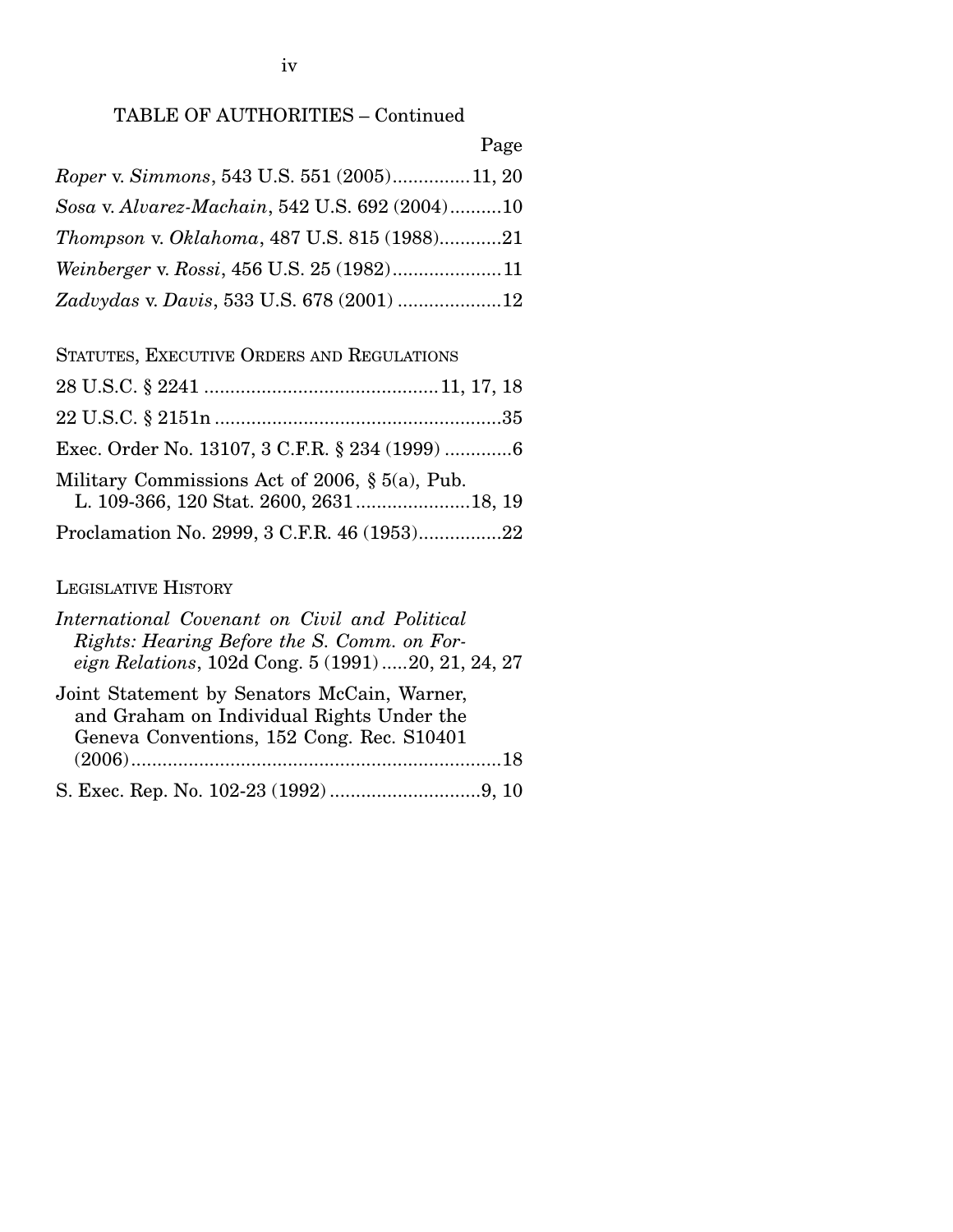## Page

FOREIGN AND INTERNATIONAL LAW AUTHORITIES

| 3 Int'l Comm. of the Red Cross, Commentary:<br>Geneva Convention Relative to the Treat-<br>ment of Prisoners of War (Jean S. Pictet ed.,    |
|---------------------------------------------------------------------------------------------------------------------------------------------|
| 4 Int'l Comm. of the Red Cross, Commentary:<br>Geneva Convention Relative to the Protection<br>of Civilian Persons in Time of War 261 (Jean |
| A v. Australia, U.N. Hum. Rts. Comm., Com-<br>munication No. 560/1993, [9.5, U.N. Doc.                                                      |
| American Convention on Human Rights, Nov.<br>22, 1969, O.A.S.T.S. No. 36, 1144 U.N.T.S.                                                     |
| American Declaration of the Rights and Duties<br>of Man, OAS Res. XXX, Int'l Conf. of Am.<br>States, 9th Conf., OAS Doc. OEA/Ser. L./       |
| Case Concerning Armed Activities on the Ter-<br>ritory of the Congo (Democratic Republic of<br>the Congo v. Uganda), Advisory Opinion,      |
| Case of Assanidze v. Georgia, 2004-IV Eur. Ct.<br>$H.R. 659$<br>27                                                                          |
| Case of Chaparro Álvarez and Lapo Iniguez v.<br>Ecuador, 2007 Inter-Am. Ct. H.R. (ser. C)                                                   |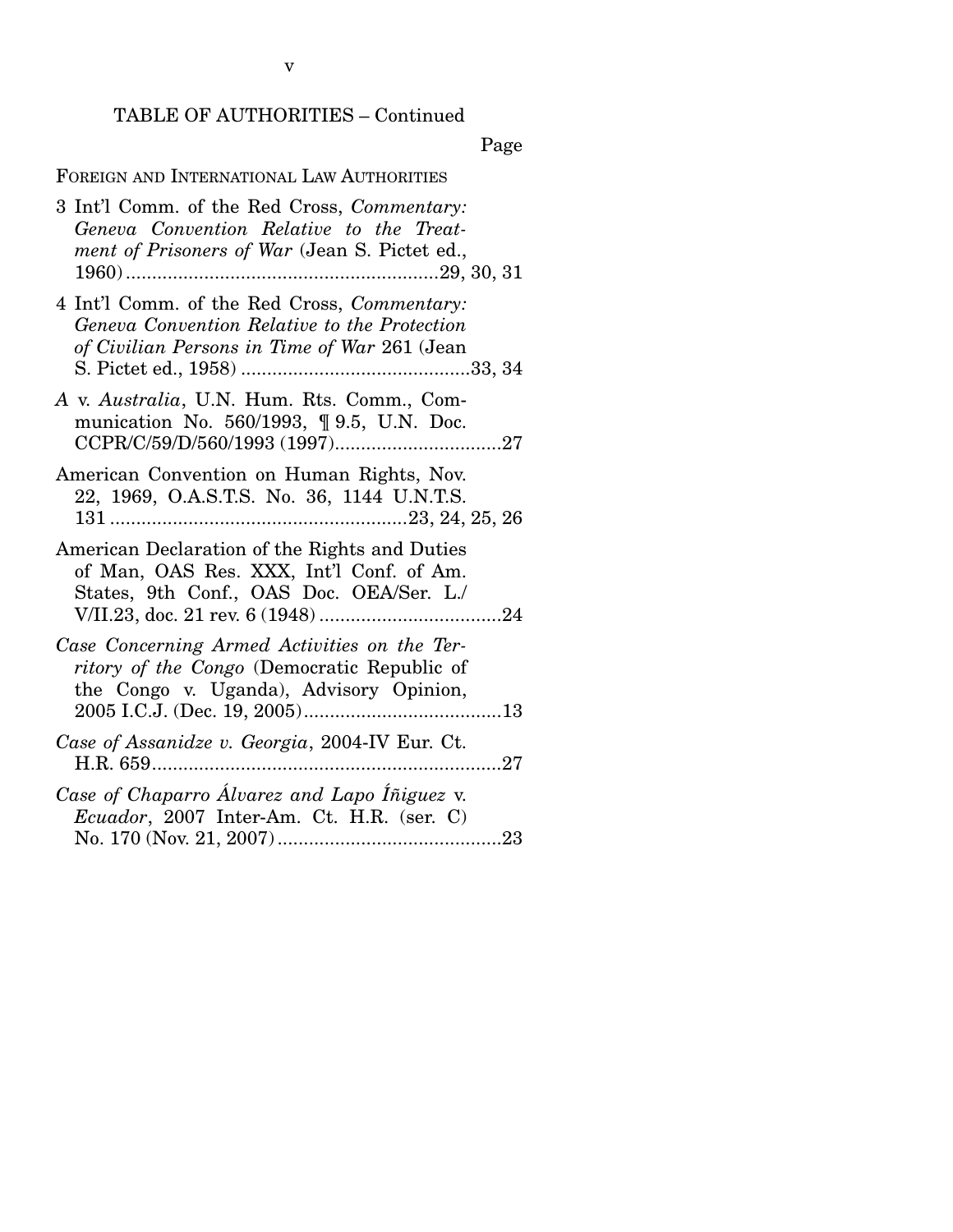|                                                                                                                                         | Page |
|-----------------------------------------------------------------------------------------------------------------------------------------|------|
| Convention Against Torture and Other Cruel,<br>Inhuman or Degrading Treatment or Punish-<br>ment, adopted Dec. 10, 1984, 108 Stat. 382, |      |
| Convention on the Rights of the Child art.<br>37(d), adopted Nov. 20, 1989, 1577 U.N.T.S. 3<br>(entered into force Sept. 2, 1990)25     |      |
| Convention Relating to the Status of Refugees<br>art. 33(1), July 28, 1951, 19 U.S.T. 6259, 189                                         |      |
| Council of Europe, European Convention on<br>Human Rights art. 13, Nov. 4, 1950, 213                                                    |      |
| D. Monguya Mbenge et al. v. Zaire, Com-<br>munication No. 16/1977, U.N. Doc. A/38/40,                                                   |      |
| Geneva Convention Relative to the Protec-<br>tion of Civilian Persons in Time of War art.<br>132, Aug. 12, 1949, 6 U.S.T. 3526, 75      |      |
| Geneva Convention Relative to the Treatment<br>of Prisoners of War, Aug. 12, 1949, 6 U.S.T.                                             |      |
| Human Rights Comm., Communication No.<br>1324/2004: Australia, U.N. Doc. CCPR/C/88/                                                     |      |
| Human Rights Comm., Communication No.<br>66/1980: Uruguay, U.N. Doc. CCPR/C/17/D/                                                       |      |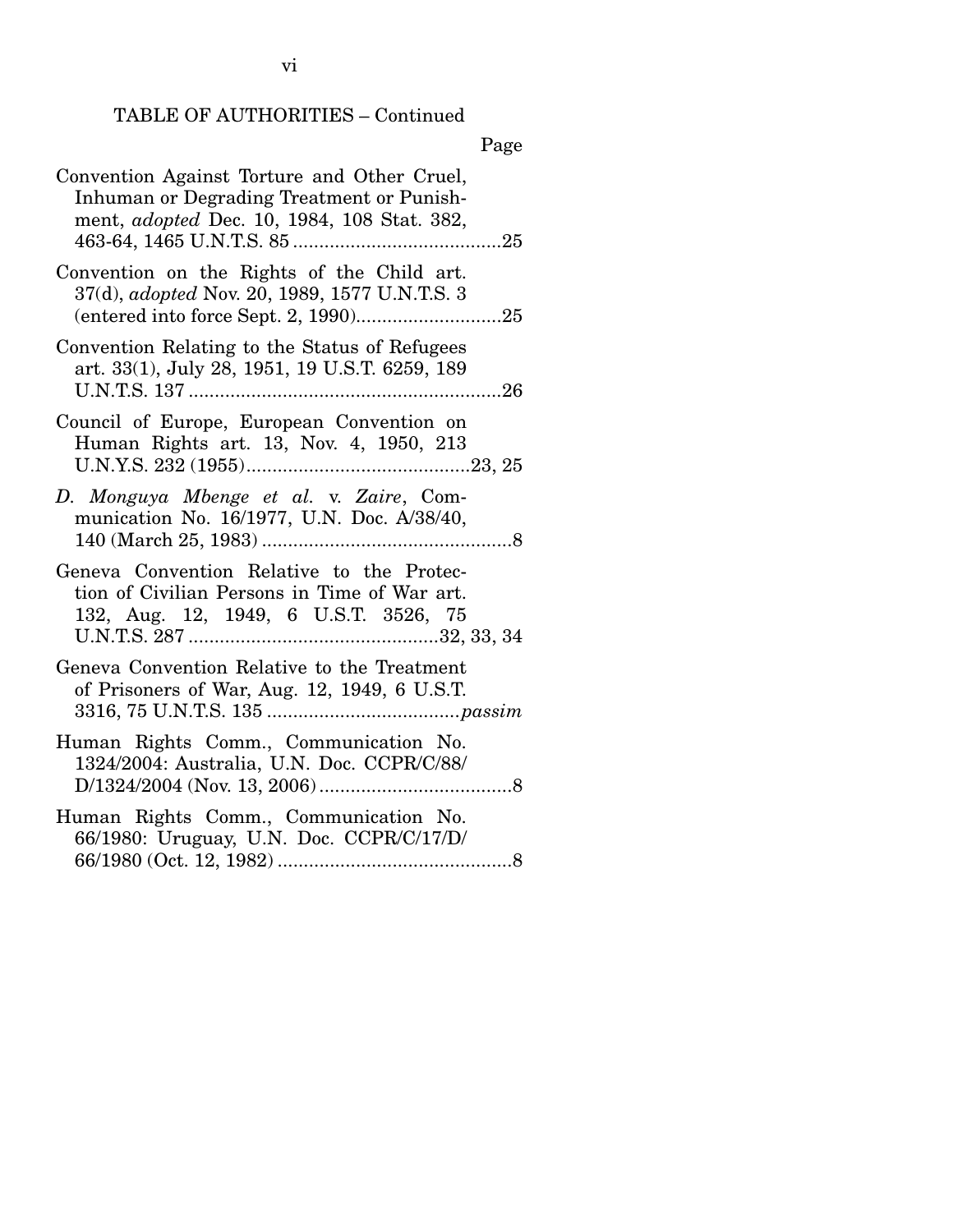|                                                                                                                                                                              | Page |
|------------------------------------------------------------------------------------------------------------------------------------------------------------------------------|------|
| Ilascu v. Moldova, 2004-VII Eur. Ct. H.R. 113427                                                                                                                             |      |
| Legality of the Threat or Use of Nuclear Weap-<br>ons, Advisory Opinion, 1996 I.C.J. 226 (Jul.<br>8, 1996)                                                                   |      |
| Report of the Working Group on Arbitrary<br>Detention, U.N. Doc. E/CN. 4/2004/3, 15 De-                                                                                      |      |
| Restatement (Third) of Foreign Relations Law                                                                                                                                 |      |
| Shafiq v. Australia, U.N. Hum. Rts. Comm.,<br>Communication No. 1324/2004, U.N. Doc.                                                                                         |      |
| U.N. Econ. & Soc. Council, Comm'n on Human<br>Rights, 5th Sess., 96th mtg., U.N. Doc.                                                                                        |      |
| U.N. Econ. & Soc. Council, Comm'n on Human<br>Rights, Draft International Covenant on<br>Human Rights: United States of America:<br>Amended Proposals, U.N. Doc. E/CN.4/170/ |      |
| U.N. Econ. & Soc. Council, Comm'n on Human<br>Rights, Drafting Comm., 2d Sess., 23d mtg.,<br>U.N. Doc. E/CN.4/AC.1/SR.23 (May 10, 1948)6                                     |      |
| United States Diplomatic and Consular Staff<br>in Tehran (U.S. v. Iran), 1980 I.C.J. 3 (May                                                                                  |      |

24, 1980) .................................................................. 28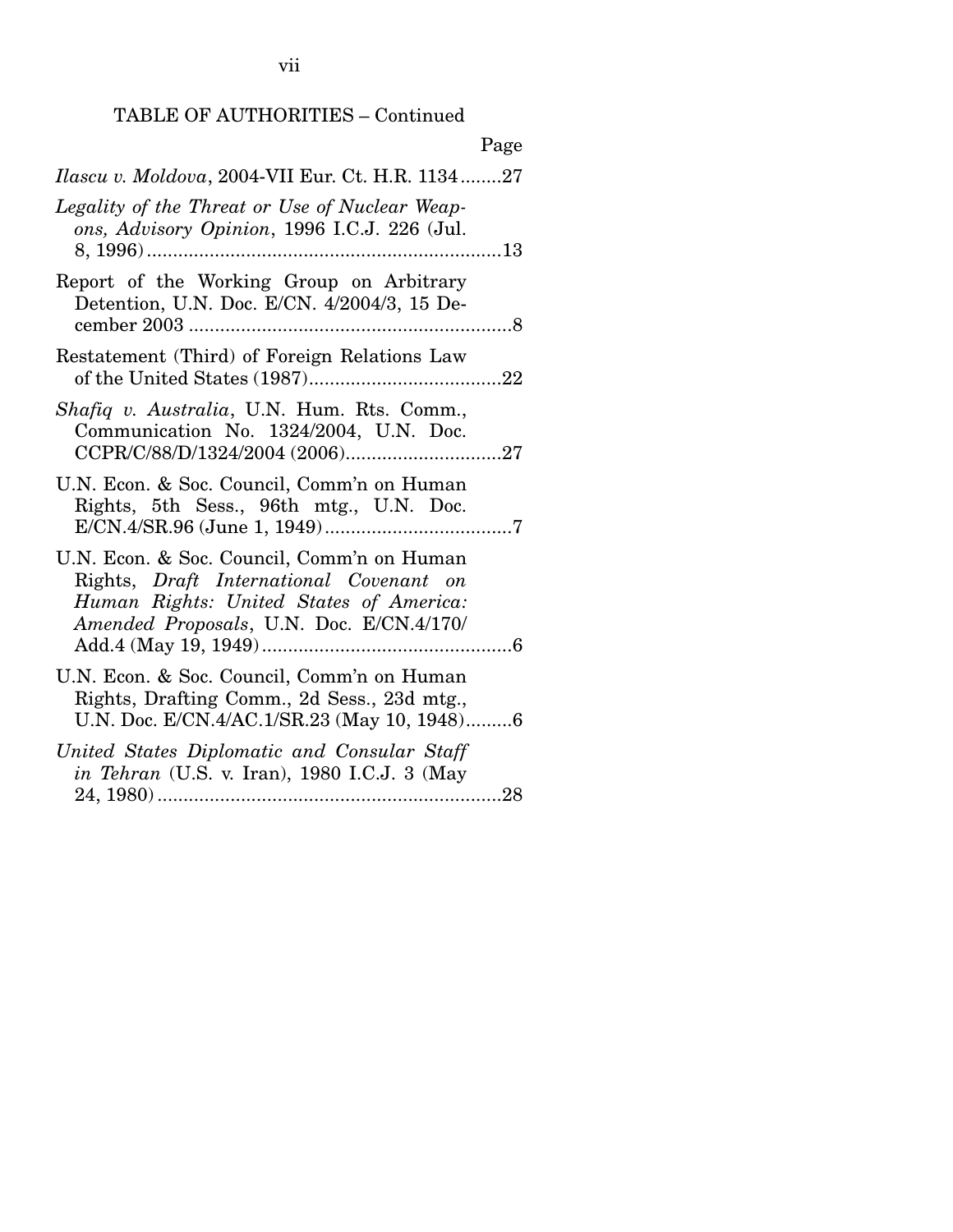viii

## TABLE OF AUTHORITIES – Continued

| Page                                                                                           |
|------------------------------------------------------------------------------------------------|
| Universal Declaration of Human Rights, G.A.<br>Res. 217A, arts. 8-9, 3d Sess., 1st plen. mtg., |
| <b>OTHER AUTHORITIES</b>                                                                       |
| 1 Dep't of State, Country Reports on Human<br>Rights Practices for 1977 (1978)36               |
| 10 Dep't of State, Country Report on Human<br>Rights Practices for 1985 (1986)36, 37           |
| 13 Dep't of State, Country Reports on Human<br>Rights Practices for 1988 (1989)36              |
| 13-A Dep't of State, Country Reports on Hu-<br>man Rights Practices for 1988 (1989)37          |
| 27 Dep't of State, Country Reports on Human                                                    |
| 27-B Dep't of State, Country Reports on Hu-<br>man Rights Practices for 2002 (2003)37          |
| 28 Dep't of State, Country Reports on Human<br>Rights Practices for 2003 (2004)38              |
| 4 Dep't of State, Country Reports on Human                                                     |
| 8 Dep't of State, Country Reports on Human<br>Rights Practices for 1984 (1984)36               |
| 9 Dep't of State, Country Reports on Human<br>Rights Practices for 1984 (1985)36               |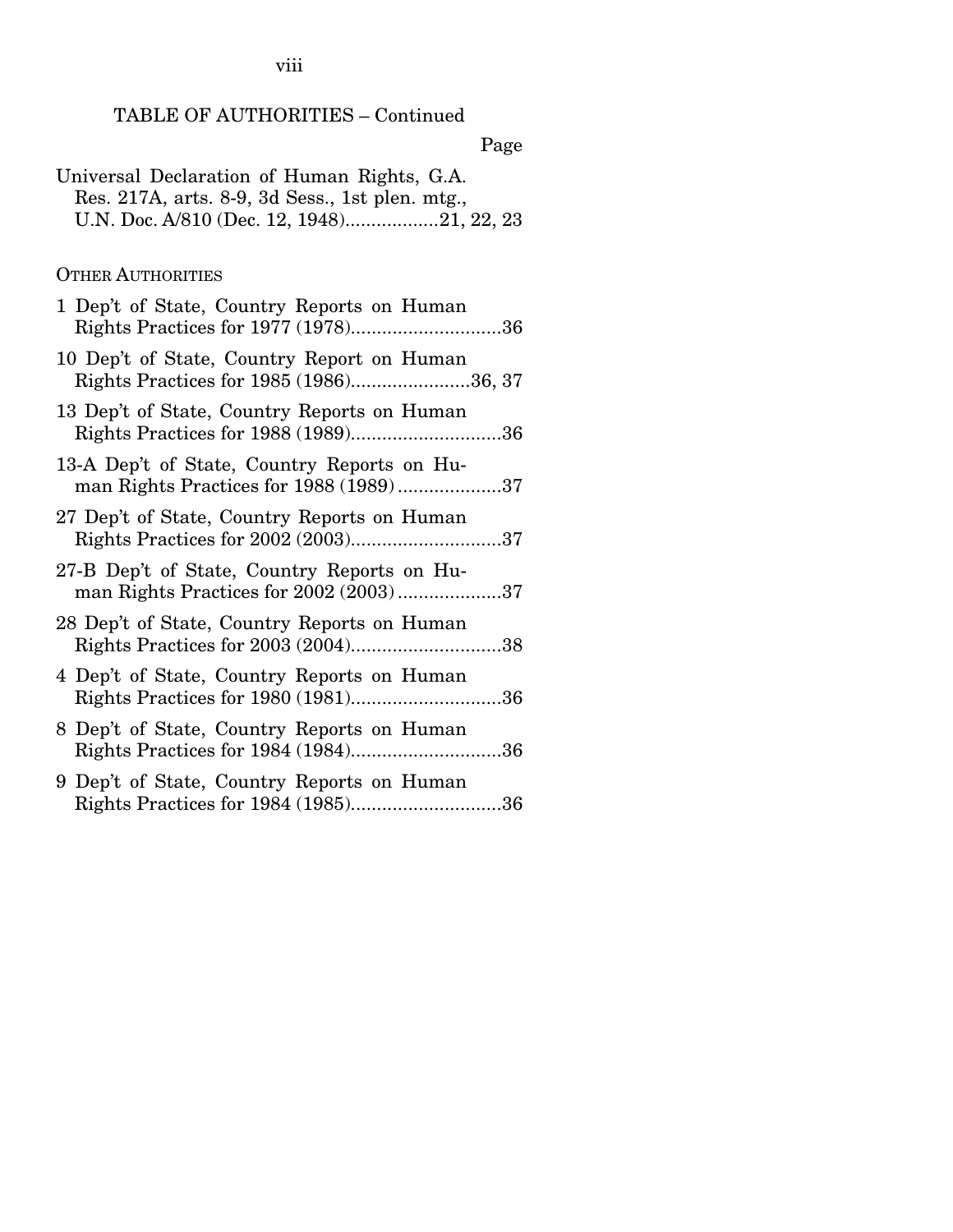ix

## TABLE OF AUTHORITIES – Continued

|--|

| Carlos Manuel Vázquez, The Military Commis-<br>sions Act, the Geneva Conventions, and the<br>Courts: A Critical Guide, 101 Am. J. Int'l L.                                                       |
|--------------------------------------------------------------------------------------------------------------------------------------------------------------------------------------------------|
| David Sloss, The Domestication of Interna-<br>tional Human Rights, 24 Yale J. Int'l L. 129                                                                                                       |
| Houston A. Stokes, <i>Broadening Executive Power</i><br>in the Wake of Avena: An American Inter-<br>pretation of Pacta Sunt Servanda, 63 Wash.                                                   |
| Int'l Comm. Red Cross, I Customary Inter-<br>national Humanitarian Law (Jean-Marie<br>Henckaerts & Louise Doswald-Beck eds.,<br>15                                                               |
| Jelena Pejić, Procedural Principles and Safe-<br>guards for Internment/Administrative Deten-<br>tion in Armed Conflict and Other Situations<br>of Violence, 87 Int'l Rev. Red Cross 375 (2005)15 |
| Letter from John B. Bellinger, III, Legal<br>Adviser, Dep't of State, to William J. Haynes,<br>II, Gen. Counsel, Dep't of Def. (Jan. 16, 2008)16                                                 |
| Mary Ann Glendon, A World Made New:<br>Eleanor Roosevelt and the Universal Decla-                                                                                                                |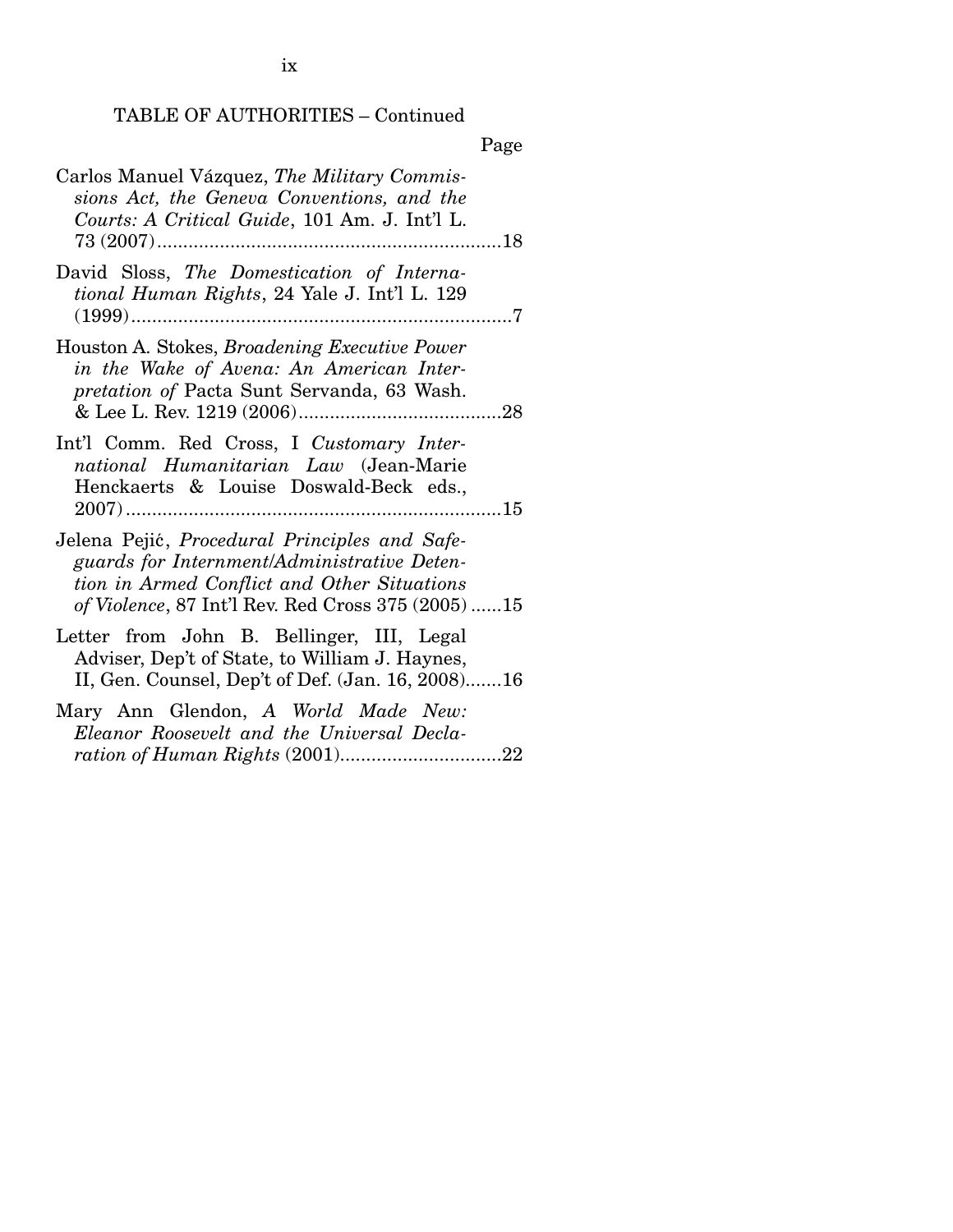Page

- Michael J. Matheson, *The United States Position on the Relation of Customary International Law to the 1977 Protocols Additional to the 1949 Geneva Conventions*, 2 Am. U. J. Int'l L. & Pol'y 419 (1987) ....................................... 17
- Press Release, U.S. Mission to the United Nations in Geneva, Opening Statement by Matthew Waxman, Head of U.S. Delegation and Principal Deputy Dir. of Policy Planning, Dep't of State, to U.N. Human Rights Comm. (July 17, 2006), *available at* http://geneva. usmission.gov/Press2006/0717Waxman.html .......... 4
- William H. Taft, IV, *The Law of Armed Conflict After 9/11: Some Salient Features*, 28 Yale J. Int'l L. 319 (2003) .................................................... 16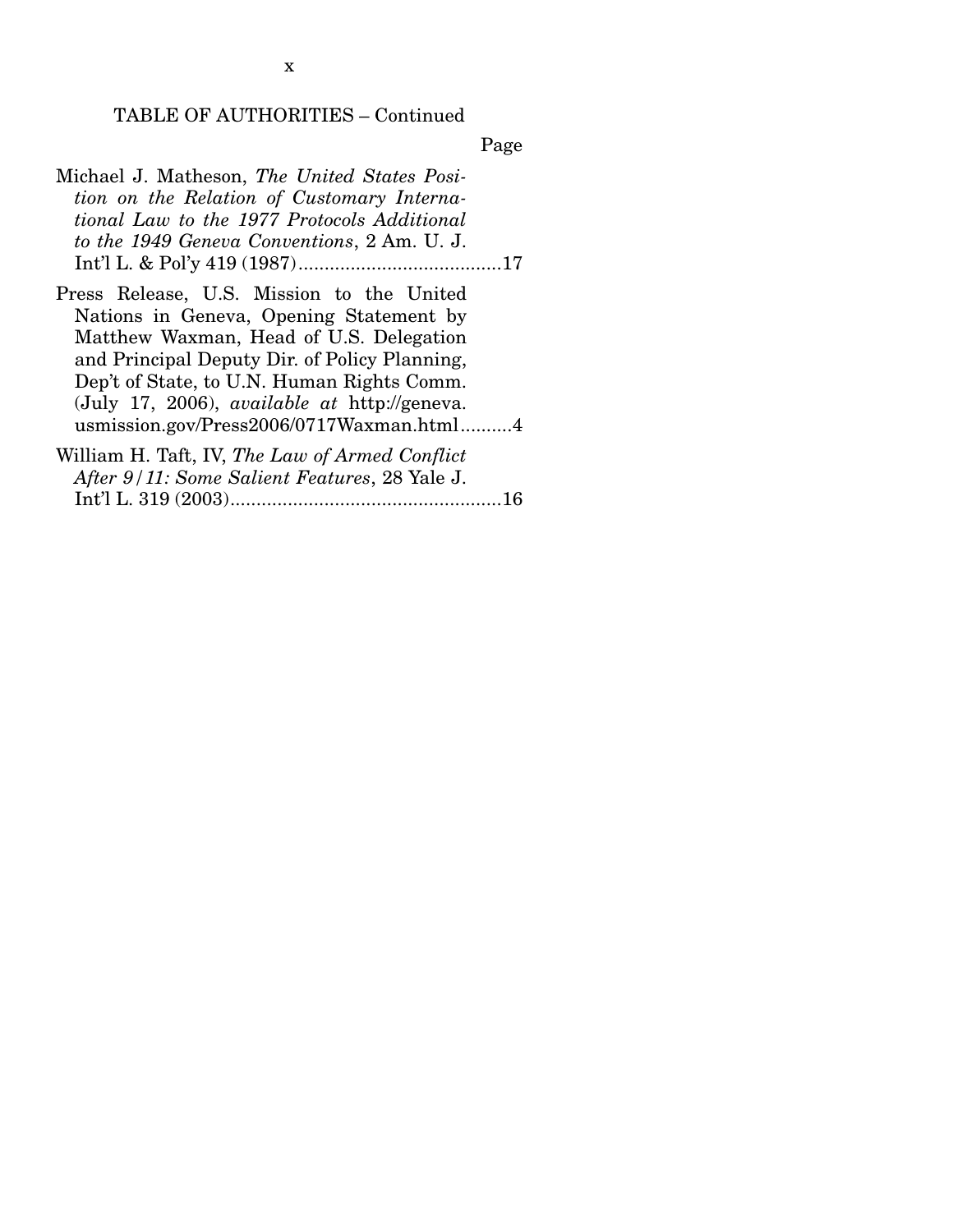*Amici curiae* are experts in international law.<sup>1</sup> The subject matter of this brief – the international law governing prolonged and arbitrary detention of noncombatants – presents questions of which *amici*  have firsthand knowledge as practitioners and scholars and about which they are deeply concerned. *Amici*  wish to clarify the relevant international legal obligations of the United States and to emphasize the importance of taking these obligations into account when interpreting the domestic statutes and common law that govern *habeas corpus*.

### **SUMMARY OF ARGUMENT**

--------------------------------- ♦ ---------------------------------

 This *amicus* brief is filed in support of Petitioners' argument that a U.S. federal court sitting in habeas jurisdiction must be able to order a detainee's release upon finding that his detention is unlawful.

 The United States has accepted two international legal obligations that require that the court reviewing Petitioners' habeas petitions have the authority to

<sup>&</sup>lt;sup>1</sup> A list of *amici* appears in the Appendix. Pursuant to Rule 37.6, *amici* affirm that no counsel for the parties authored this brief in whole or in part, and no person or entity other than *amici* and their counsel made a monetary contribution to the preparation or submission of this brief. The parties have consented to the filing of this brief, and their letters of consent have been filed with the Clerk.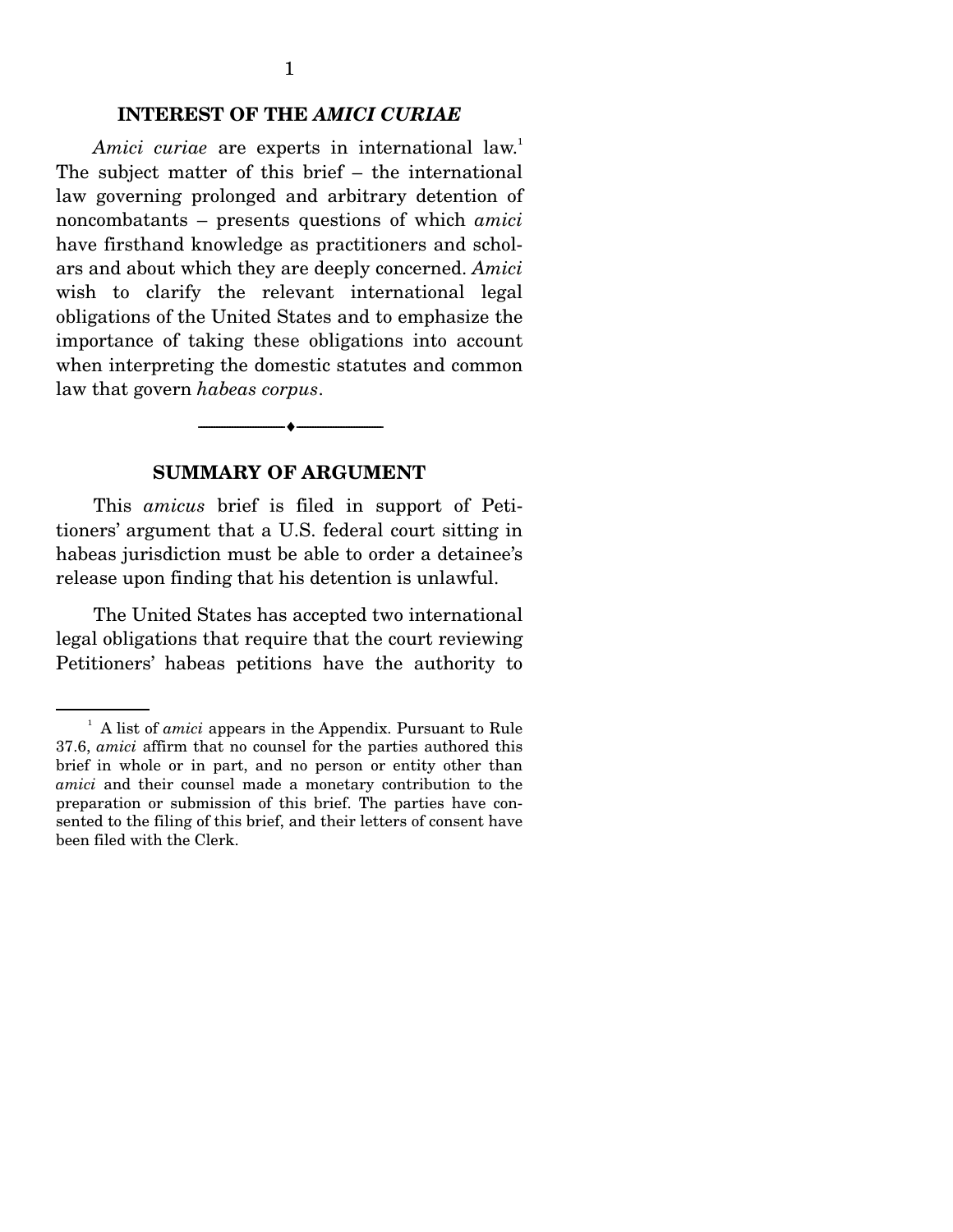order release. First, the International Covenant on Civil and Political Rights, which the United States ratified in 1992, provides that every detainee has a right to judicial review of his detention by a competent court that may "*order his release* if the detention is not lawful." International Covenant on Civil and Political Rights art. 9(4), Dec. 19, 1966, 999 U.N.T.S. 171 [hereinafter Covenant] (emphasis added). Second, the Geneva Conventions' Common Article 3 provides that in a time of war, a civilian detainee must be "treated humanely." *E.g.*, Geneva Convention Relative to the Protection of Civilian Persons in Time of War art. 3, Aug. 12, 1949, 6 U.S.T. 3516, 75 U.N.T.S. 287 [hereinafter Common Article 3]. This requirement, in turn, should be interpreted in light of customary international law that requires the release of detainees when the reason for their detention has ceased.

 In addition to these two binding international legal obligations, human rights law and humanitarian law reflect the universal norm that prompt release is the proper remedy where there is no lawful justification for detention. This widely accepted principle of international law does not control the outcome of this case, but it can provide confirmation for this Court's own conclusions. In this case, the District Court found that Petitioners present no threat to the United States and that there is no justification for their detention. World opinion supports a conclusion that the District Court's order of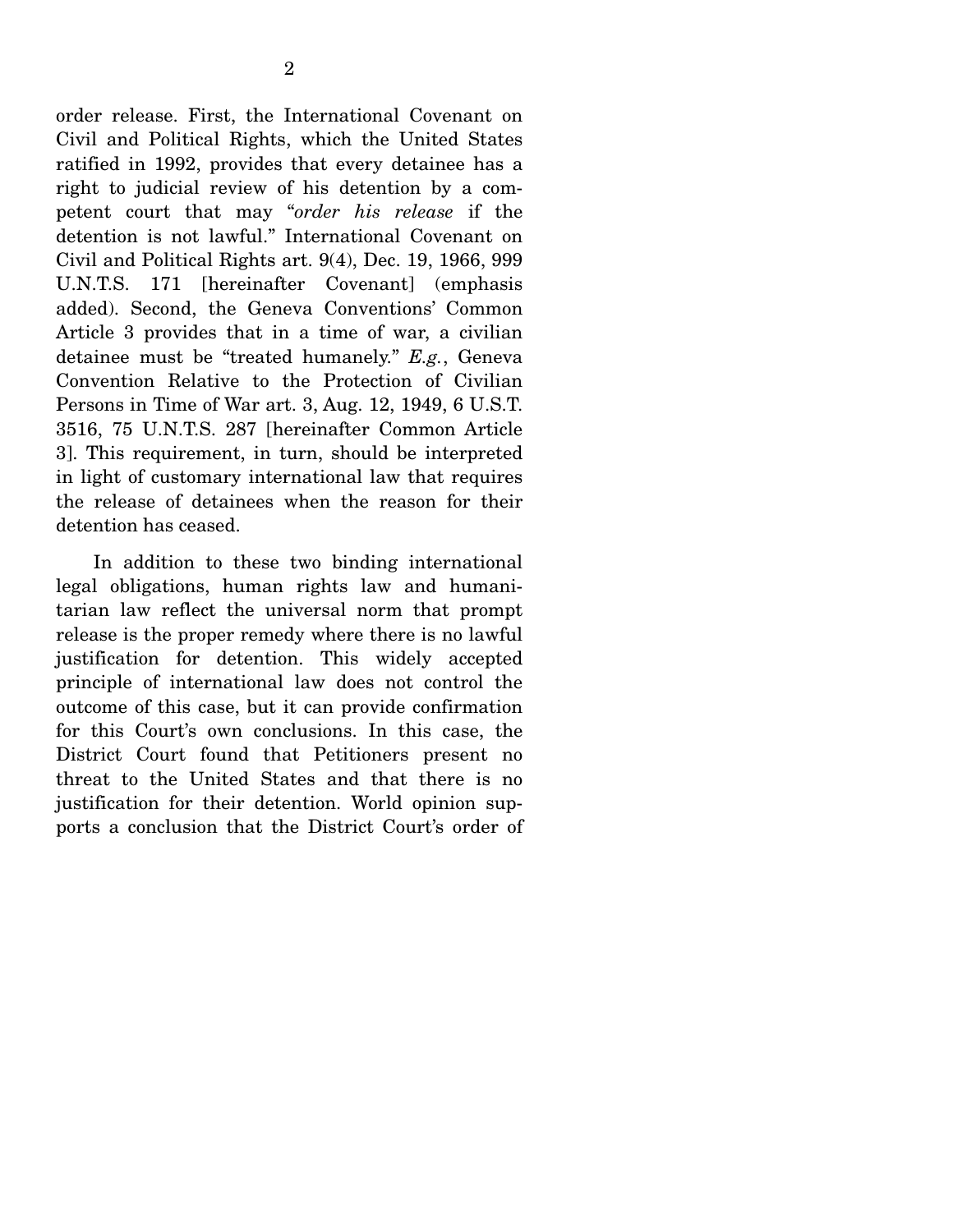release is the appropriate remedy for this unlawful detention.

 The United States has repeatedly criticized other countries for failing to release detainees whose detention is unlawful. It has made clear that international law requires that habeas review be not only available but *effective* – meaning that it results in release when the detention is found to be unlawful. If the United States fails to live up to the standards to which it has held the rest of the world, this will breed resentment and will undermine the ability of the United States to encourage other countries to follow basic principles of international law in the future.

#### **ARGUMENT**

--------------------------------- ♦ ---------------------------------

### **I. INTERNATIONAL TREATIES RATIFIED BY THE UNITED STATES REQUIRE THAT THE COURT REVIEWING DETENTION HAVE THE AUTHORITY TO ORDER RE-LEASE OF DETAINEES WHOSE DETEN-TION IS NOT LAWFUL**

 The United States has accepted two international legal obligations that independently require that the U.S. District Court have the authority to order Petitioners' release. First, the International Covenant on Civil and Political Rights (Covenant), which the United States has called "the most important human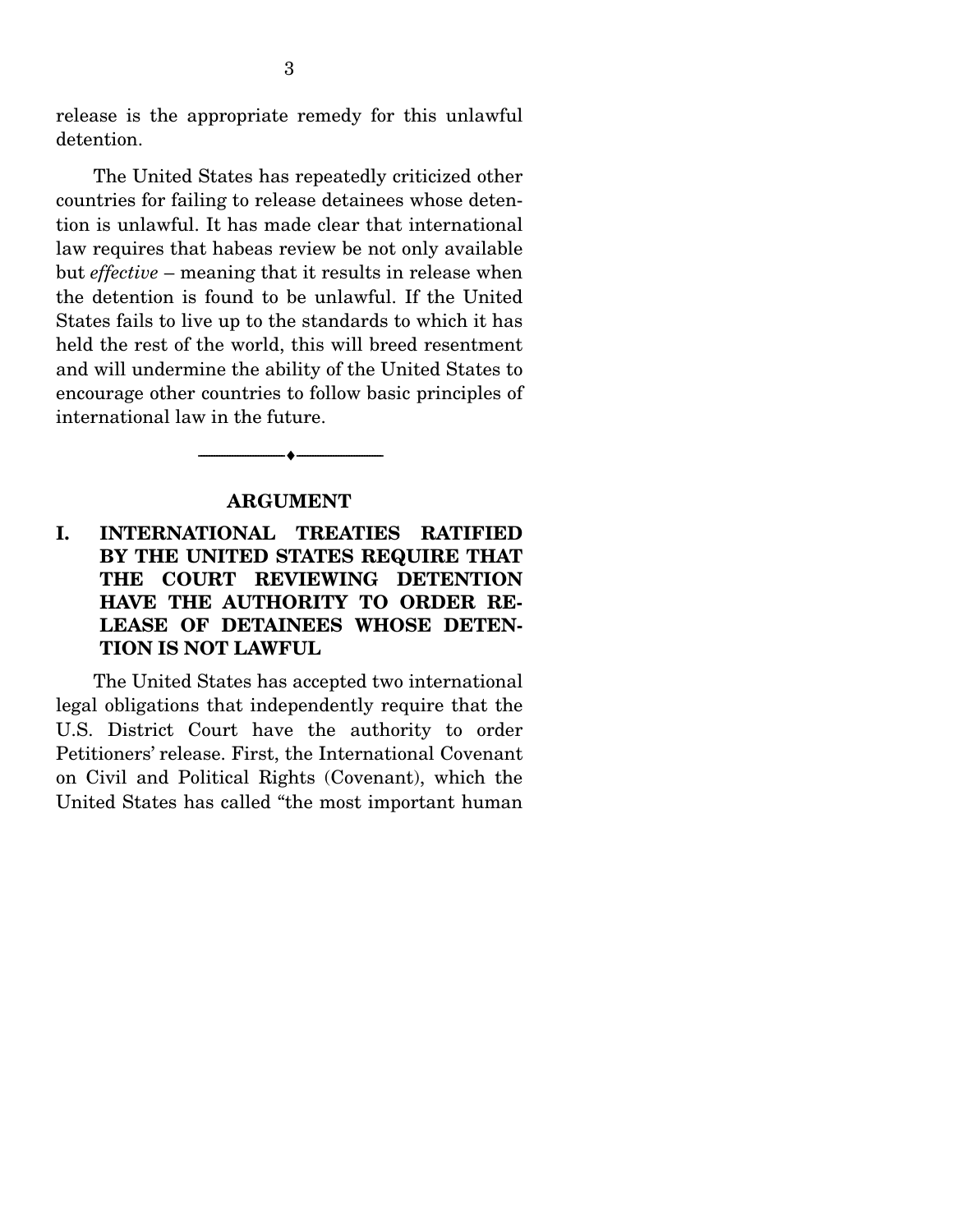rights instrument adopted since the U.N. Charter and the Universal Declaration of Human Rights,"<sup>2</sup> requires that "[a]nyone who is deprived of his liberty by arrest or detention shall be entitled to take proceedings before a court, in order that that court may decide without delay on the lawfulness of his detention *and order his release* if the detention is not lawful." Covenant, *supra*, art. 9(4) (emphasis added). Although this treaty is not self-executing, it creates legal obligations that may be enforced through application of the longstanding principle that "an act of Congress ought never to be construed to violate the law of nations if any other possible construction remains. . . ." *Murray* v. *Schooner Charming Betsy*, 6 U.S. (2 Cranch) 64, 118 (1804).

 Second, Common Article 3 of the Geneva Conventions, which the Supreme Court found binding and enforceable in *Hamdan* v. *Rumsfeld*, 548 U.S. 557, 629-32 (2006), requires that Petitioners be "treated humanely." That obligation, read in light of Article 75 of the first Additional Protocol to the Geneva Conventions, *see* Protocol Additional to the Geneva Conventions of 12 August 1949, and Relating to the Protection of Victims of International Armed Conflicts art. 75, adopted June 8, 1977, art. 75, 1125 U.N.T.S. 3

<sup>2</sup> Press Release, U.S. Mission to the United Nations in Geneva, Opening Statement by Matthew Waxman, Head of U.S. Delegation and Principal Deputy Dir. of Policy Planning, Dep't of State, to U.N. Human Rights Comm. (July 17, 2006), *available at* http://geneva.usmission.gov/Press2006/0717Waxman.html).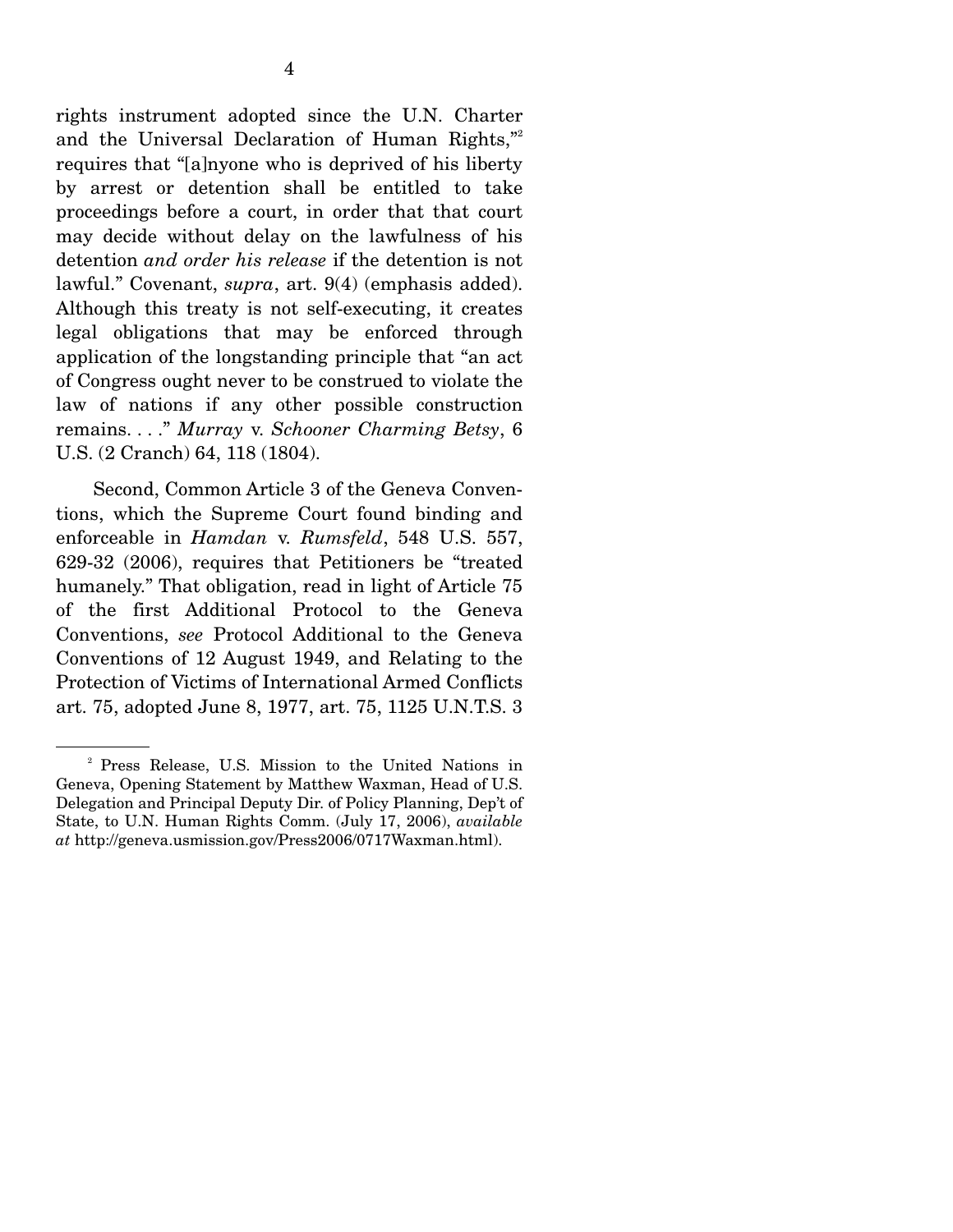[hereinafter Article 75], provides that the District Court must have the authority under the habeas statute to order the release of Petitioners, who it found are not lawfully held and pose no threat to the United States.

- **A. Domestic habeas corpus law should be interpreted consistently with the United States' international legal obligations under the International Covenant on Civil and Political Rights.** 
	- **1. The Covenant obligates the United States to allow courts to order release from unlawful and prolonged arbitrary detention.**

 The International Covenant on Civil and Political Rights, which the United States ratified in 1992, obligates the United States to allow detainees to challenge their detention before a court that has the authority to order release if the detention is unlawful. Article 9(4) of the Covenant provides that "anyone who is deprived of his liberty by arrest or detention shall be entitled to take proceedings before a court, in order that the court may decide without delay on the lawfulness of his detention *and order his release* if the detention is not lawful." Covenant, *supra*, art. 9(4) (emphasis added). Article 9(4) thus requires State parties not simply to provide an opportunity to challenge unlawful detention in court. State parties must provide *effective* judicial review of that detention by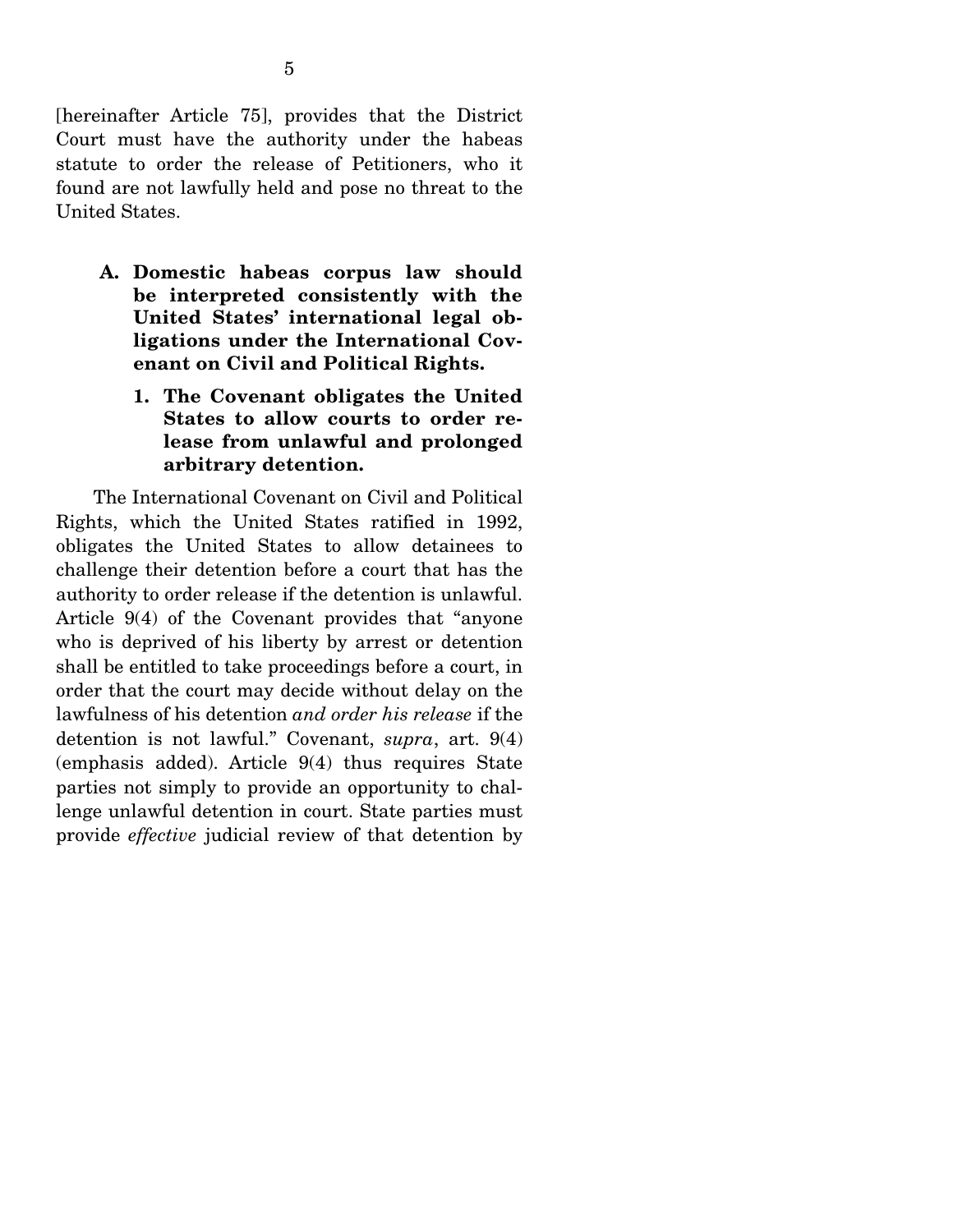permitting the reviewing court to order release if the detention is found unlawful.<sup>3</sup>

 Article 9(4)'s requirement that State parties provide effective judicial review of detention was incorporated into the Covenant at the behest of the United States precisely to encourage robust and effective habeas corpus protections. The United States first proposed a provision that referred expressly to habeas proceedings: "Any one who is deprived of his liberty by arrest or detention shall be entitled to an effective remedy in the nature of 'habeas corpus' by which the lawfulness of his detention shall be decided speedily by a court and his release ordered if the detention is not lawful." U.N. Econ. & Soc. Council [ECOSOC], Comm'n on Human Rights, *Draft International Covenant on Human Rights: United States of America: Amended Proposals*, at 1, U.N. Doc. E/CN.4/ 170/Add.4 (May 19, 1949). The phrasing was changed to accommodate State parties from different legal and language traditions. *See* ECOSOC, Comm'n on Human Rights, Drafting Comm., 2d Sess., 23d mtg. at 8, U.N. Doc. E/CN.4/AC.1/SR.23 (May 10, 1948) [hereinafter Second Drafting Session] (summarizing Chinese

<sup>&</sup>lt;sup>3</sup> The United States has repeatedly confirmed that it is bound by the Covenant and that it is fully committed to comply with its obligations. *See* Exec. Order No. 13107, 3 C.F.R. § 234 (1999), *reprinted in* 5 U.S.C. § 601 app. at 749-50, 750 (2006) ("It shall be the policy and practice of the United States . . . fully to respect and implement its obligations under the international human rights agreements to which it is a party, including the  $ICCPR. \ldots$ ").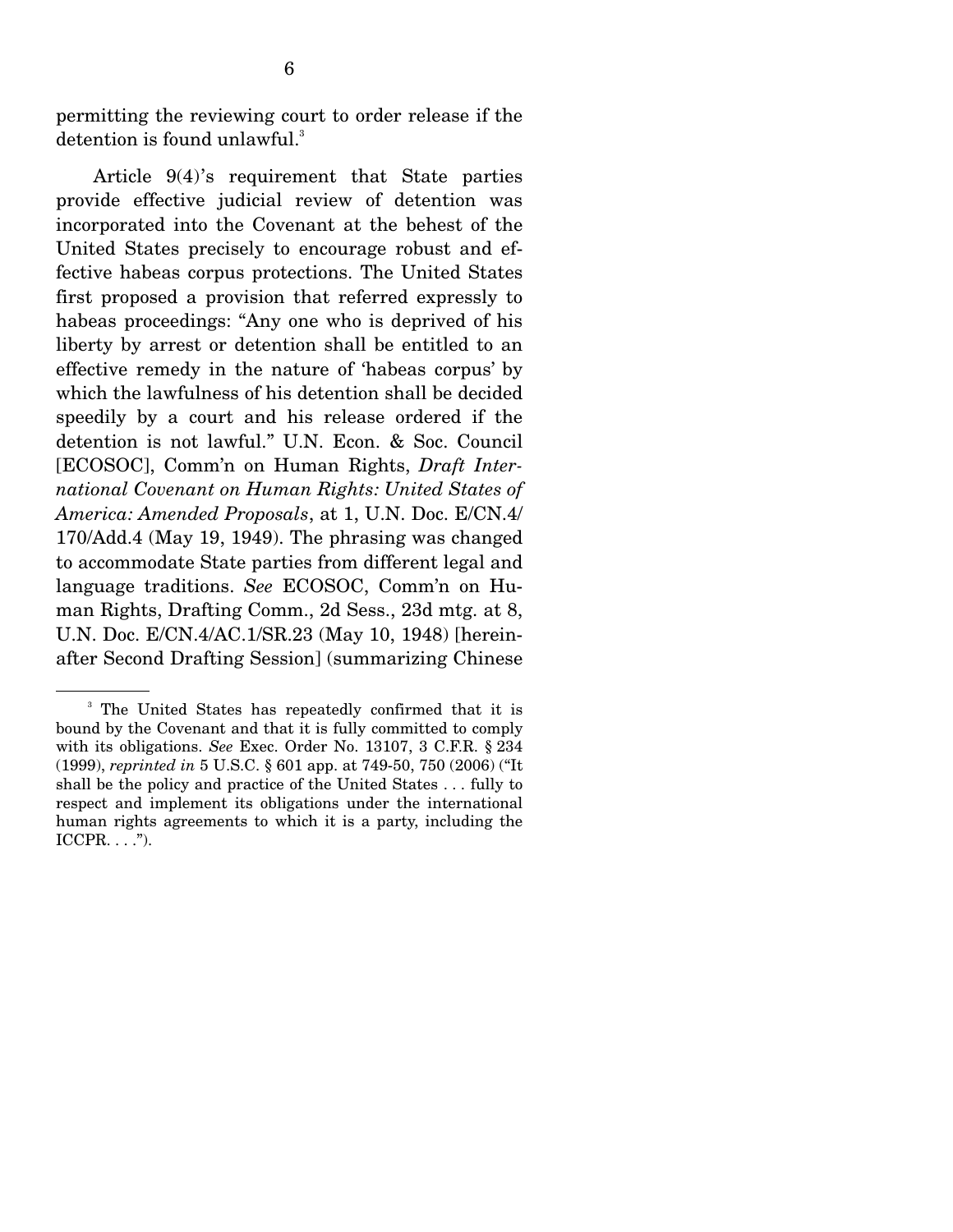objection to term "habeas corpus" because "the expression habeas corpus was not altogether clear to people who did not know Latin or English"); ECOSOC, Comm'n on Human Rights, 5th Sess., 96th mtg. at 3, U.N. Doc. E/CN.4/SR.96 (June 1, 1949) (summarizing Soviet view that habeas corpus "was scarcely known except to the Anglo Saxon public"). The original purpose of the provision proposed by the United States – to make the robust protections of habeas available to detainees in member states – remained the same.

 The requirement of effective relief for unlawful detention in the Covenant is reinforced by Article 2(3), which provides that "any person whose rights or freedoms . . . are violated shall have an *effective remedy*. . . ." Covenant, *supra*, art. 2(3) (emphasis added). In the habeas context, the "effective remedy" for unlawful detention is release. *Ex Parte Watkins*, 28 U.S. (3 Pet.) 193, 202 (1830) ("The writ of habeas corpus is a high prerogative writ, known to the common law, the great object of which is the liberation of those who may be imprisoned without sufficient cause."). The United States ratified the Covenant without adopting any reservation to Article 2(3) or Article  $9(4).$ <sup>4</sup>

<sup>4</sup> At the time of ratification, the Senate and the Executive Branch both affirmed their shared understanding that the United States was committed to comply with all treaty obligations for which the U.S. did not adopt a reservation. *See* David Sloss, *The Domestication of International Human Rights*, 24 Yale (Continued on following page)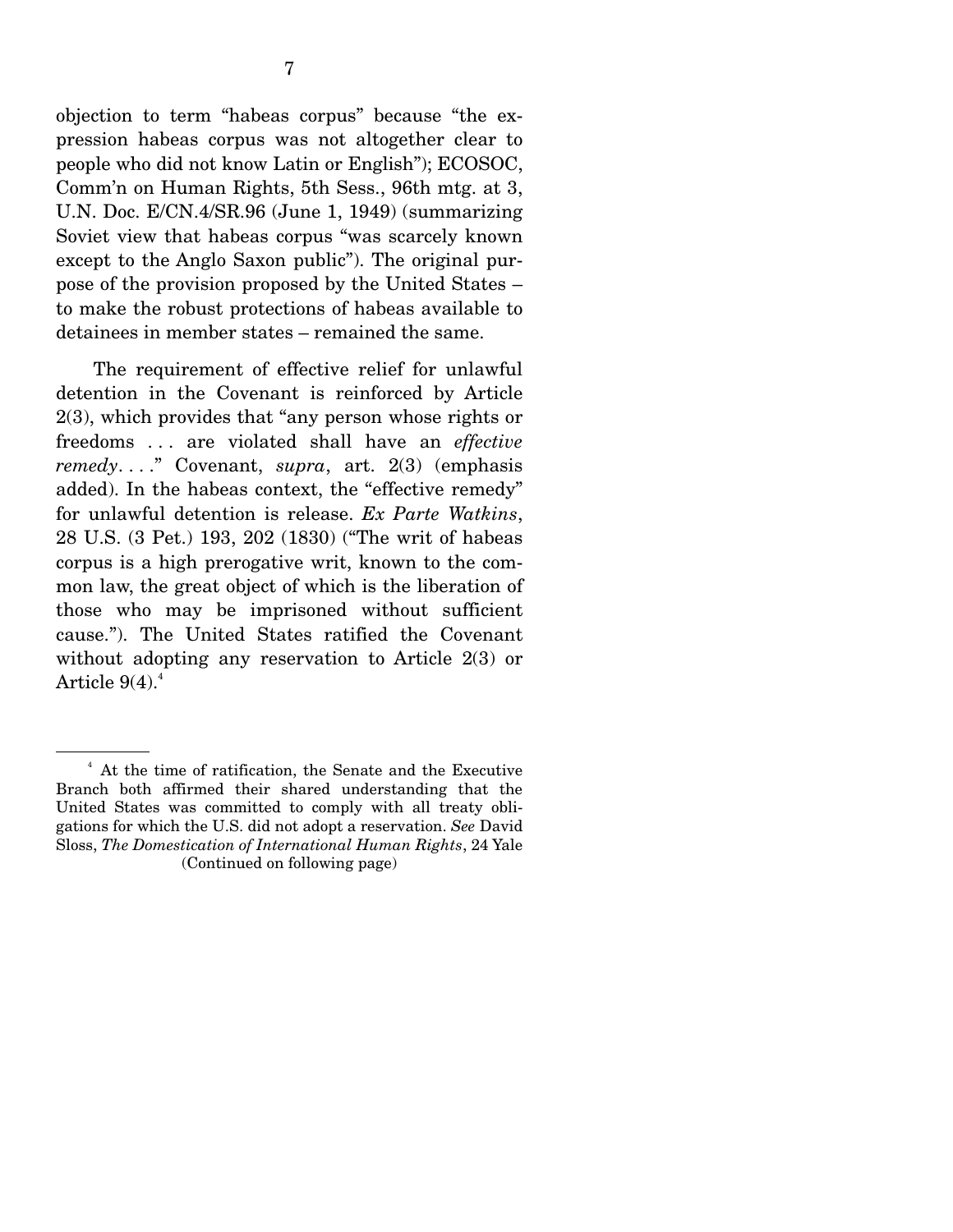The remedy of release may not be delayed indefinitely. The Covenant recognizes that detention without trial is a severe infringement on liberty and thus is proscribed except where strictly necessary and proportionate.<sup>5</sup> Although Article 9 does not provide a specific period of time a person may be detained, the seven years which Petitioners have been held at Guantanomo clearly exceeds any reasonable period for detaining a person who has not been convicted of a crime under the standards set forth in Article 9. *See D. Monguya Mbenge et al.* v. *Zaire*, Communication No. 16/1977, U.N. Doc. A/38/40, 140, ¶ 20-21 (March 25, 1983) (finding violation of Article 9 where individual was held for approximately sixteen months without charge).

J. Int'l L. 129, 171-88 (1999) (providing detailed review of Senate record of ratification).

<sup>5</sup> *See, e.g*., Human Rights Comm., Communication No. 1324/2004: Australia, ¶ 7.2, U.N. Doc. CCPR/C/88/D/1324/2004 (Nov. 13, 2006) (detention could be arbitrary if "not necessary in all the circumstances of the case and proportionate to the ends sought"); Human Rights Comm., Communication No. 66/1980: Uruguay, ¶ 18.1, U.N. Doc. CCPR/C/17/D/66/1980 (Oct. 12, 1982) ("[A]dministrative detention may not be objectionable in circumstances where the person concerned constitutes a clear and serious threat to society *which cannot be contained in any other manner.*" (emphasis added)). This requirement applies equally in declared emergencies. *See, e.g*., Report of the Working Group on Arbitrary Detention, U.N. Doc. E/CN. 4/2004/3, 15 December 2003, ¶ 60 ("[I]n no event may an arrest based on emergency legislation last indefinitely.").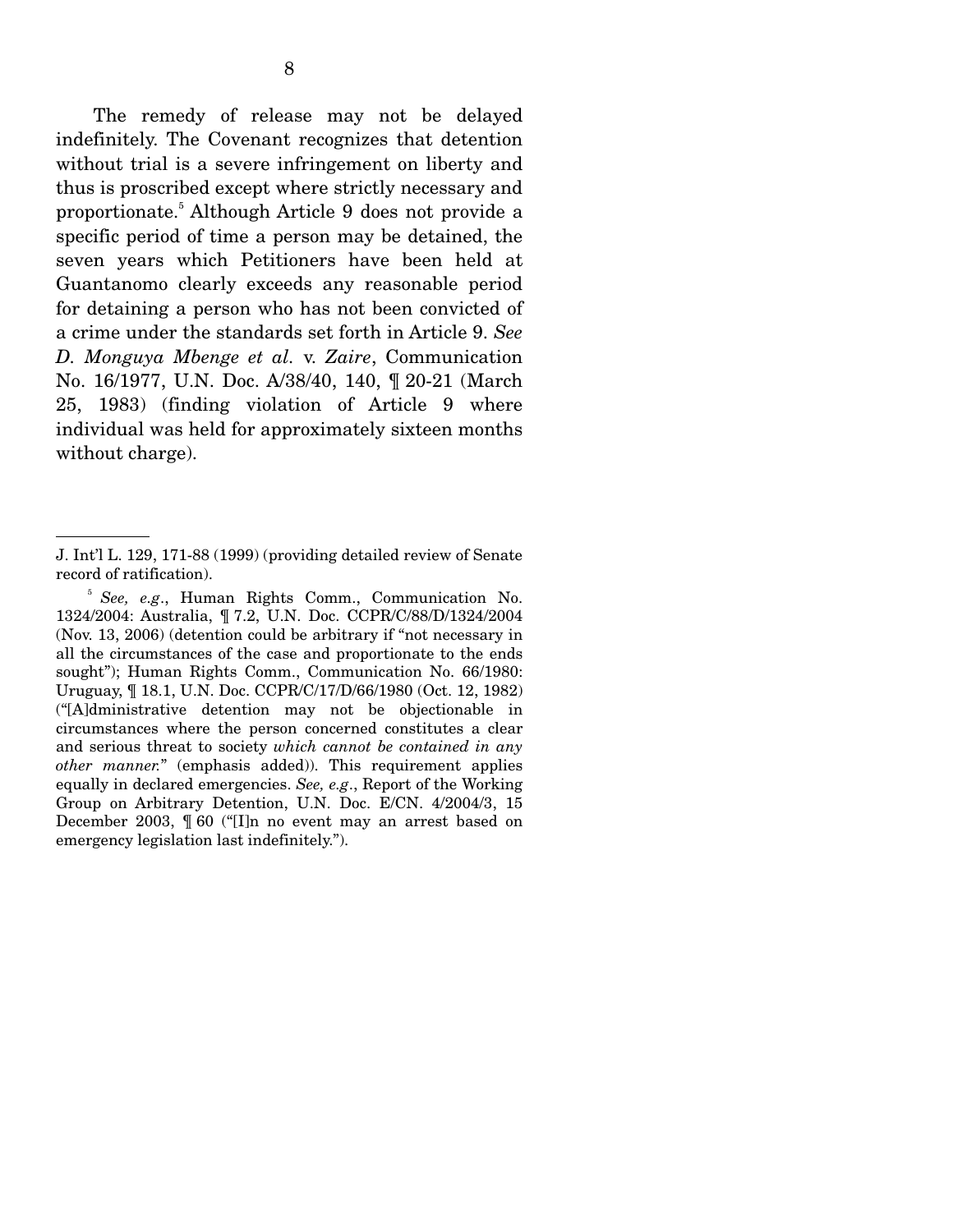At the time it ratified the Covenant, the United States made clear that it aimed not only to promote core rights through the Covenant but also to strongly encourage other states to provide an effective remedy for violations of those rights. *See* S. Exec. Rep. No. 102-23, at 3 (1992). Testifying on behalf of the administration and in support of ratification of the Covenant, the Assistant Secretary of State for Human Rights and Humanitarian Affairs, Richard Schifter, derided other State parties for ratifying the Covenant while paying only "lip-service" to enforcement of its provisions, a practice the United States was committed to discouraging. *International Covenant on Civil and Political Rights: Hearing Before the S. Comm. on Foreign Relations*, 102d Cong. 5 (1991) (statement of Richard Schifter, Assistant Secretary of State for Human Rights and Humanitarian Affairs). The United States thus ratified the Covenant with the explicit goal of codifying core U.S. rule of law values in a multilateral treaty to give international legitimacy and binding effect to these values at a time of global political transition.

 The terms of the Covenant confirm that its obligations extend to Guantanamo. The Covenant states that each party is bound to "ensure to all individuals within its *territory* and subject to its *jurisdiction* the rights recognized in the present Covenant. . . ." Covenant, *supra*, art. 2(1) (emphasis added). The Supreme Court has made clear that Guantanamo is "in every practical respect a *United States territory*," *Rasul* v. *Bush*, 542 U.S. 466, 487 (2004) (Kennedy, J.,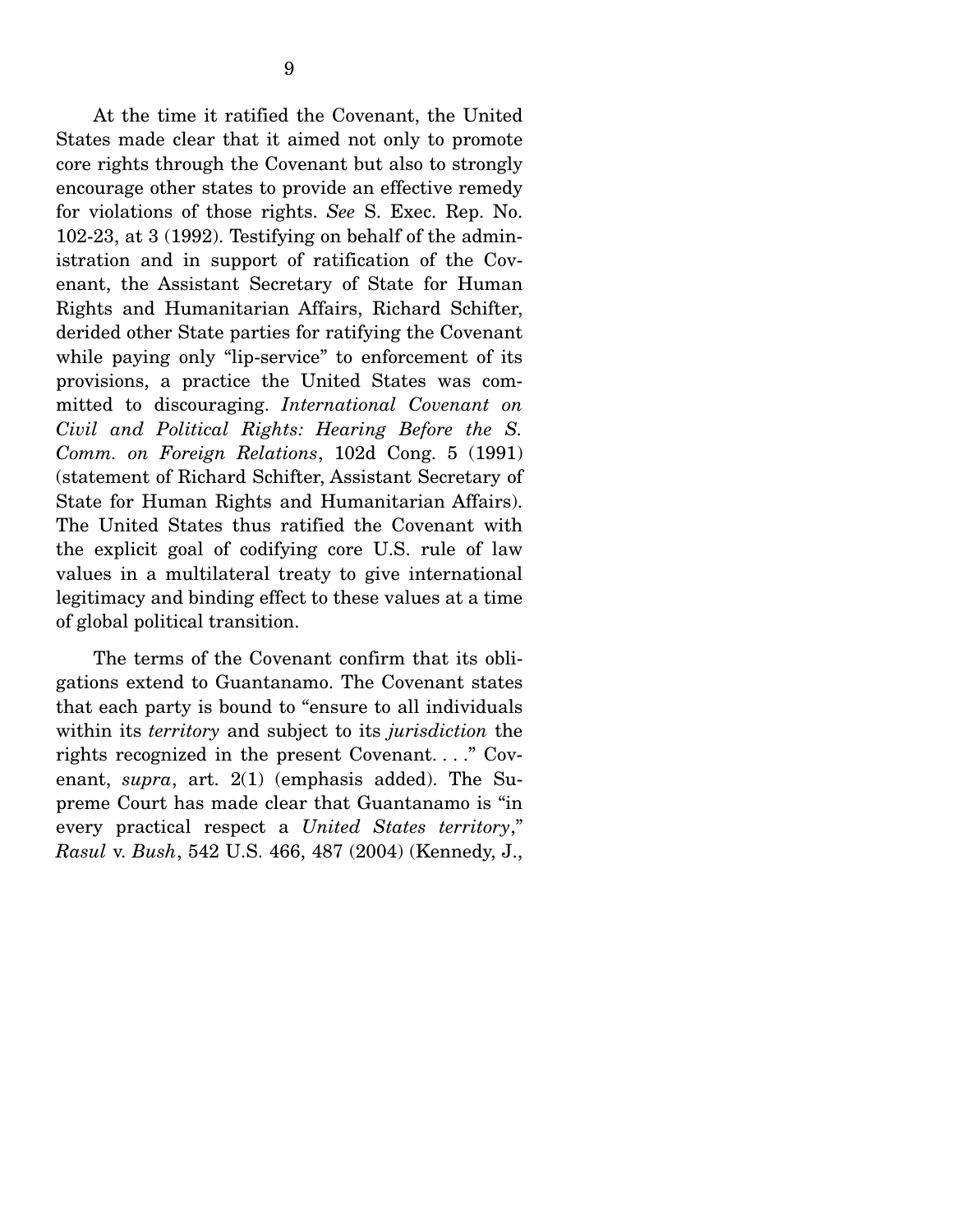concurring) (emphasis added), and that it is "within the constant *jurisdiction of the United States.*" *Boumediene* v. *Bush*, 553 U.S. \_\_\_, 128 S. Ct. 2229, 2261 (2008) (emphasis added). As such, the United States is obligated to fulfill its obligations under the Covenant at Guantanamo.

### **2. The Court should interpret domestic law in light of the United States' obligations under the Covenant.**

 The Covenant, which comprises binding obligations on the United States as a matter of international law, is relevant to this Court's construction of domestic law. The United States entered a declaration to the Covenant stating that Articles 1 through 27 are not "self-executing," S. Exec. Rep. No. 102-23, at 21-24 (1992); therefore, the Covenant does not create a private right of action. $6$  U.S. courts have instead enforced the Covenant through application of the longstanding principle that "an act of Congress ought never to be construed to violate the law of nations if any other possible construction remains. . . ." *Murray* v. *Schooner Charming Betsy*, 6

<sup>6</sup> As this Court has acknowledged, even though it is not self-executing, "the Covenant does bind the United States as a matter of international law." *Sosa* v. *Alvarez-Machain*, 542 U.S. 692, 735 (2004). The declaration was thus meant "to clarify that the Covenant will not create a private cause of action in U.S. Courts." S. Exec. Rep. No. 102-23, at 14 (1992).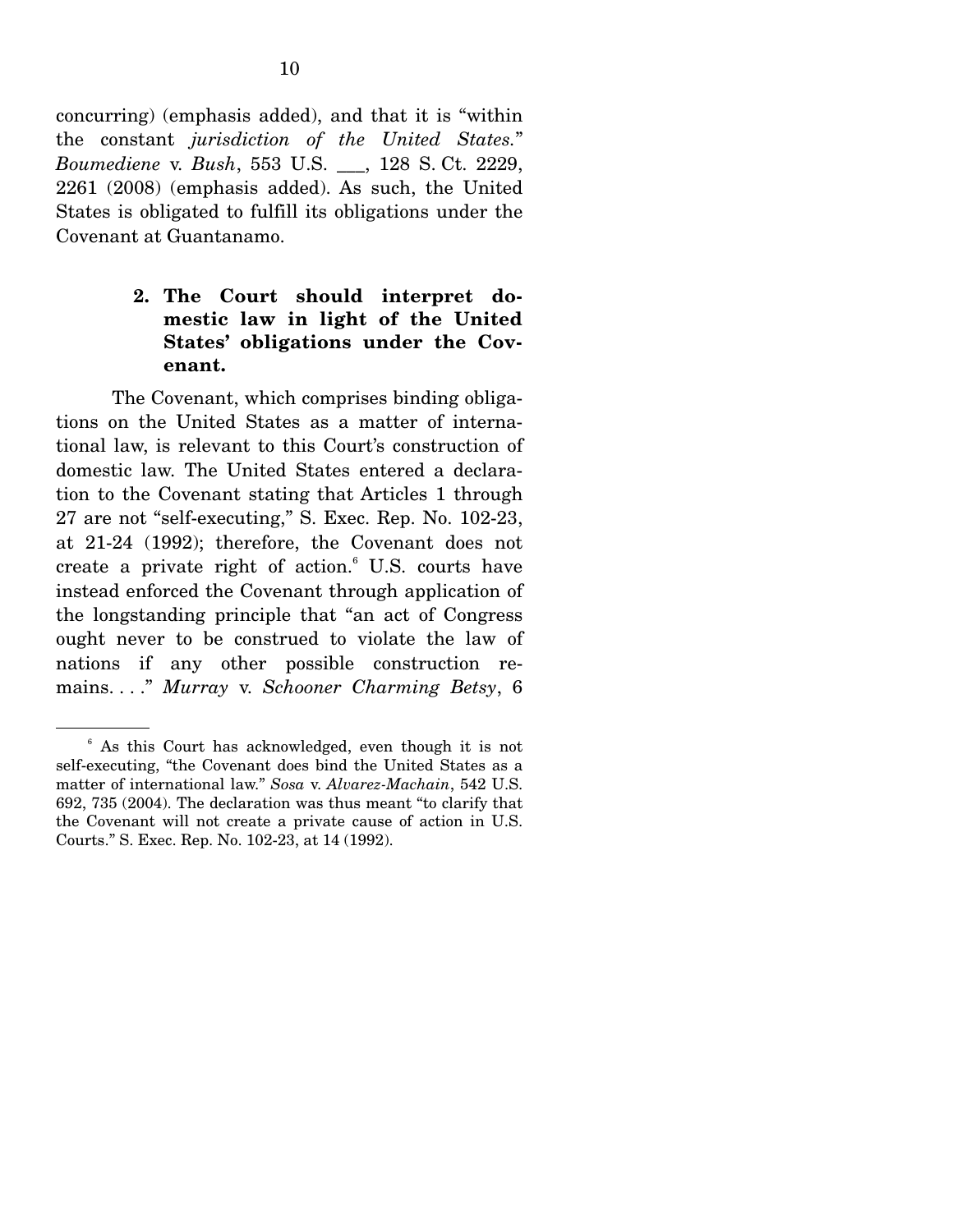U.S. (2 Cranch) 64, 118 (1804).<sup>7</sup> The Supreme Court has repeatedly affirmed that this rule of statutory construction applies not only to customary international law, but also to treaty obligations. *See, e.g*., *Weinberger* v. *Rossi*, 456 U.S. 25, 32 (1982).

 Here, *Charming Betsy* calls for interpreting 28 U.S.C. § 2241<sup>8</sup> in light of the United States' obligation under the Covenant to allow a court to order the release of a person who cannot be lawfully held. This approach is consistent with the longstanding practice of federal courts. In *Hamdan* v. *Rumsfeld*, the plurality cited the Covenant as an example of a legally binding international instrument, requiring the United States to provide enemy combatants with certain judicial protections. 548 U.S. at 633 n.66 (plurality opinion); *cf. Roper* v. *Simmons*, 543 U.S. 551, 576 (2005) (citing Covenant as evidence of international consensus against juvenile executions in concluding that the Eighth Amendment prohibits execution of individuals under eighteen at time of their offense).

<sup>7</sup> *See Hartford Fire Ins. Co*. v. *California*, 509 U.S. 764, 814- 19 (1993) (Scalia, J., dissenting) (expressly relying on *Charming Betsy* rule).

<sup>&</sup>lt;sup>8</sup> Petitioners properly invoke the protections of statutory habeas because *Boumediene* v. *Bush* invalidated section 7(a) of the MCA and restored application of the statutory writ of habeas corpus under 28 U.S.C. § 2241. 553 U.S. \_\_\_, 128 S. Ct. 2240 (2008); *see also id*. at 2266 (declaring that § 2241 would "govern in MCA § 7's absence").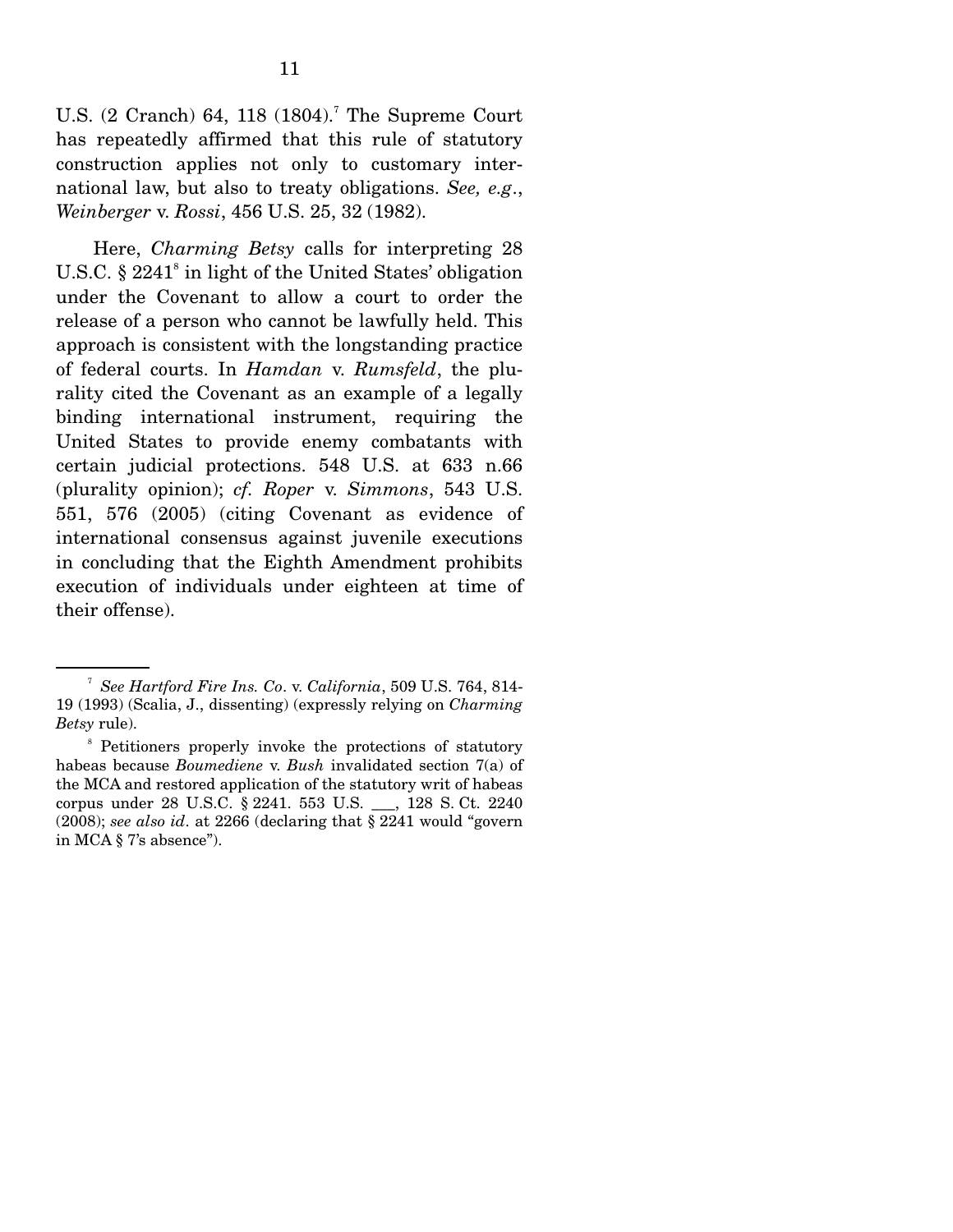Indeed, a federal court has previously applied the *Charming Betsy* canon to construe domestic law to comply with the United States' obligation to prohibit prolonged arbitrary detention under Article 9(4). In *Kim Ho Ma* v. *Ashcroft*, an alien petitioned for a writ of habeas corpus, arguing that the Immigration and Naturalization Service violated his due process rights by subjecting him to indefinite detention. 257 F.3d 1095 (9th Cir. 2001).<sup>9</sup> The Ninth Circuit construed the underlying statute narrowly in holding that the alien had to be released, since there was no reasonable likelihood that he would be removed in the foreseeable future. The court reasoned that the alien's indefinite detention was a clear violation of Article 9, which prohibits arbitrary arrest and detention. *Id.* at 1114. Federal case law thus confirms that this Court can and should interpret the habeas statute in light of the United States' obligations under the Covenant.

### **B. The law of war obligates the United States to permit the District Court to release Petitioners.**

 The law of war creates an independent legal obligation that the District Court be permitted to order Petitioners' release. The law of war does not displace the obligations under the Covenant outlined above, but creates an additional international legal

<sup>9</sup> This decision was issued on remand from *Zadvydas* v. *Davis*, 533 U.S. 678 (2001).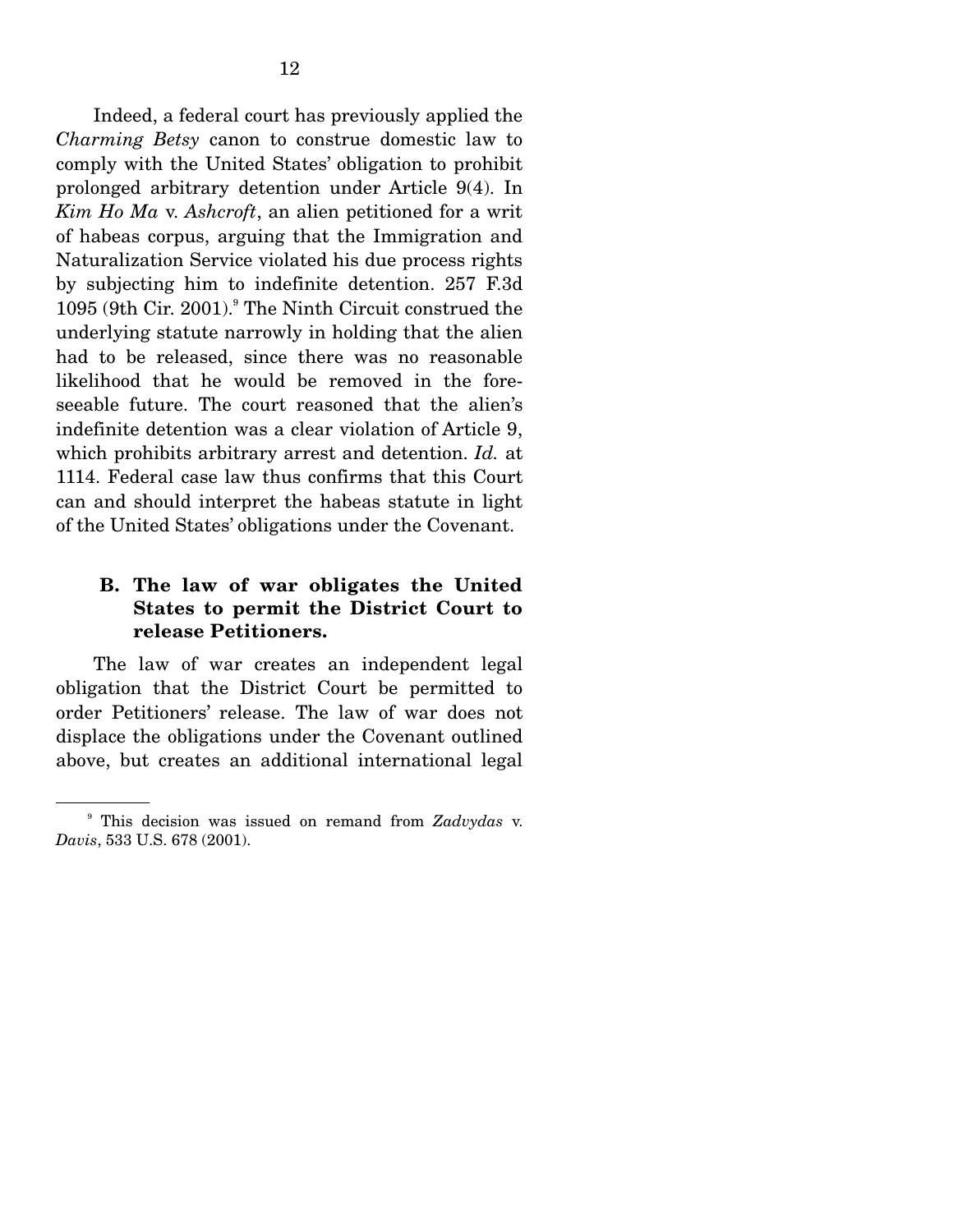obligation on the United States to permit the District Court to order Petitioners' release.<sup>10</sup> Common Article 3 of the Geneva Conventions, which the United States has ratified, requires that detainees be treated humanely. This principle is appropriately interpreted in light of recognized customary international law that requires the release of detainees when the reason for their detention has ceased. In the case at hand, the District Court must have the authority to order the release of Petitioners, whose detention is unlawful and who pose no threat to the United States.

 Article 3 of the Geneva Conventions – often called Common Article 3 because it appears in all four of the Geneva Conventions – requires that all persons taking no active part in the hostilities, including detainees, be "treated humanely." Common Article 3, *supra*. In *Hamdan* v. *Rumsfeld*, 548 U.S. 557, 630 (2006), the Supreme Court held that Common Article 3 is legally binding on the United States and

As a general matter, the law of war does not displace international human rights law during armed conflict. *See Legality of the Threat or Use of Nuclear Weapons, Advisory Opinion*, 1996 I.C.J. 226, 240 (Jul. 8, 1996) ("[T]he protection of the International Covenant on Civil and Political Rights does not cease in times of war. . . ."); *see also Case Concerning Armed Activities on the Territory of the Congo* (Democratic Republic of the Congo v. Uganda), Advisory Opinion, 2005 I.C.J. ¶ 106 (Dec. 19, 2005) (noting that in times of armed conflict, "both branches of international law, namely international human rights law and international humanitarian law, would have to be taken into consideration").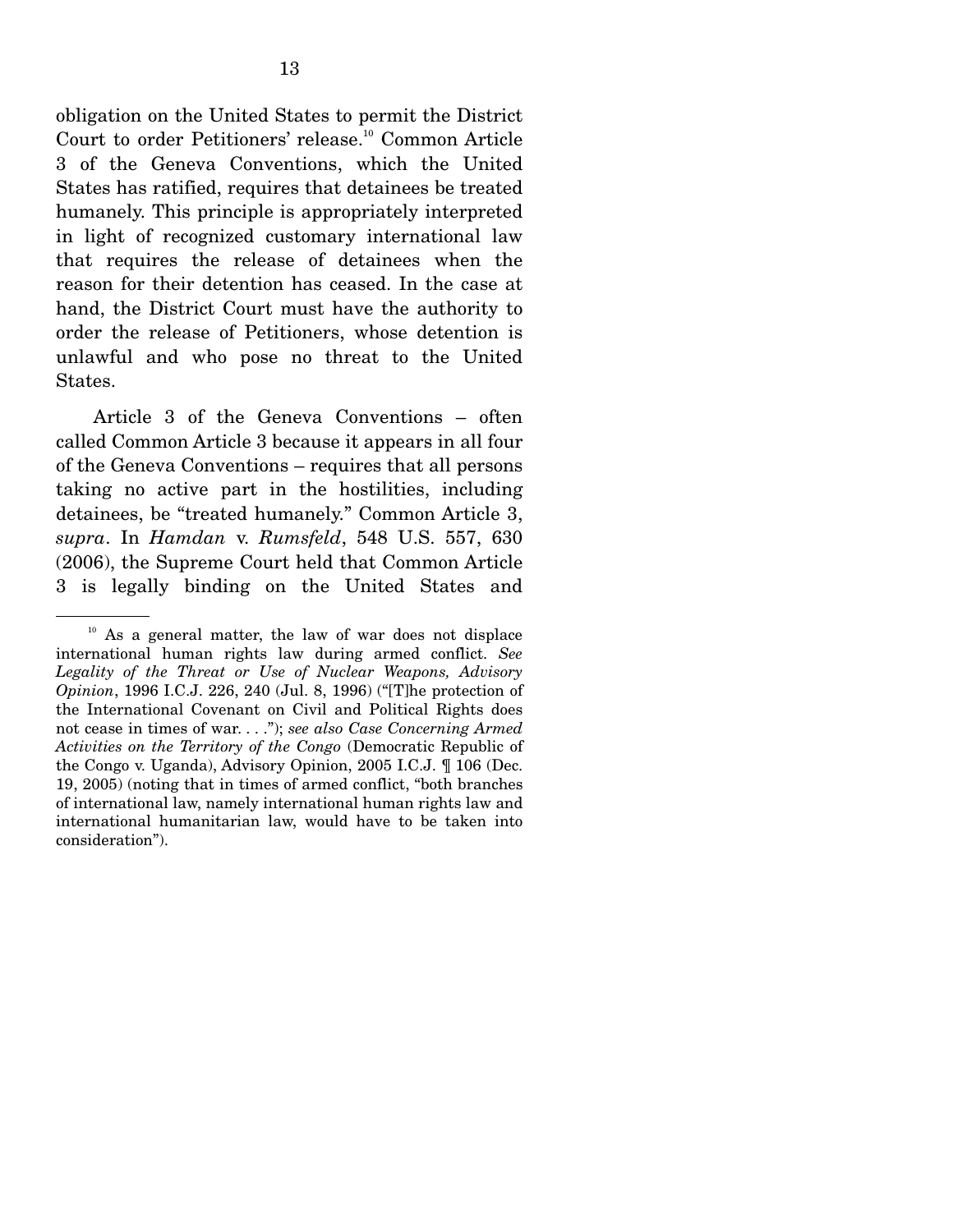enforceable in U.S. courts.<sup>11</sup> Common Article 3 provides that in a "conflict not of an international character occurring in the territory of one of the High Contracting Parties, each Party to the conflict shall be bound to apply, as a minimum," certain provisions. Common Article 3, *supra*. Among these provisions is the requirement that "[p]ersons taking no active part in the hostilities, including . . . those placed *hors de combat* by . . . detention . . . shall in all circumstances be *treated humanely*." *Id.* (second emphasis added).

 The obligation that detained civilians be "treated humanely" must be read in light of Article 75 of Protocol I to the Geneva Conventions, *see* Article 75, *supra*. Article 75, which is "indisputably part of the customary international law," 548 U.S. at 634 (plurality opinion), $12$  provides that all detainees held in connection with armed conflict "*shall be released* with the minimum delay possible and in any event *as soon as* the circumstances justifying the arrest, detention

<sup>11</sup> *See* 548 U.S. at 631-32 ("Common Article 3, then, is applicable here and, as indicated above, requires that Hamdan be tried by a 'regularly constituted court. . . .' "); *see also id.* at 642 ("[Common Article 3] is part of a treaty the United States has ratified and thus accepted as binding law.") (Kennedy, J., concurring).

<sup>&</sup>lt;sup>12</sup> Justice Kennedy declined to "reach unnecessarily the question whether . . . Article 75 of Protocol I to the Geneva Conventions is binding law. . . ." *Id.* at 654 (Kennedy, J., concurring).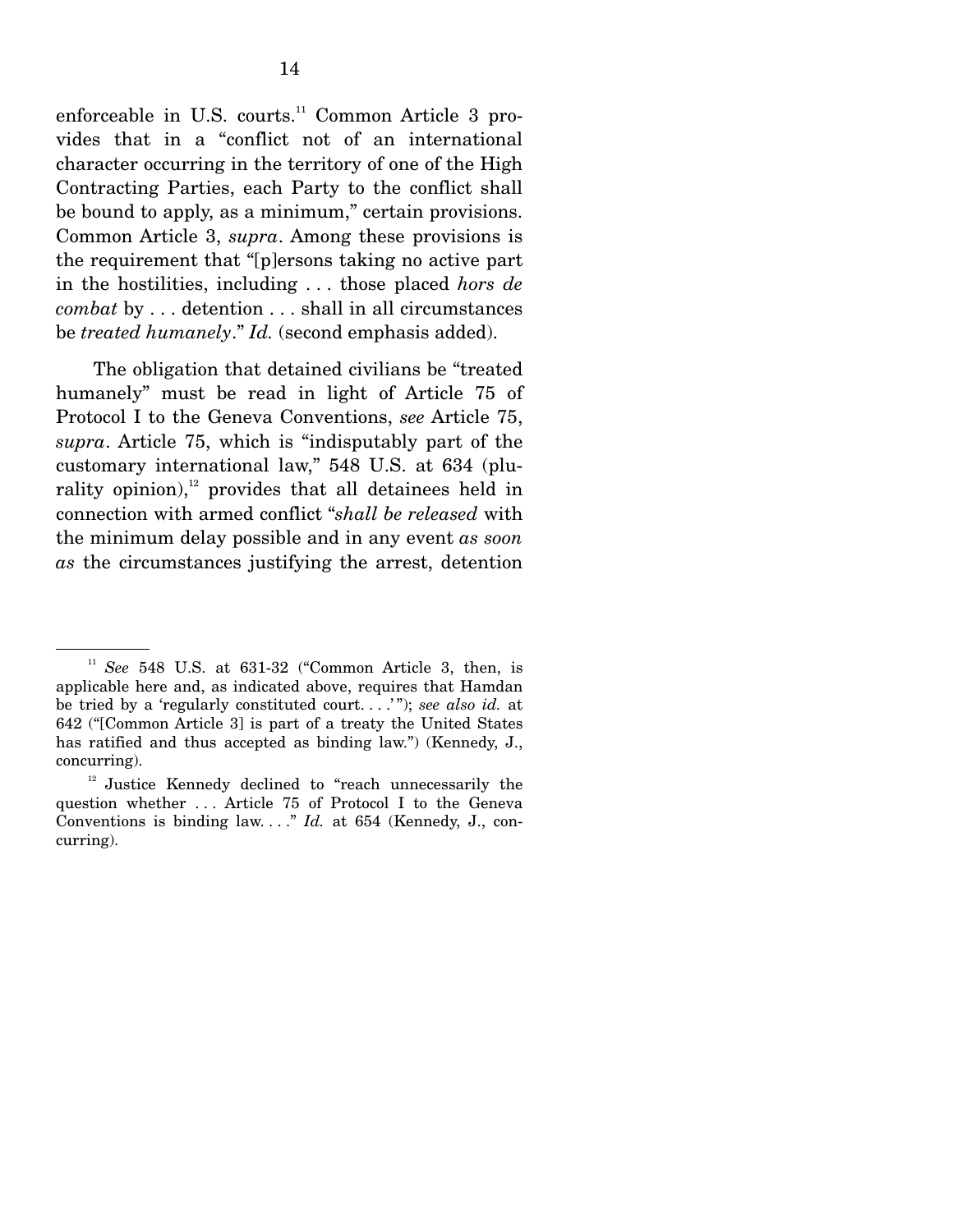or internment have ceased to exist." Article 75, *supra*,  $§ 3$  (emphasis added).<sup>13</sup>

 Although the United States has not ratified Protocol I, the Protocol's status as customary international law renders it an appropriate interpretive tool for the Court. *See Hamdan*, 548 U.S. at 633 (plurality opinion) (noting that Common Article 3 "must be understood to incorporate at least the barest of those trial protections that have been recognized by customary international law," many of which are "described in Article 75 of Protocol I"). Under Article 75, civilians initially detained because they were thought to pose a security risk must be released as soon as it is clear that they pose no such risk. This reading of Common Article 3 in light of Article 75 is consistent with the conclusions of a 2005 study on Customary International Humanitarian Law by the International Committee of the Red Cross, which concludes that as a matter of treaty law, "arbitrary deprivation of liberty is not compatible" with humane treatment under Common Article 3. *See* Int'l Comm. Red Cross, I *Customary International Humanitarian* 

<sup>&</sup>lt;sup>13</sup> See also Jelena Pejić, *Procedural Principles and Safeguards for Internment*/*Administrative Detention in Armed Conflict and Other Situations of Violence*, 87 Int'l Rev. Red Cross 375, 382 (2005) ("One of the most important principles governing internment/administrative detention is that this form of deprivation of liberty must cease as soon as the individual ceases to pose a real threat to State security, meaning that deprivation of liberty on such grounds cannot be indefinite.").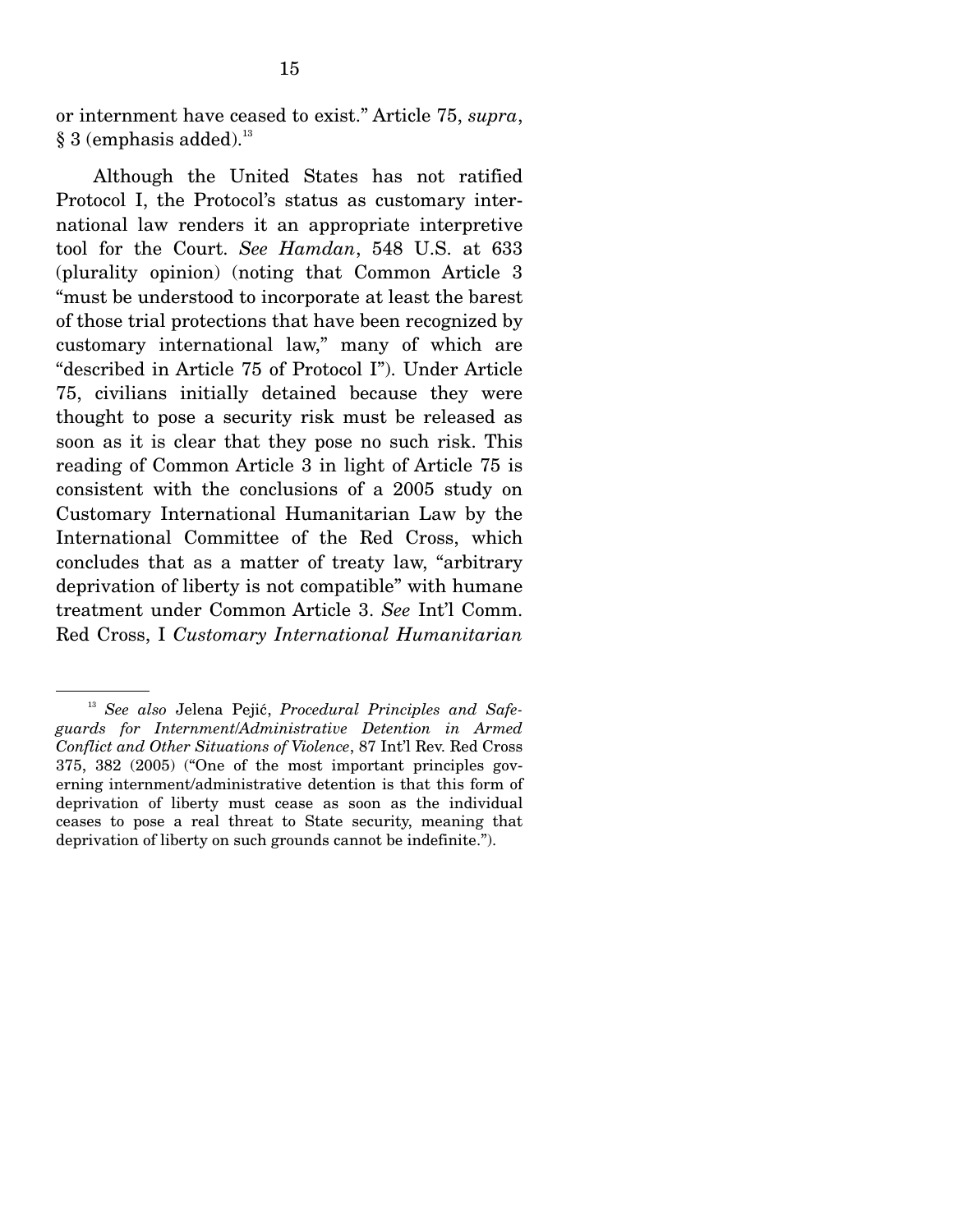*Law* 344 (Jean-Marie Henckaerts & Louise Doswald-Beck eds., 2007).

 State Department Legal Advisers have repeatedly stated that the fundamental guarantees expressed in Article 75 are part of the law of war.<sup>14</sup> While serving as Legal Adviser to President George W. Bush, William H. Taft, IV wrote that the "customary law notion of fundamental guarantees found more expansive expression in Article 75 of Additional Protocol I to the Geneva Conventions" and that the United States "does regard the provisions of Article 75 as an articulation of safeguards to which all persons in the hands of an enemy are entitled." William H. Taft, IV, *The Law of Armed Conflict After 9*/*11: Some Salient Features*, 28 Yale J. Int'l L. 319, 321-22 (2003). His successor, John Bellinger, argued for a public statement recognizing Article 75 as customary international law binding on the United States, noting in the process that U.S. practice conforms to Article 75. *See* Letter from John B. Bellinger, III, Legal Adviser, Dep't of State, to William J. Haynes, II, Gen. Counsel, Dep't of Def. (Jan. 16, 2008) (on file with the Yale Law School Library). These Legal Advisers were reaffirming a position declared

 $14$  The State Department Legal Adviser is charged with negotiating and enforcing treaties and thus his views are given significant weight. *See Kolovrat* v. *Oregon*, 366 U.S. 187, 194 (1961) ("While courts interpret treaties for themselves, the meaning given them by the departments of government particularly charged with their negotiation and enforcement is given great weight.").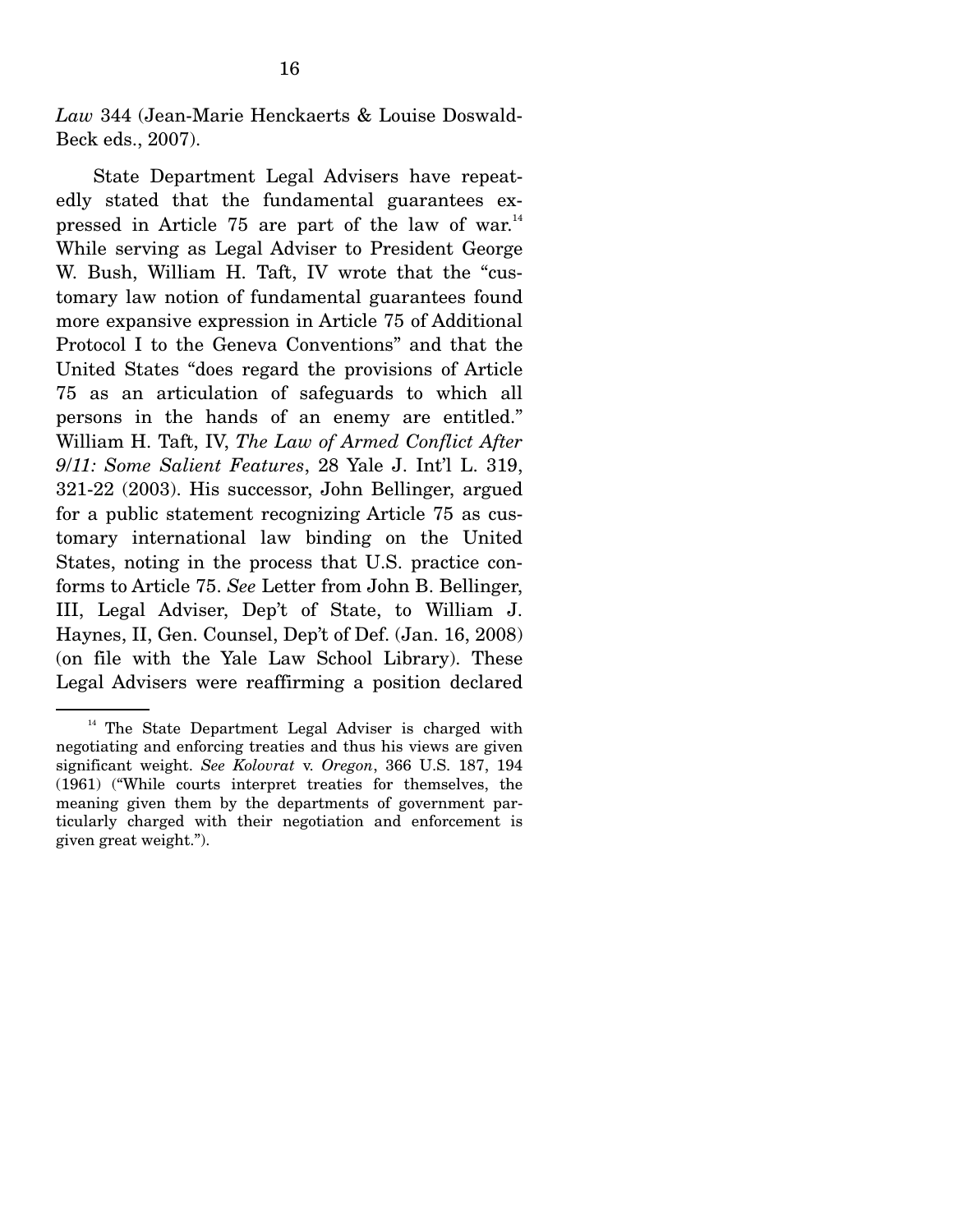more than two decades ago under then-Deputy Legal Adviser Michael Matheson. *See* Michael J. Matheson, *The United States Position on the Relation of Customary International Law to the 1977 Protocols Additional to the 1949 Geneva Conventions*, 2 Am. U. J. Int'l L. & Pol'y 419, 427 (1987) ("We support in particular the fundamental guarantees contained in article  $75. \ldots$ "). It is therefore appropriate to interpret the binding legal obligations on the United States under Common Article 3 in light of Article 75's obligation to release detainees as soon as the reason for their detention has ceased.

 The United States' obligation under Common Article 3 to ensure the courts have the authority to order release of detainees when there is no lawful basis for detention can be enforced by this Court through the habeas statute. Section 2241 expressly provides that habeas relief is available where detention is contrary to U.S. treaty obligations. 28 U.S.C.  $§ 2241(c)(3)$  (2006) (noting that writ extends to prisoners held "in custody in violation of the Constitution or laws or treaties of the United States"); *see Mali* v. *Keeper of the Common Jail*, 120 U.S. 1, 17 (1887) (holding that because a "treaty is part of the supreme law of the United States," the power to issue writs of habeas corpus applies to prisoners held in violation of treaties). At a minimum, Common Article 3 should be used to interpret the domestic habeas corpus statute. *See Murray* v. *Schooner Charming Betsy*, 6 U.S. (2 Cranch) 64, 118 (1804).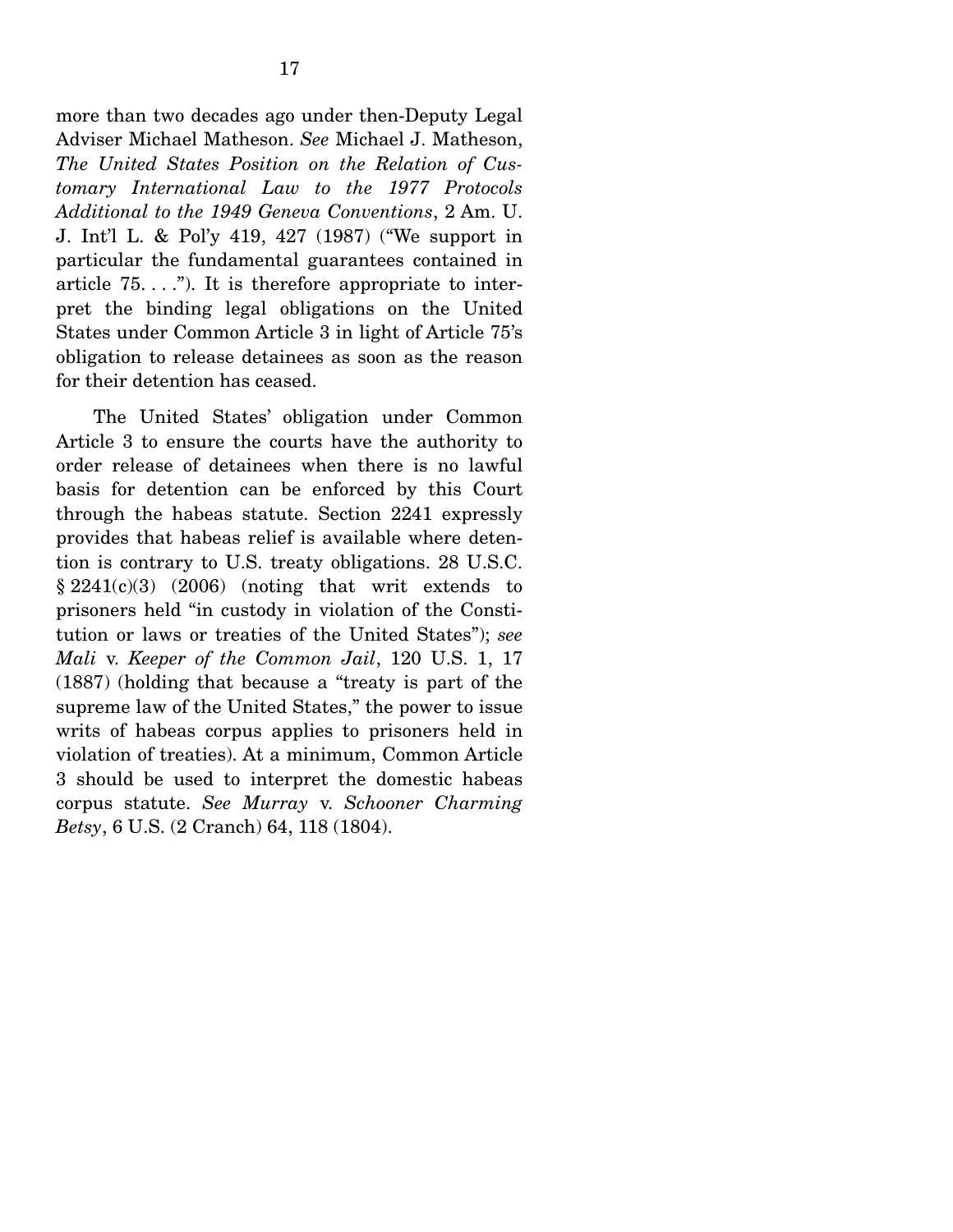Section 5 of the MCA does not remove the requirement of release under section 2241(c)(3). Section 5 provides that "[n]o person may invoke the Geneva Conventions or any protocols thereto in any habeas corpus or other civil action or proceeding ... as a source of rights in any court of the United States or its States or territories." Military Commissions Act of 2006, § 5(a), Pub. L. 109-366, 120 Stat. 2600, 2631 [hereinafter "MCA"]. In a joint statement, Senators McCain, Warner, and Graham made clear that this section was not intended to restrict individuals "from raising claims that the Geneva Conventions have been violated as a collateral matter once they have an independent cause of action." Joint Statement by Senators McCain, Warner, and Graham on Individual Rights Under the Geneva Conventions, 152 Cong. Rec. S10401 (2006); *see also* Carlos Manuel Vázquez, *The Military Commissions Act, the Geneva Conventions, and the Courts: A Critical Guide*, 101 Am. J. Int'l L. 73, 92-93 (2007) (arguing that, unlike corresponding provision of bill originally proposed, section 5(a) does not purport to make Geneva Conventions unenforceable in all circumstances and suggesting that section 5(a) would likely be unconstitutional if interpreted to bar invocation of the Geneva Conventions in habeas proceedings). Here, that independent cause of action is supplied by the habeas statute.

 Even if a broader reading of section 5 were appropriate, it would not apply to the Petitioners' case. Congress did not apply section 5 retroactively to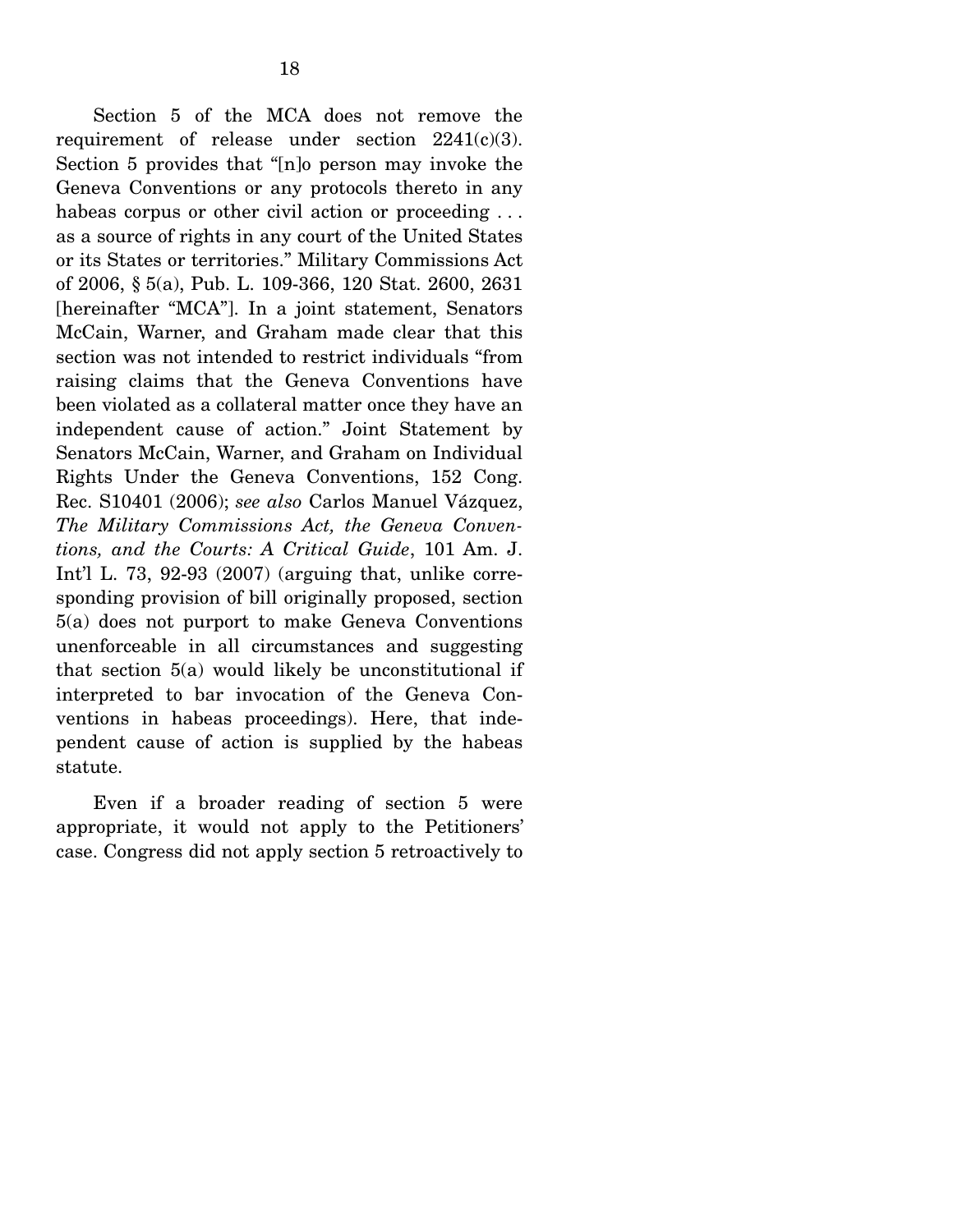pending *habeas* cases, such as the Petitioners'. Section 5 contains no language regarding retroactive application. This lies in direct contrast to the specific effective date language appearing two sections later in section 7(b) of the MCA, in which Congress expressly applied the now-void amendments to subsection  $7(a)$  to "all cases ... pending on or after the date of the enactment of this Act which relate to any aspect of the detention, treatment, trial, or conditions of detention of an alien detained by the United States since September 11, 2001." MCA § 7(b). The absence of retroactivity language in section 5 supports a presumption against its retroactive application. *See Landgraf* v. *USI Film Products*, 511 U.S. 244, 264 (1994) ("The presumption against statutory retroactivity is founded upon sound considerations of general policy and practice, and accords with long held and widely shared expectations about the usual operation of legislation.").

 Together, the International Covenant on Civil and Political Rights and Common Article 3 of the Geneva Conventions create binding international legal obligations on the United States. Both independently require that detainees held by the United States be provided a right to judicial review of their detention by a court capable of ordering release if detention is found to be unlawful. In this case, where the reviewing court has found that there is no lawful basis for Petitioners' detention and that the Petitioners pose no threat to the United States, these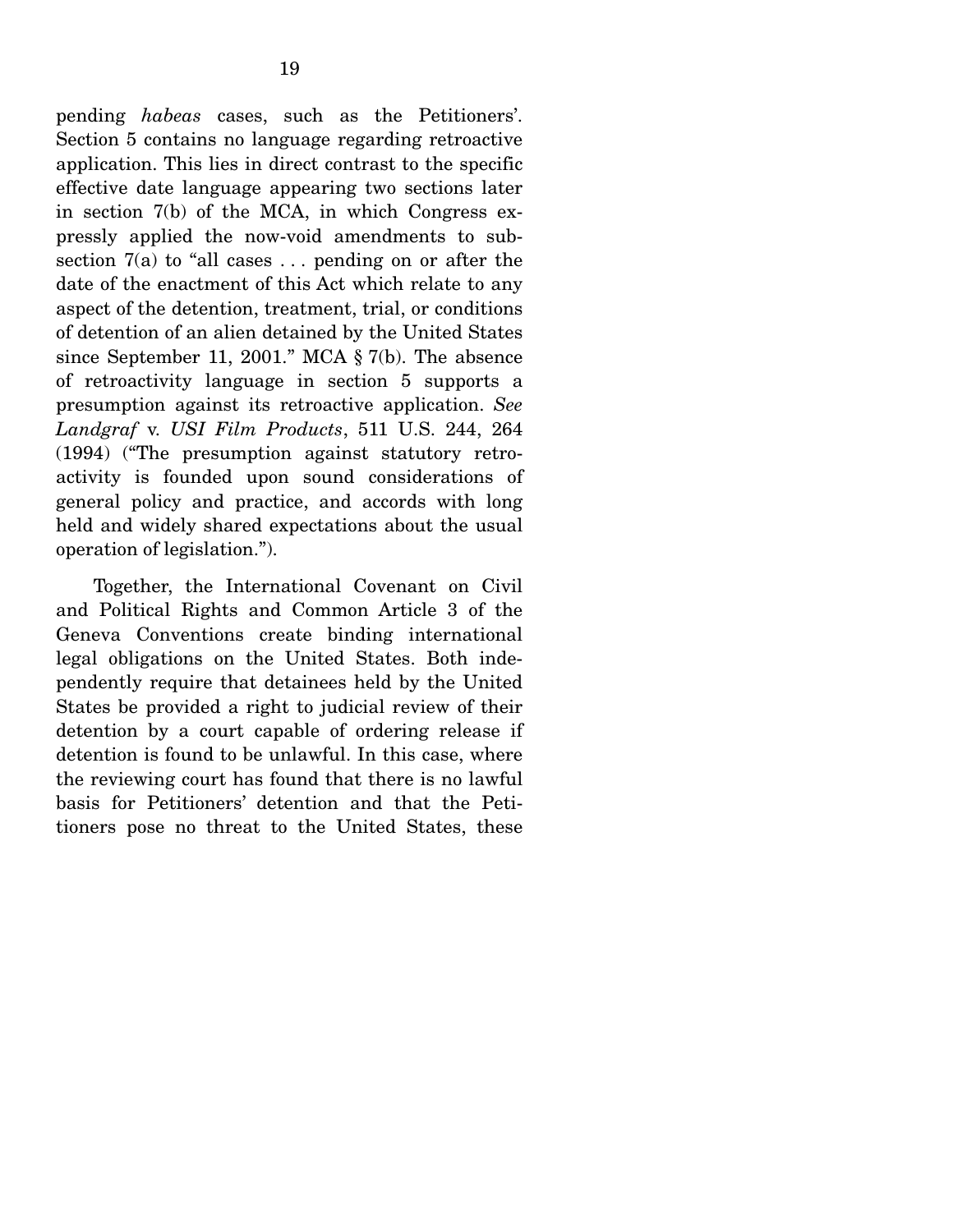international legal obligations require that the District Court have the authority to order release.

### **II. THE DISTRICT COURT'S ORDER TO GRANT PETITIONERS' RELEASE IS CON-SISTENT WITH ACCEPTED PRINCIPLES OF INTERNATIONAL LAW GOVERNING PROLONGED ARBITRARY DETENTION.**

 International human rights law and international humanitarian law reflect the underlying principle that prompt release is the proper remedy for unjustified detention, reflecting a global consensus in support of Petitioners' position.<sup>15</sup> Aside from the Geneva Conventions and the Covenant, *see supra*  Part I, these legal instruments do not create binding international legal obligations that control the outcome of the present case. Nonetheless, the opinion of the international community as expressed through multilateral conventions, international institutions, and domestic court rulings, may "provide respected and significant confirmation" for the Court's own conclusions. *Roper* v. *Simmons*, 543 U.S. 551, 578  $(2005).^{16}$ 

<sup>&</sup>lt;sup>15</sup> Most of the agreements cited in this Part have not been ratified by the United States, although several have been signed.

<sup>16</sup> *See also Lawrence* v. *Texas*, 539 U.S. 558, 576-77 (2003) (noting decisions of foreign and international courts as evidence that right to consensual homosexual intercourse "has been accepted as an integral part of human freedom in many other (Continued on following page)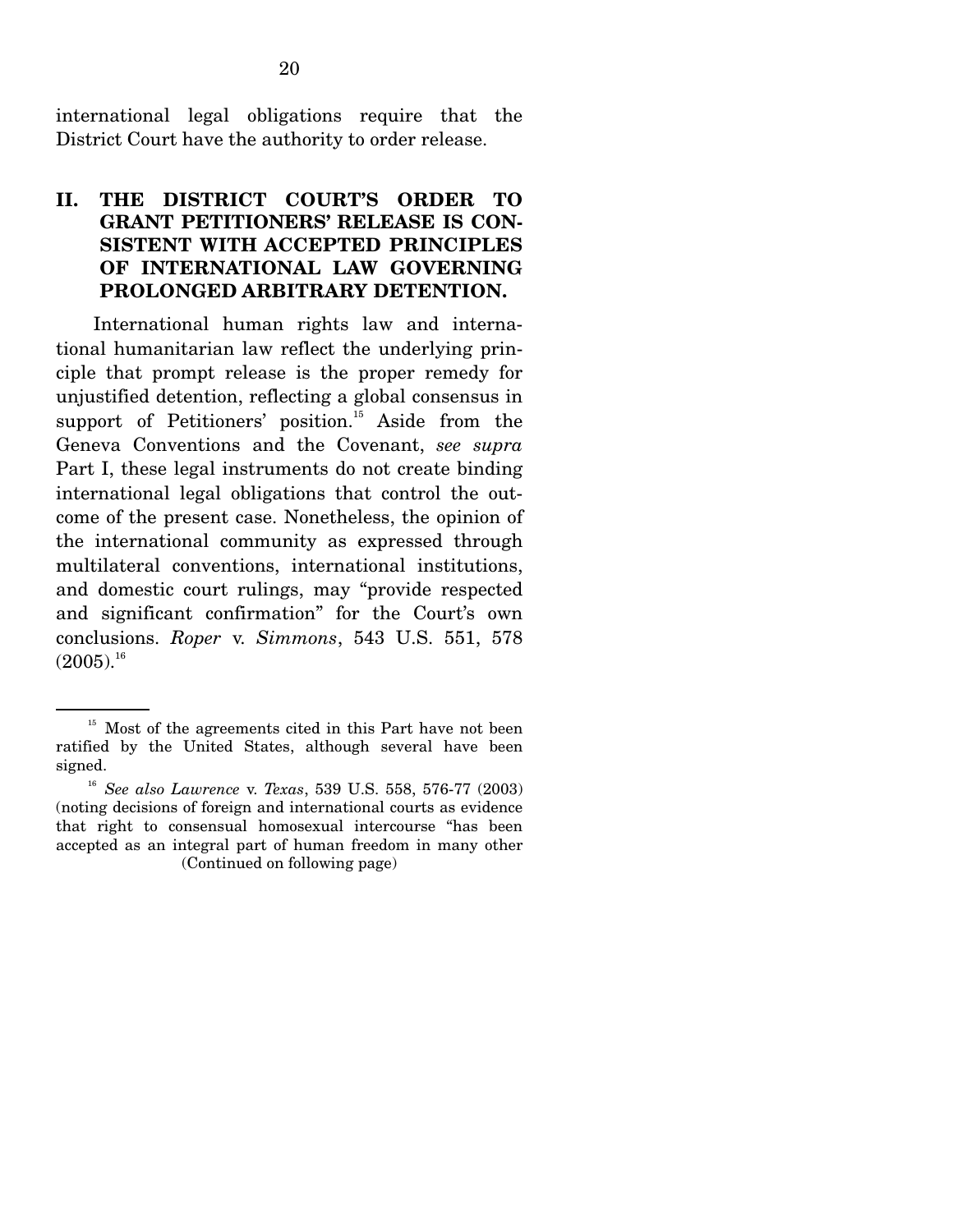### **A. International human rights law condemns prolonged arbitrary detention and supports the prompt and effective release of individuals whose detention is unjustified.**

 International human rights norms condemn prolonged arbitrary detention and support prompt release in cases of unlawful detention. The prohibition against prolonged arbitrary detention found in the International Covenant on Civil and Political Rights – a binding treaty on the United States, *see supra* Part I.A. – originates in the Universal Declaration of Human Rights. Articles 8 and 9 of the Universal Declaration flatly prohibit prolonged arbitrary detention and further set forth a "right to an effective remedy" for violations of "fundamental rights." Universal Declaration of Human Rights, G.A. Res. 217A, arts. 8-9, 3d Sess., 1st plen. mtg., U.N. Doc. A/810 (Dec. 12, 1948) [hereinafter Universal Declaration].<sup>17</sup> For individuals like Petitioners whose

countries"); *Atkins* v. *Virginia*, 536 U.S. 304, 316 n.21 (2002) ("[W]ithin the world community, the imposition of the death penalty for crimes committed by mentally retarded offenders is overwhelmingly disapproved."); *Thompson* v. *Oklahoma*, 487 U.S. 815, 830 & n.31 (1988) (plurality opinion) (considering views of "respected professional organizations, by other nations that share our Anglo-American heritage, and by the leading members of the Western European community").

 $17$  Article 9 states that "[n]o one shall be subjected to arbitrary arrest, detention or exile." Universal Declaration, *supra*, art. 9. Article 8 states that "[e]veryone has the *right to an effective remedy* by the competent national tribunals for acts (Continued on following page)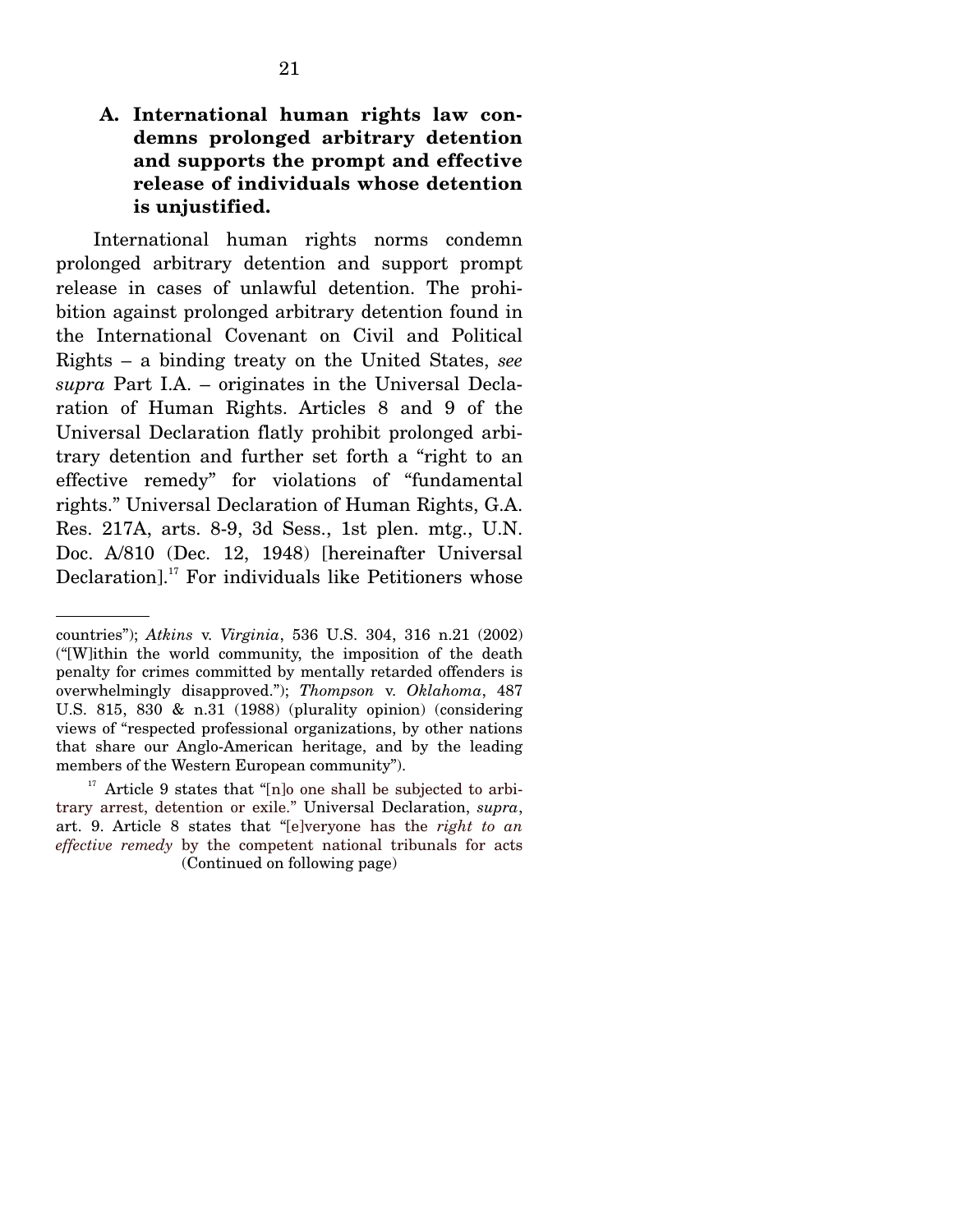"fundamental rights" are being violated through prolonged arbitrary detention, Article 8's right to an "effective remedy" necessarily means the right to be released.

 The United States was a central force behind the promulgation of the Universal Declaration in 1948, *see* Mary Ann Glendon, *A World Made New: Eleanor Roosevelt and the Universal Declaration of Human Rights* 87, 89 (2001), and the United States has consistently urged the Declaration's adoption as "a common standard of achievement for all nations and all peoples." Proclamation No. 2999, 3 C.F.R. 46 (1953). Today, the Universal Declaration is embraced across the globe. Its provisions are regarded as foundational international norms.<sup>18</sup>

 A core concept of international human rights law is the right to an effective remedy where a violation of

violating the fundamental rights granted him by the constitution or by law." *Id.* art. 8 (emphasis added).

<sup>&</sup>lt;sup>18</sup> U.S. courts have referenced the "clear international prohibition against arbitrary ... detention" deriving from the Universal Declaration, *Martinez* v. *City of Los Angeles*, 141 F.3d 1373, 1384 (9th Cir. 1998), and have honored it as an international norm, *see, e.g.*, *Rodriguez-Fernandez* v. *Wilkinson*, 654 F.2d 1382, 1388 (10th Cir. 1981) ("No principle of international law is more fundamental than the concept that human beings should be free from arbitrary imprisonment."). *See also* Restatement (Third) of Foreign Relations Law of the United States § 702(e) & cmt. h (1987) ("[A]rbitrary detention violates customary law if it is prolonged and practiced as state policy."); *id.* § 702 cmt. n (stating that prohibition against prolonged arbitrary detention is *jus cogens* norm).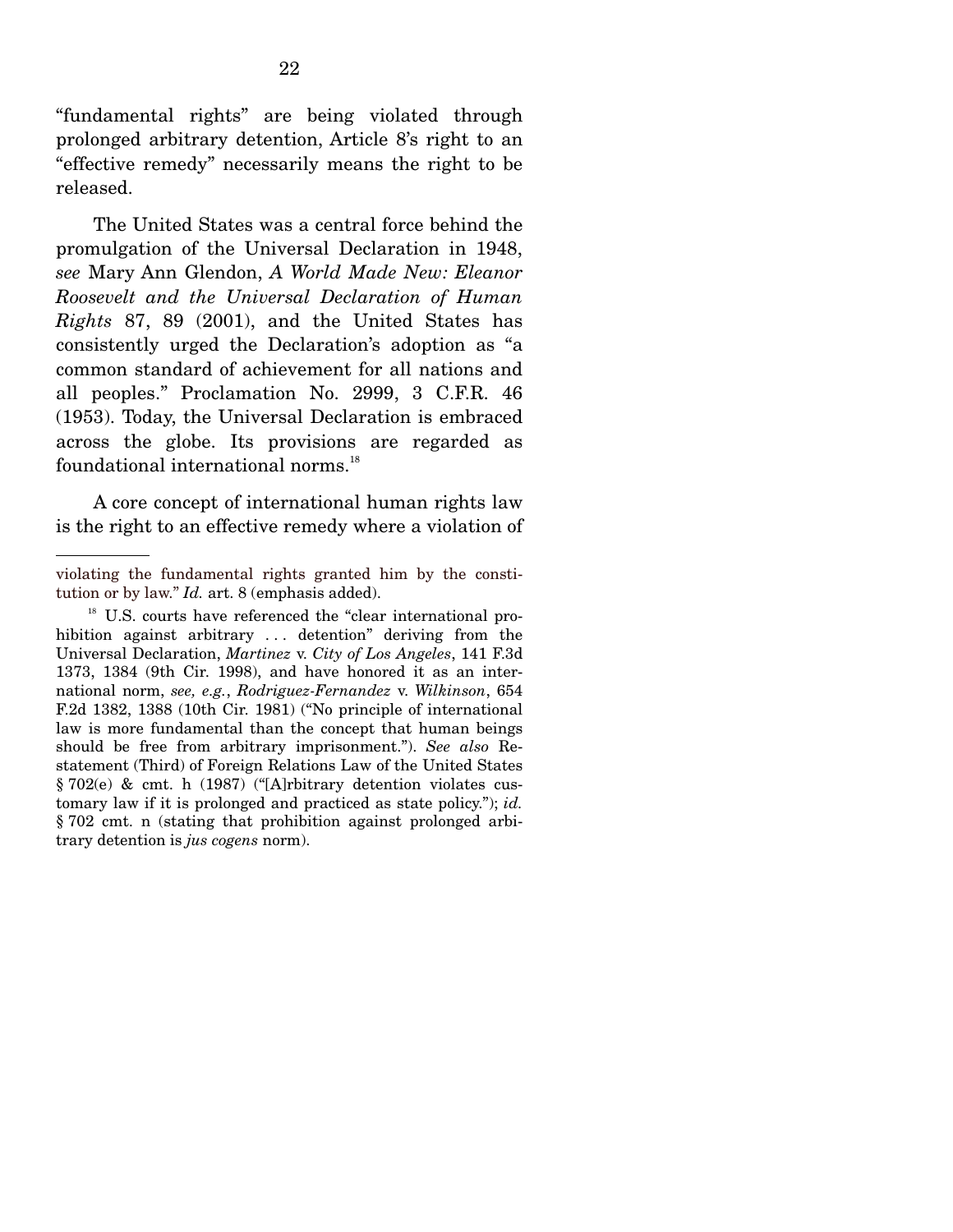rights is found. This right to an effective remedy is the linchpin supporting the protection of all other rights. Thus, the Universal Declaration refers generally to the right to an "*effective* remedy," *supra* art. 8 (emphasis added), and the American Convention on Human Rights provides that "[e]veryone has the right to simple and prompt recourse, or any other *effective* recourse, to a competent court or tribunal for protection against acts that violate his fundamental rights. . . . *The State Parties . . . ensure that the competent authorities shall enforce such remedies when granted*." Organization of American States, American Convention on Human Rights art. 25, Nov. 22, 1969, O.A.S.T.S. No. 36, 1144 U.N.T.S. 131 [hereinafter American Convention] (emphasis added); *see also* Council of Europe, European Convention on Human Rights art. 13, Nov. 4, 1950, 213 U.N.Y.S. 232 (1955) [hereinafter European Convention] (providing that "[e]veryone whose rights and freedoms as set forth in this Convention are violated shall have an *effective remedy* before a national authority" (emphasis added)); Commonwealth of Independent States Convention on Human Rights and Fundamental Freedoms art. 29, May 26, 1995, Council of Europe Doc. H (95) 7 rev. (stating that "[e]veryone whose rights and freedoms are violated shall be entitled to be *effectively restored to his rights and freedoms*" (emphasis added)); *Case of Chaparro Álvarez and Lapo Íñiguez* v. *Ecuador*, 2007 Inter-Am. Ct. H.R. (ser. C) No. 170, ¶ 133 (Nov. 21, 2007) (interpreting Article 7 of Inter-American Convention to require that "it is not enough that ... a remedy exists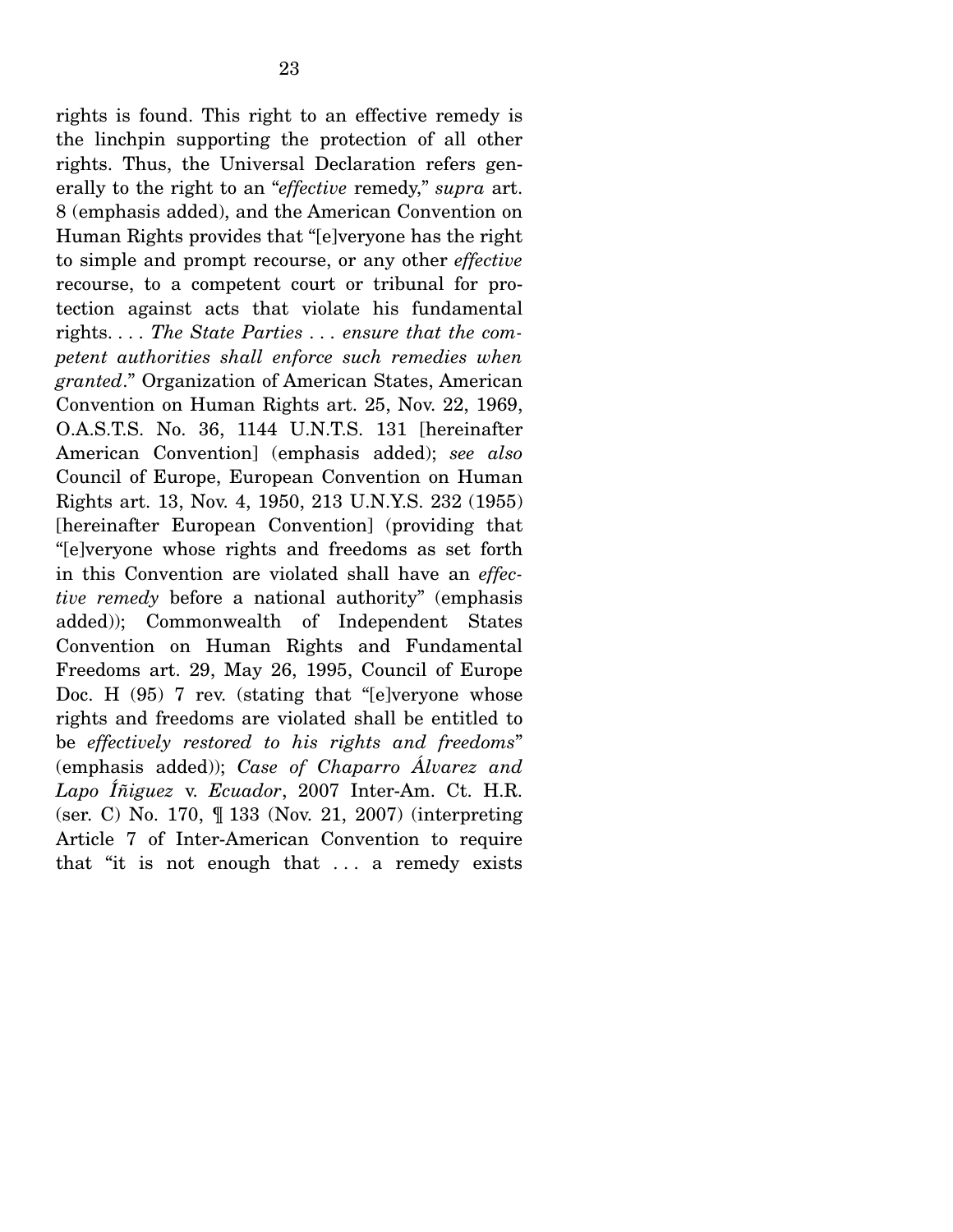formally, it must be effective; that is, it must provide results or responses to the violations of rights established in the Convention").

 In the case of prolonged arbitrary detention, the right to an "effective remedy" necessarily requires that the competent court be able to order release*.*  Indeed, the right to release as an "effective remedy" for unjustified detention is made explicit in numerous international agreements. As already mentioned, *supra* Part I.A., the Covenant provides that for "[a]nyone who is deprived of his liberty by arrest or detention," there is a right to judicial review "without delay" and a court shall "order . . . release if the detention is not lawful." Covenant, *supra*, art. 9(4). The Covenant has been ratified by 165 countries. The American Declaration of the Rights and Duties of Man contains similar language.<sup>19</sup> It provides that "[e]very individual . . . has the right to have the legality of his detention ascertained without delay . . . and the right to be tried without undue delay or, otherwise, *to be released*." American Declaration of the Rights and Duties of Man, OAS Res. XXX, art. 25, Int'l Conf. of Am. States, 9th Conf., OAS Doc. OEA/Ser. L./V/II.23, doc. 21 rev. 6 (1948) (emphasis added). The American Convention, which the United States signed in 1977 but has ratified, also requires

<sup>&</sup>lt;sup>19</sup> The non-binding American Declaration on the Rights and Duties of Man, OAS Res. XXX, was adopted by the Ninth International Conference of American States in 1948, with the United States participating.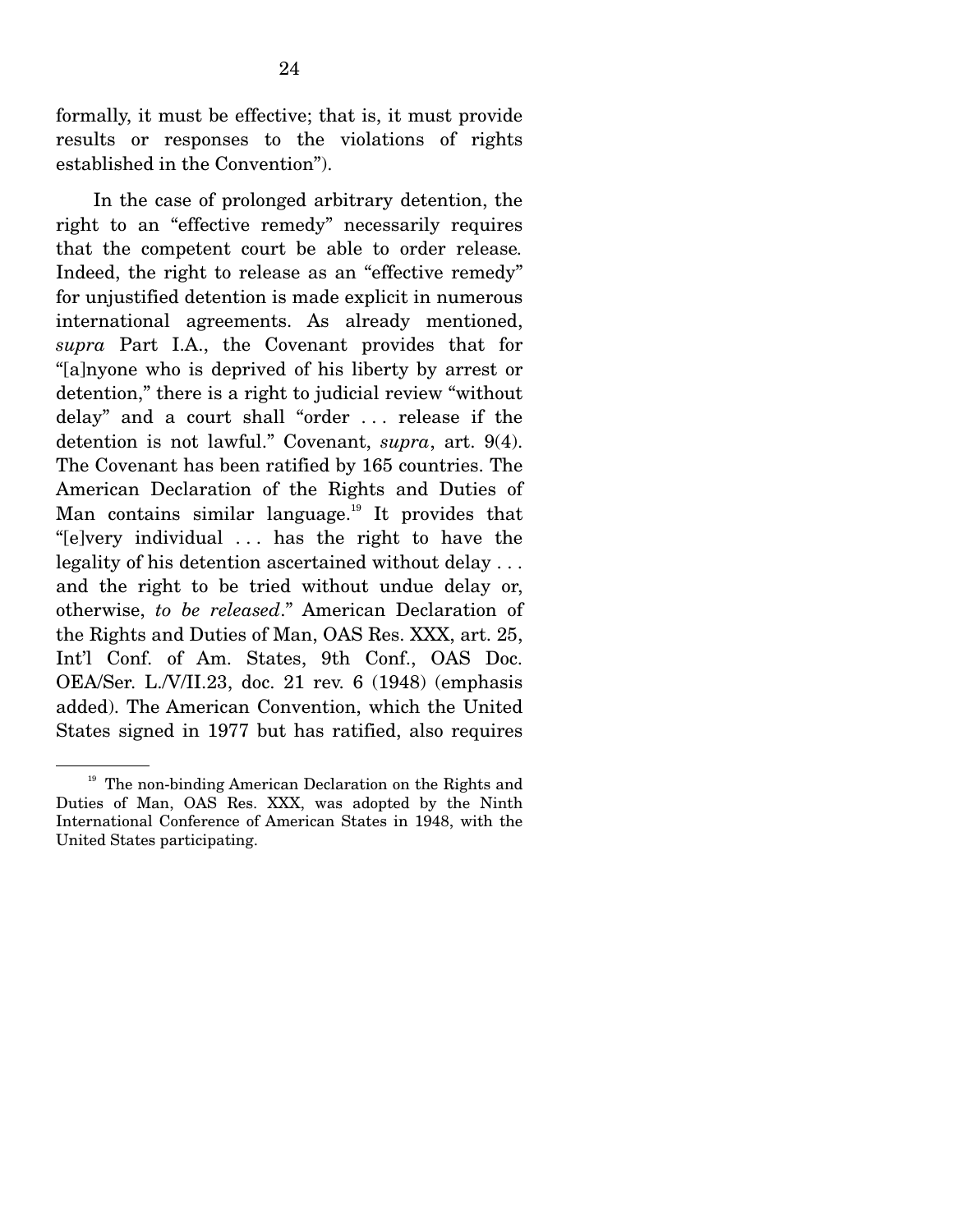release as the remedy for unlawful detention: "Anyone who is deprived of his liberty shall be entitled to recourse to a competent court, in order that the court may decide without delay on the lawfulness of his arrest or detention and order his release if the arrest or detention is unlawful." American Convention, *supra*, art. 7(6); *see* Convention on the Rights of the Child art. 37(d), *adopted* Nov. 20, 1989, 1577 U.N.T.S. 3 (entered into force Sept. 2, 1990) (protecting the right of every child "to challenge the legality of the deprivation of his or her liberty before a court" and to "a prompt decision on any such action"); European Convention, *supra*, art. 5(4) ("Everyone who is deprived of his liberty by arrest or detention shall be entitled to take proceedings by which the lawfulness of his detention shall be decided speedily by a court and his release ordered if the detention is not lawful.").

 It is important to note that an "effective remedy" for prolonged arbitrary detention cannot include transferring detainees to locations where they will be arbitrarily detained again or tortured. Under the Convention Against Torture, which United States and 145 other countries have ratified, "No State Party shall expel, return (*refouler*) or extradite a person to another State where there are substantial grounds for believing that he would be in danger of being subjected to torture." Convention Against Torture and Other Cruel, Inhuman or Degrading Treatment or Punishment art. 3(1), *adopted* Dec. 10, 1984, 108 Stat. 382, 463-64, 1465 U.N.T.S. 85. *See also*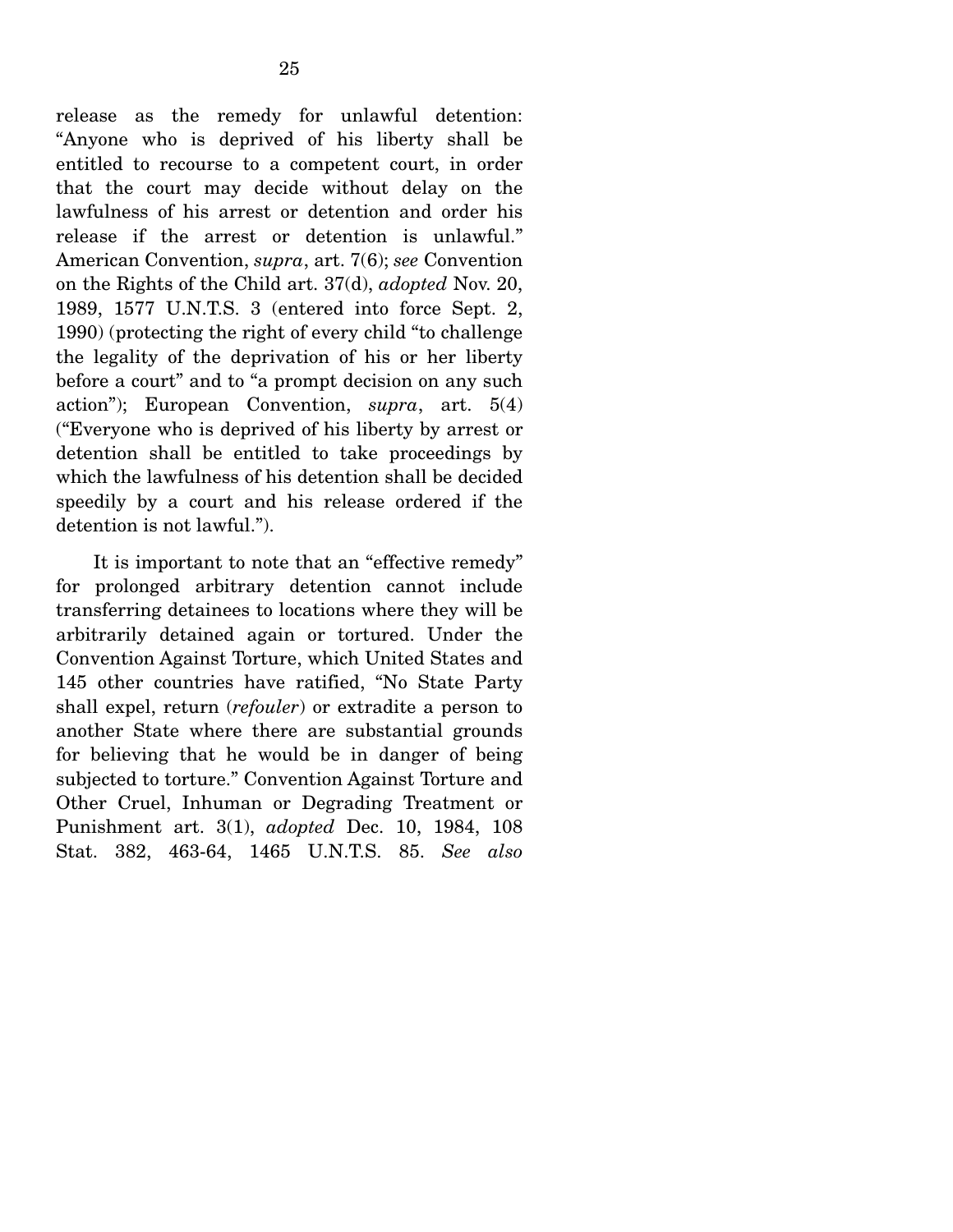American Convention, *supra*, art. 22(8) ("In no case may an alien be deported or returned to a country, regardless of whether or not it is his country of origin, if in that country his right to life or personal freedom is in danger of being violated because of his race, nationality, religion, social status, or political opinions."); Convention Relating to the Status of Refugees art. 33(1), July 28, 1951, 19 U.S.T. 6259, 189 U.N.T.S. 137 ("No Contracting State shall expel or return ('refouler') a refugee in any manner whatsoever to the frontiers of territories where his life or freedom would be threatened on account of his race, religion, nationality, membership of a particular social group or political opinion.").

 Domestic and international courts and international organizations have enforced the norm against prolonged arbitrary detention, including the right to release from unlawful detention.<sup>20</sup> U.S. courts have invoked the norm as a prism through which to interpret domestic law. *See, e.g.*, *Rodriguez-Fernandez* v. *Wilkinson*, 654 F.2d 1382, 1388 (10th Cir. 1981) ("It seems proper then to consider international law principles for notions of fairness as to propriety of holding aliens in detention. No principle of

<sup>&</sup>lt;sup>20</sup> Justice Scalia has written on the related need to look to the interpretations of the courts of other signatories of a treaty on an issue governed by that treaty: "We can, and should, look to decisions of other signatories when we interpret treaty provisions. Foreign constructions are evidence of the original shared understanding of the contracting parties." *Olympic Airways* v. *Husain*, 540 U.S. 644, 660 (2004) (Scalia, J., dissenting).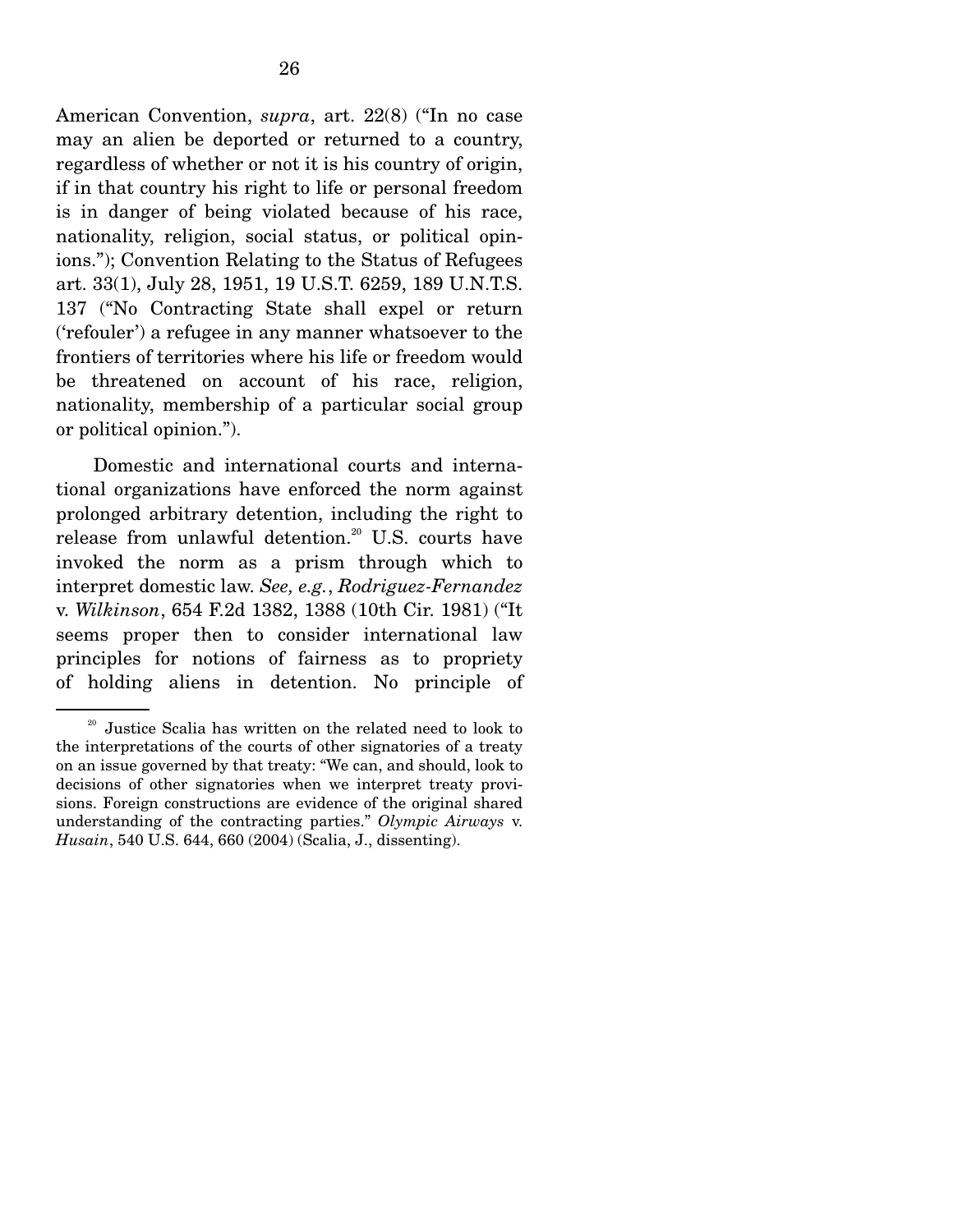international law is more fundamental than the concept that human beings should be free from arbitrary imprisonment."). The United Nations Human Rights Committee regularly gives effect to the international norm against prolonged arbitrary detention and the norm supporting the right to prompt release. In *Shafiq* v. *Australia*, the Committee held that under international law, "court review of the lawfulness of detention" had to "include the possibility of ordering release." U.N. Hum. Rts. Comm., Communication No. 1324/2004, ¶ 7.4, U.N. Doc. CCPR/C/88/D/ 1324/2004 (2006); *see also A* v. *Australia*, U.N. Hum. Rts. Comm., Communication No. 560/1993, ¶ 9.5, U.N. Doc. CCPR/C/59/D/560/1993 (1997) ("[W]hat is decisive for the purposes of article 9 [of the ICCPR] . . . is that such review is, in its effects, real and not merely formal. . . . [T]he court [must] be empowered to order release, if the detention is incompatible with the requirements in article  $9. \ldots$ ").

 International courts have also held that detainees who are unlawfully held must be released. The European Court of Human Rights invoked the international norm supporting prompt release for detention that is "arbitrary." *Ilascu* v. *Moldova*, 2004- VII Eur. Ct. H.R. 1134; *see also Case of Assanidze* v. *Georgia*, 2004-IV Eur. Ct. H.R. 659 (holding that because detention of applicant was "arbitrary," state authorities were obliged to "secure the applicant's release at the earliest possible date"). In 1980, the International Court of Justice invoked the international norm supporting the right to release to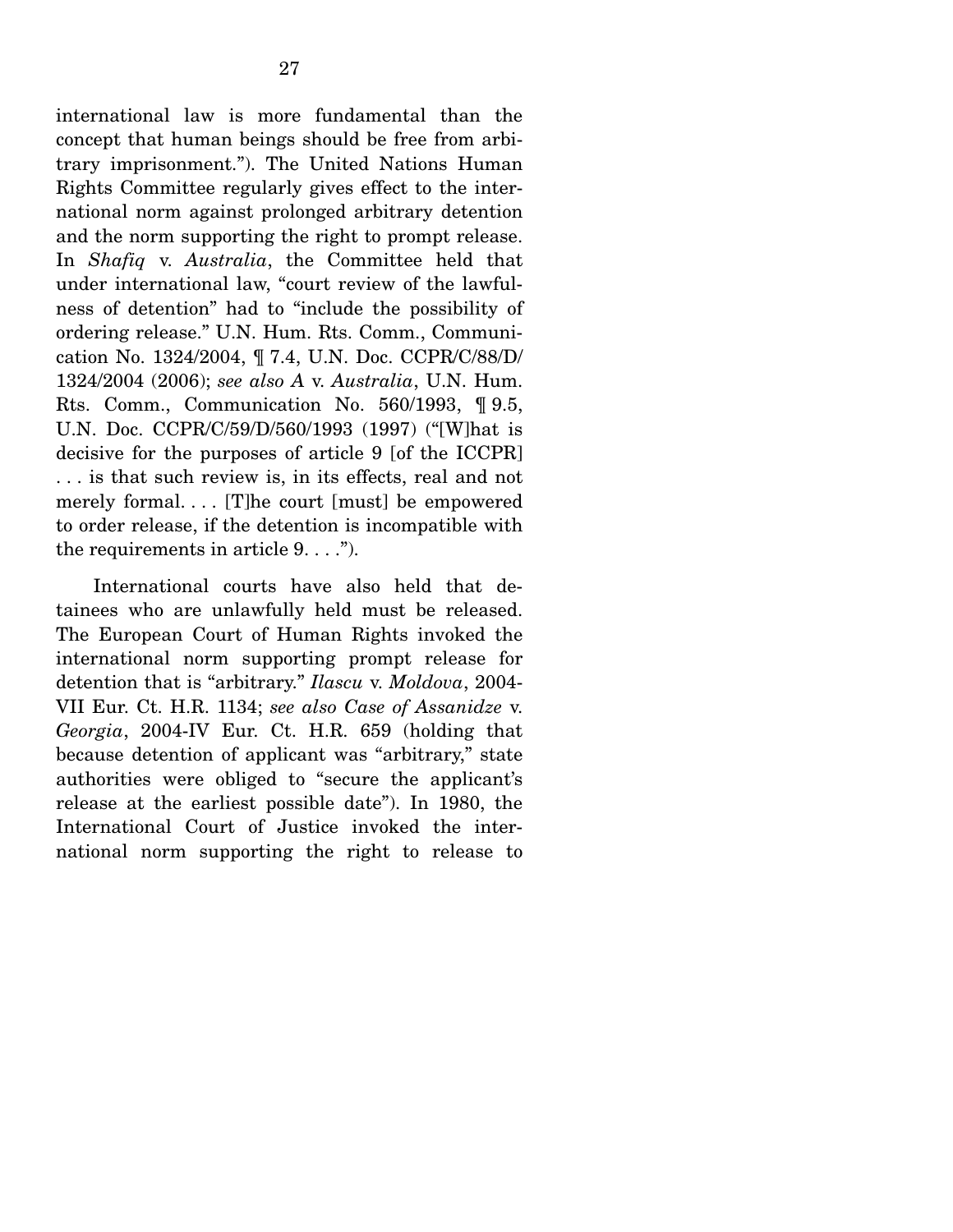demand that Iran free several American hostages. *United States Diplomatic and Consular Staff in Tehran* (U.S. v. Iran), 1980 I.C.J. 3, 42 (May 24, 1980) ("The Islamic Republic of Iran . . . must immediately terminate the unlawful detention of the . . . United States nationals now held hostage in Iran, and must immediately release each and every one and entrust them to the protecting Power."). The United States excoriated Iran for failing to comply. *See* Houston A. Stokes, *Broadening Executive Power in the Wake of Avena: An American Interpretation of* Pacta Sunt Servanda, 63 Wash. & Lee L. Rev. 1219, 1231-32 (2006) (quoting President Carter's reaction that "Iran was showing 'contempt, not only for international law, but for the entire international structure for securing the peaceful resolution of differences among nations.").

### **B. International humanitarian law consistently demands the prompt release of detainees when the circumstances justifying their detention cease to exist.**

 International humanitarian law as expressed in the Geneva Conventions contains a clear and consistent principle: States must release detainees as soon as the circumstances justifying their detention cease to exist. That obligation applies to the full range of detention regimes permitted by the Geneva Conventions: prisoners of war, enemy aliens, and civilians in occupied territories. Petitioners – who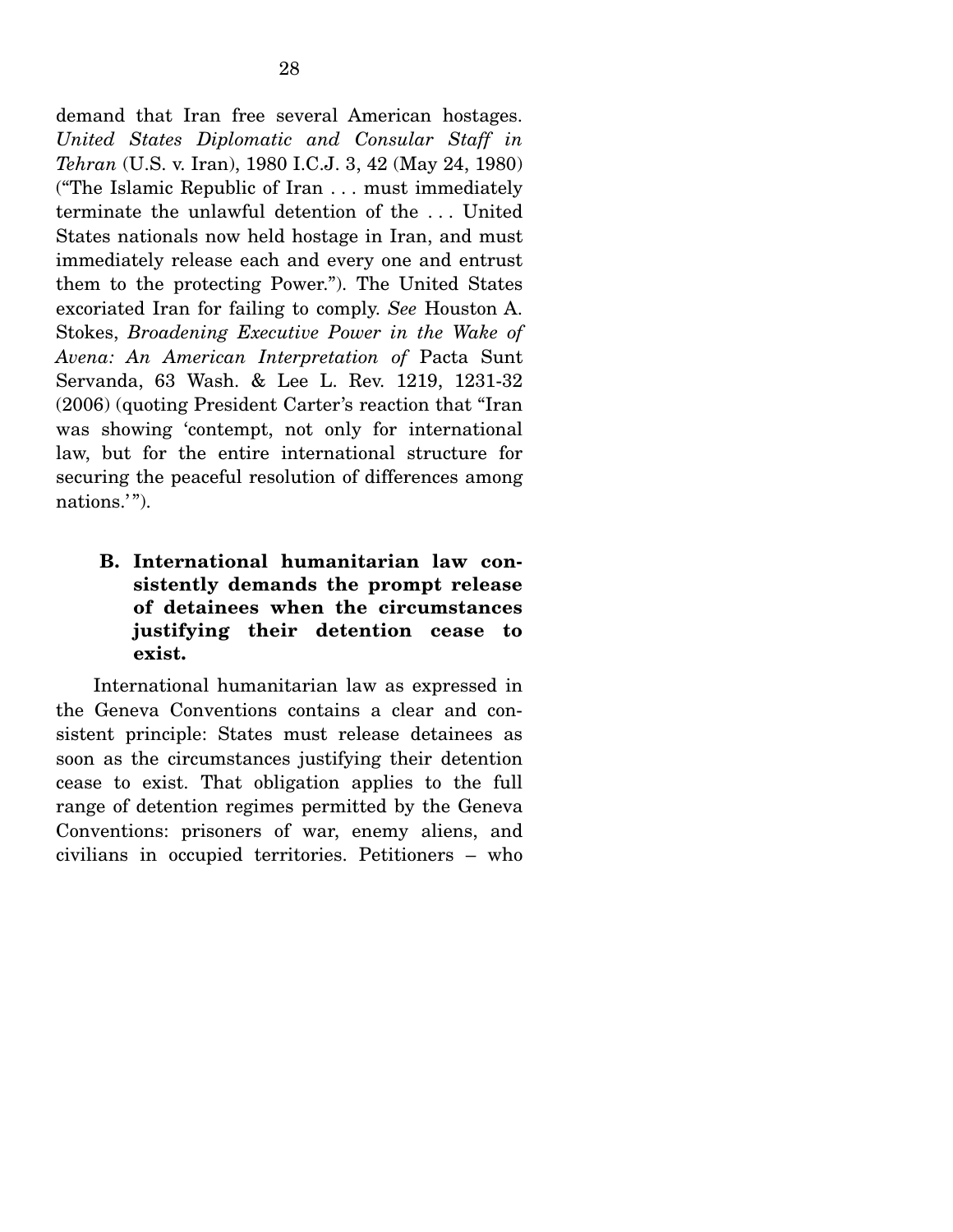have been wrongfully detained for more than seven years on the basis of now disproven assertions – are deserving of at least the fundamental protections afforded individuals detained in connection with armed conflict. The Government should not be permitted to use the laws of war to justify the seizure and continued detention of individuals, yet deny them the most fundamental right under those same laws to be released when their detention is determined to be unjustified.

> **1. Prisoners of war in international armed conflicts possess an inalienable right to release and repatriation upon the cessation of hostilities.**

 The Third Geneva Convention, which governs the detention and treatment of prisoners of war, permits the detention of enemy soldiers but clarifies that they "shall be *released* and *repatriated* without delay after the cessation of active hostilities." Geneva Convention Relative to the Treatment of Prisoners of War art. 118, Aug. 12, 1949, 6 U.S.T. 3316, 75 U.N.T.S. 135 (emphasis added) [hereinafter Third Geneva Convention]. The International Committee of the Red Cross (ICRC)'s official Commentary interprets this provision as providing prisoners of war with "an inalienable right" to repatriation and establishing a duty for detaining authorities to "carry out repatriation and to provide the necessary means for it to take place." 3 Int'l Comm. of the Red Cross, *Commentary: Geneva Convention Relative to the Treatment of*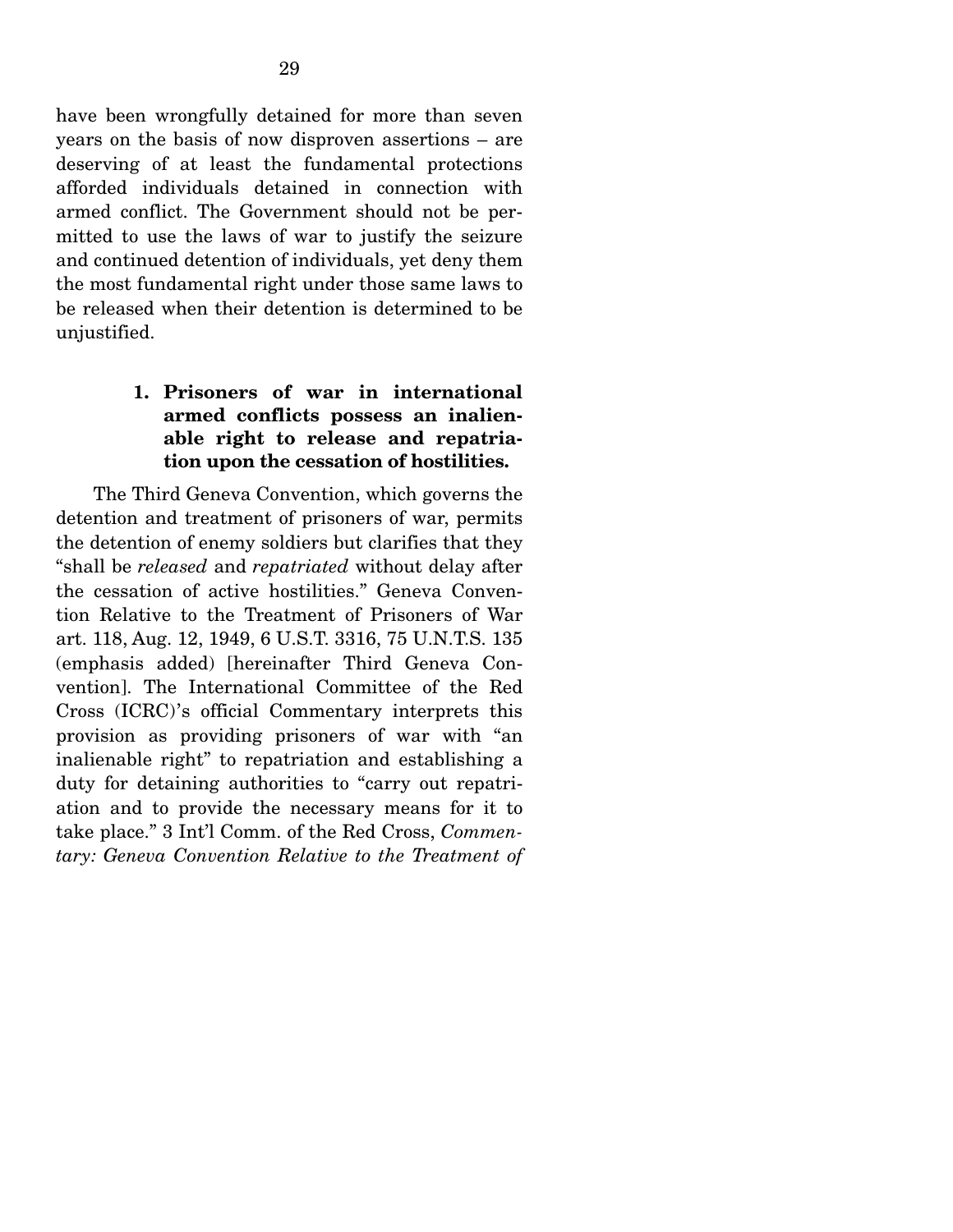*Prisoners of War* 546 (Jean S. Pictet ed., 1960) [hereinafter ICRC Commentary on Third Geneva Convention].

 The Commentary plainly contemplates that prompt release will be effected, with delays permitted only where "there are serious reasons for fearing that a prisoner of war who is himself opposed to being repatriated may, after his repatriation, be the subject of unjust measures affecting his life or liberty" so as to make repatriation "contrary to the general principles of international law for the protection of the human being." *Id.* at 547*.* <sup>21</sup> Neither the Commentary nor the Third Geneva Convention provides any explicit guidance on how individuals exempt from repatriation should be handled, but both contemplate that the parties to a conflict will conclude special agreements that resolve the disposition of prisoners of war through alternative means even where repatriation is not an option. *See* Third Geneva Convention, *supra*, art. 6 (permitting special agreements that provide added benefits or protections to

<sup>&</sup>lt;sup>21</sup> While the Third Geneva Convention and Commentary place a special emphasis on repatriation, the Commentary makes clear that the detaining authorities have separate if related obligations to both release and repatriate. *See* ICRC Commentary on Third Geneva Convention, *supra*, at 547 ("There is no need to attempt to determine whether repatriation is a separate operation from release . . . at most, one may consider that release without repatriation may occur when prisoners of war are detained on the territory of their own country which is occupied.").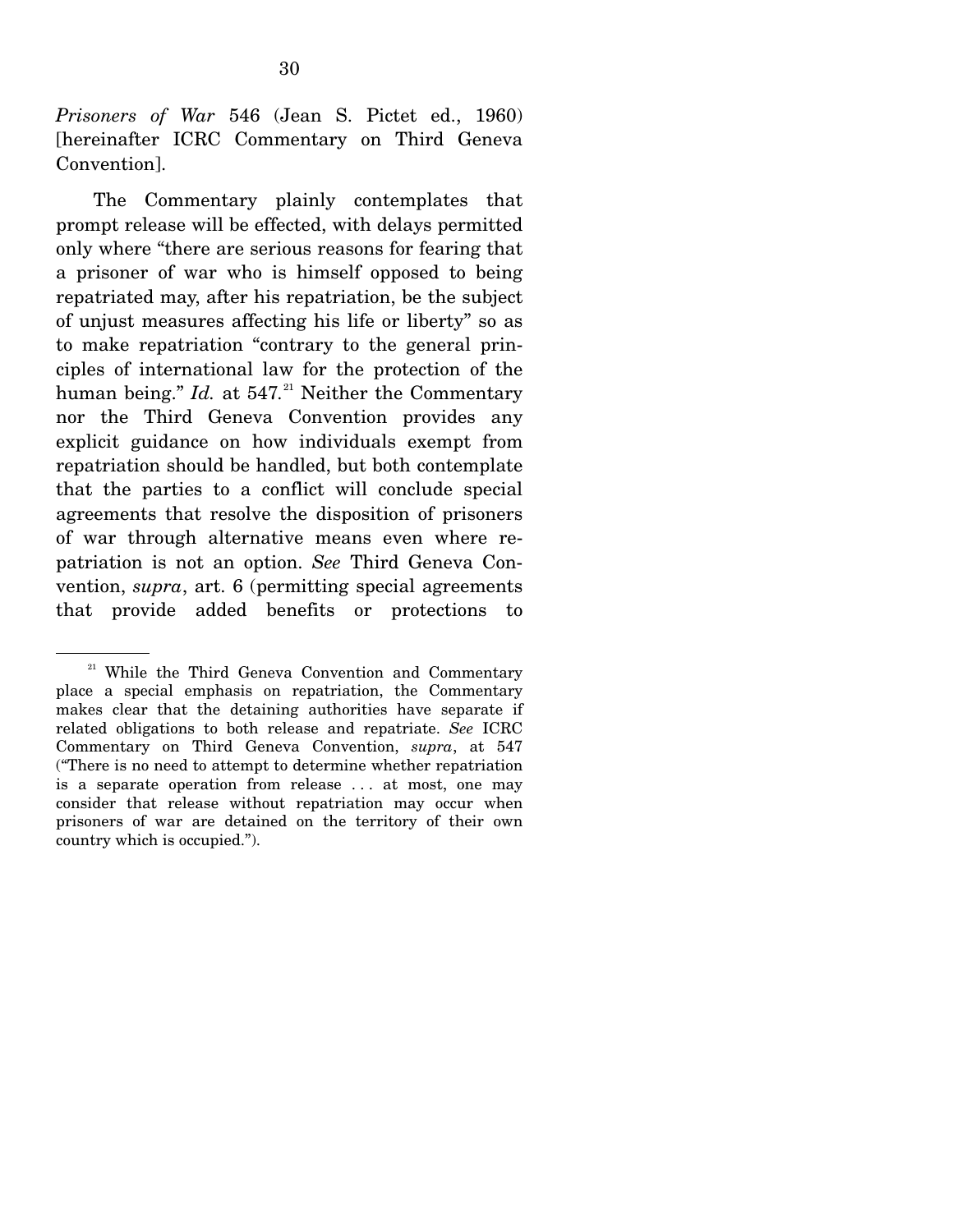prisoners of war); *id.* arts. 109-11 (encouraging belligerent parties to make special agreements addressing the disposition of prisoners of war during hostilities); ICRC Commentary on Third Geneva Convention, *supra*, at 549 (allowing parties to agree under Article 6 to resolve cases of prisoners of war who "ask to be sent to a country other than their country of origin" through means other than repatriation).

 The Third Geneva Convention's provision of special relief to prisoners of war who have been detained for extended periods of time, even prior to the cessation of hostilities, further underlines the norm against prolonged and unnecessary detention. During the course of a conflict, the Convention encourages the belligerent parties to reach special agreements that provide "able-bodied prisoners of war who have undergone a long period of captivity" with "direct repatriation or internment in a neutral country" in a manner similar to that mandated for wounded or ill prisoners of war. Third Geneva Convention, *supra*, art. 109; *see also id.* art. 111 (encouraging agreements that allow for the internment of all categories of prisoners of war in neutral countries). Upon the cessation of hostilities, the Commentary indicates that long-term detainees should be provided a high priority when determining the order in which prisoners of war should be repatriated, after only severely sick and wounded prisoners. *See* ICRC Commentary on Third Geneva Convention, *supra*, 550-51. This support for the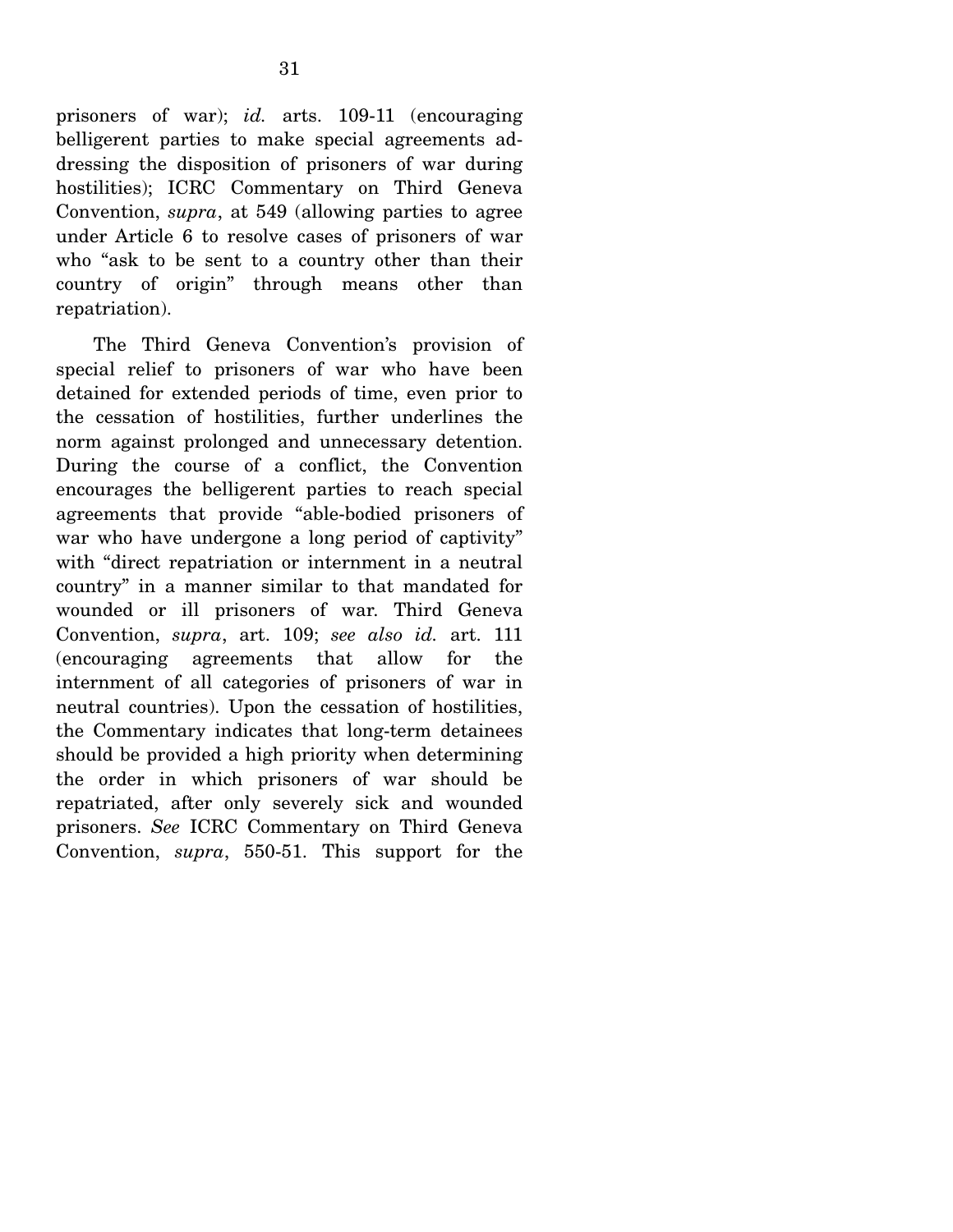release and repatriation of even healthy former combatants both during and after periods of active conflict underscores the importance that the Third Geneva Convention places on limiting prolonged detention and promoting release after the justification for detention has ceased.

### **2. Civilians detained during international armed conflicts must be released when security conditions no longer require their detention.**

 The Fourth Geneva Convention, which governs the treatment of civilians in interstate conflicts, mandates that civilian detainees be released "as soon as the reasons which necessitated . . . internment no longer exist." Geneva Convention Relative to the Protection of Civilian Persons in Time of War art. 132, Aug. 12, 1949, 6 U.S.T. 3526, 75 U.N.T.S. 287 [hereinafter Fourth Geneva Convention].<sup>22</sup> Under the Fourth Geneva Convention, states may only intern aliens within their territory if they are citizens of a country with which they are at war and doing so is deemed "absolutely necessary" to preserve the

 $22$  The Fourth Geneva Convention groups detention, internment, and the placing of civilians in assigned residences as different aspects of the same limited authority to restrict civilians' autonomy and place of residence. *See, e.g.*, Fourth Geneva Convention, *supra*, arts. 41, 115. This section refers to all three as "detention."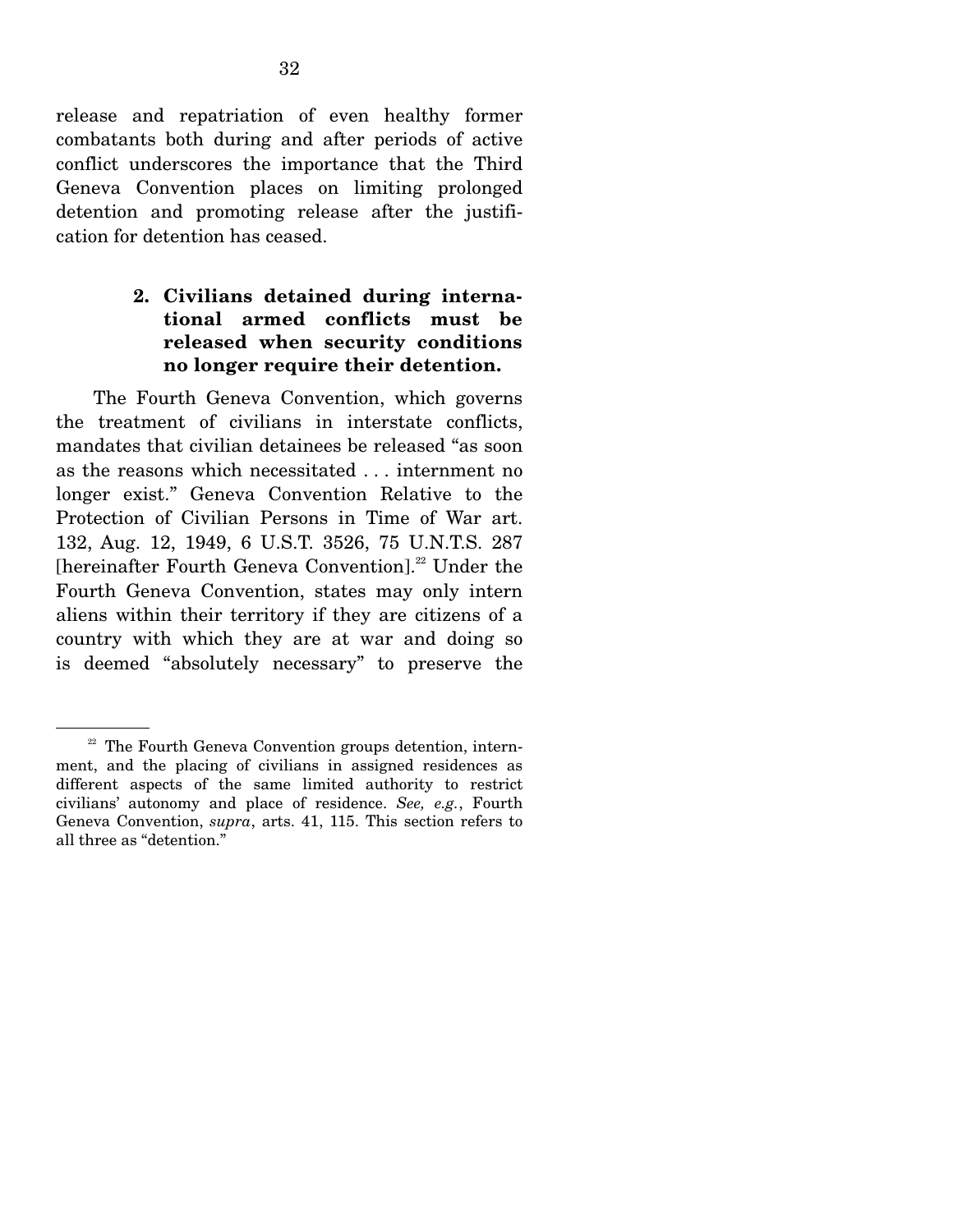detaining state's security interests. *Id.* art. 42. Similarly, foreign civilians in territories under occupation by a state may only be detained where necessitated by "imperative reasons of security." *Id.*  art. 78. To protect against unnecessary detention, the Fourth Geneva Convention provides detained individuals with an immediate opportunity to appeal the detention decision and subsequent opportunities for regular review. *See id.* art. 43 (requiring review for detained aliens "at least twice yearly"); *id.* art. 78 (requiring review for detained civilians "if possible every six months"). A finding that the individual's detention is no longer required by prevailing circumstances must result in a discontinuation of detention. *See* 4 Int'l Comm. of the Red Cross, *Commentary: Geneva Convention Relative to the Protection of Civilian Persons in Time of War* 261 (Jean S. Pictet ed., 1958) [hereinafter ICRC Commentary on the Fourth Geneva Convention]. Similarly, all civilian detentions must end "as soon as possible after the close of hostilities." *Id*. art. 133. Upon release, the detaining authorities must "ensure the return of all internees to their last place of residence, or to facilitate their repatriation," *id.* art. 134, unless such repatriation would expose the released detainee to persecution on the basis of his religious or political beliefs, *see id.* art. 45 (limiting transfer where it will result in persecution).

 These limitations on detention reflect the principle that "internment and the placing of a person in assigned residence are the *severest measures of*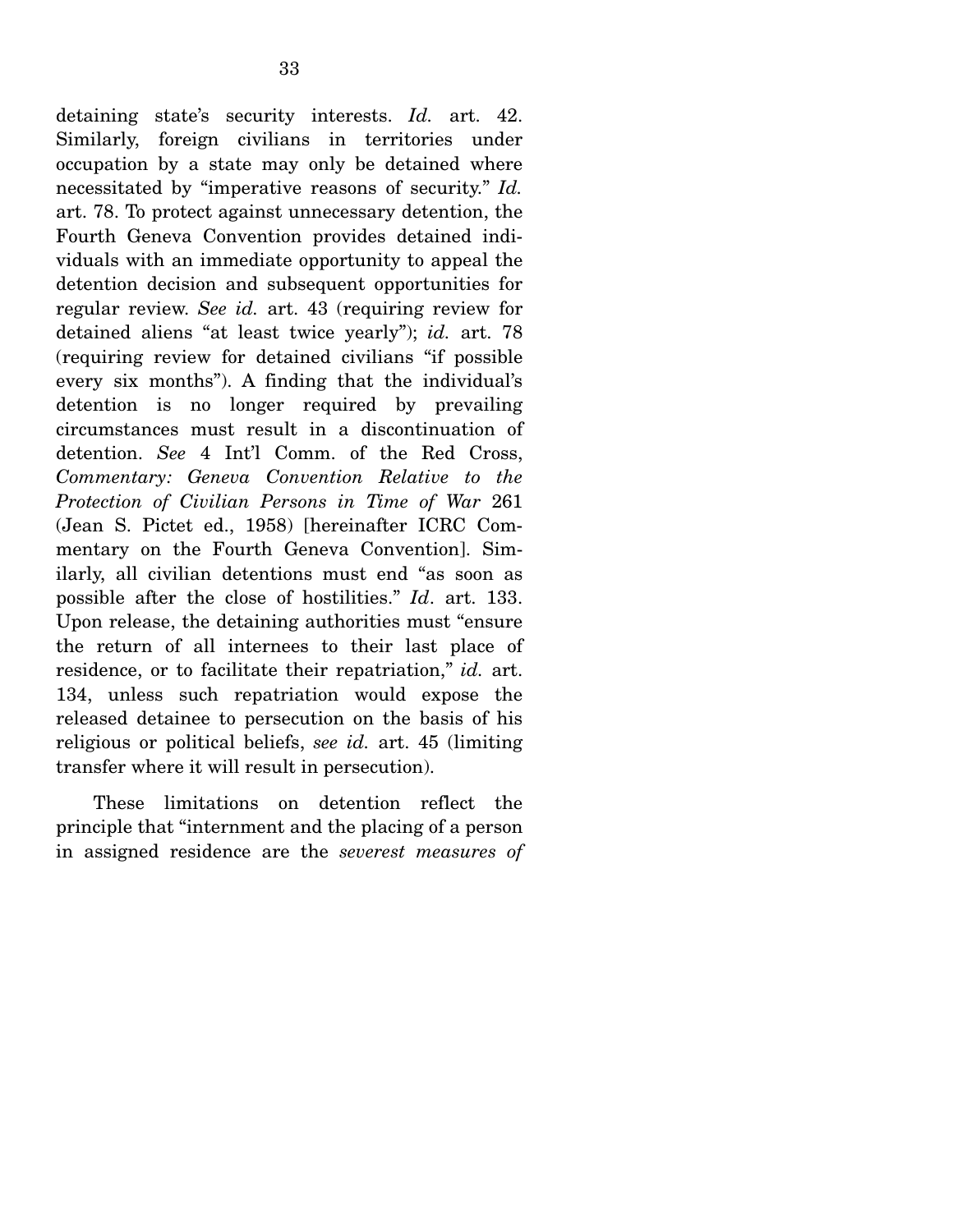*control* that a belligerent may apply to protected persons." ICRC Commentary on the Fourth Geneva Convention, *supra*, at 257 (emphasis added); *see also*  Fourth Geneva Convention, *supra*, art. 41 (stating that State party "may not have recourse to *any other measure of control more severe* than that of assigned residence or internment. . . ." (emphasis added)); *id*. art. 78 ("If the Occupying Power considers it necessary, for imperative reasons of security, to take safety measures concerning protected persons, it may, *at the most*, subject them to assigned residence or to internment." (emphasis added)). That same principle is reflected in the Fourth Geneva Convention's endorsement of agreements between parties during an ongoing conflict that facilitates "the release, the repatriation, the return to places of residence or the accommodation in a neutral country" of vulnerable classes of detainees, including "internees who have been detained for a long time." Fourth Geneva Convention, *supra*, art. 132. The underlying motivation behind these policies was a desire to avoid "the indefinite prolongation of [detention] situations. . . ." ICRC Commentary on the Fourth Geneva Convention, *supra*, at 515.

 The Third and Fourth Geneva Conventions share a fundamental commitment: Whatever the context or reason for the detention of an individual – whether a combatant or civilian – the individual must be released once the justification for detention has ceased. That same principle must apply as well to Petitioners, whose original detention has been shown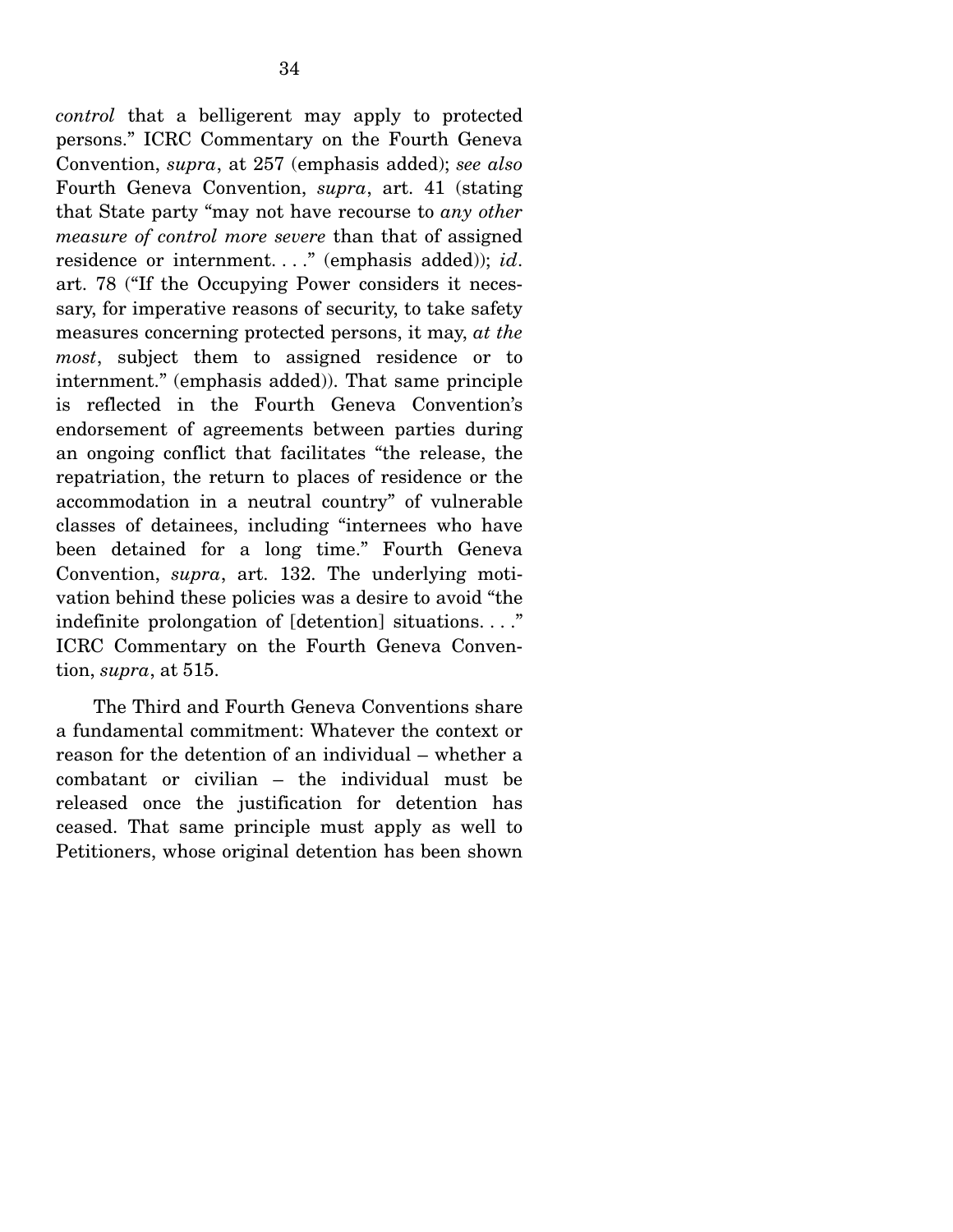to have been unjustified and yet who remain in custody after more than seven years.

### **III. THE UNITED STATES SHOULD LIVE UP TO THE STANDARDS OF INTERNATIONAL LAW TO WHICH IT HAS HELD OTHER COUNTRIES BY PROVIDING EFFECTIVE JUDICIAL REVIEW OF UNLAWFUL DE-TENTION**

 Since the mid-1970s, the United States has compiled annual reports on the human rights practices of other countries. By law, the reports reflect the Secretary of State's assessment of the "status of internationally recognized human rights" in the states under review.<sup>23</sup> These reports have consistently criticized foreign countries for failing to provide effective judicial review of detention. They have further made clear that the United States considers courts' capacity to order release essential to effective judicial review. They therefore provide powerful evidence of the importance of the shared international norm requiring release upon a finding that a detention is unlawful. If the United States now fails to live up to this shared norm, it will not only breed

<sup>&</sup>lt;sup>23</sup> The "Country Reports on Human Rights Practices" are submitted each year by the Department of State to Congress in compliance with the requirement that the Secretary of State transmit to Congress "a full and complete report regarding the status of internationally recognized human rights" in countries that receive foreign aid or are members of the United Nations. 22 U.S.C. § 2151n.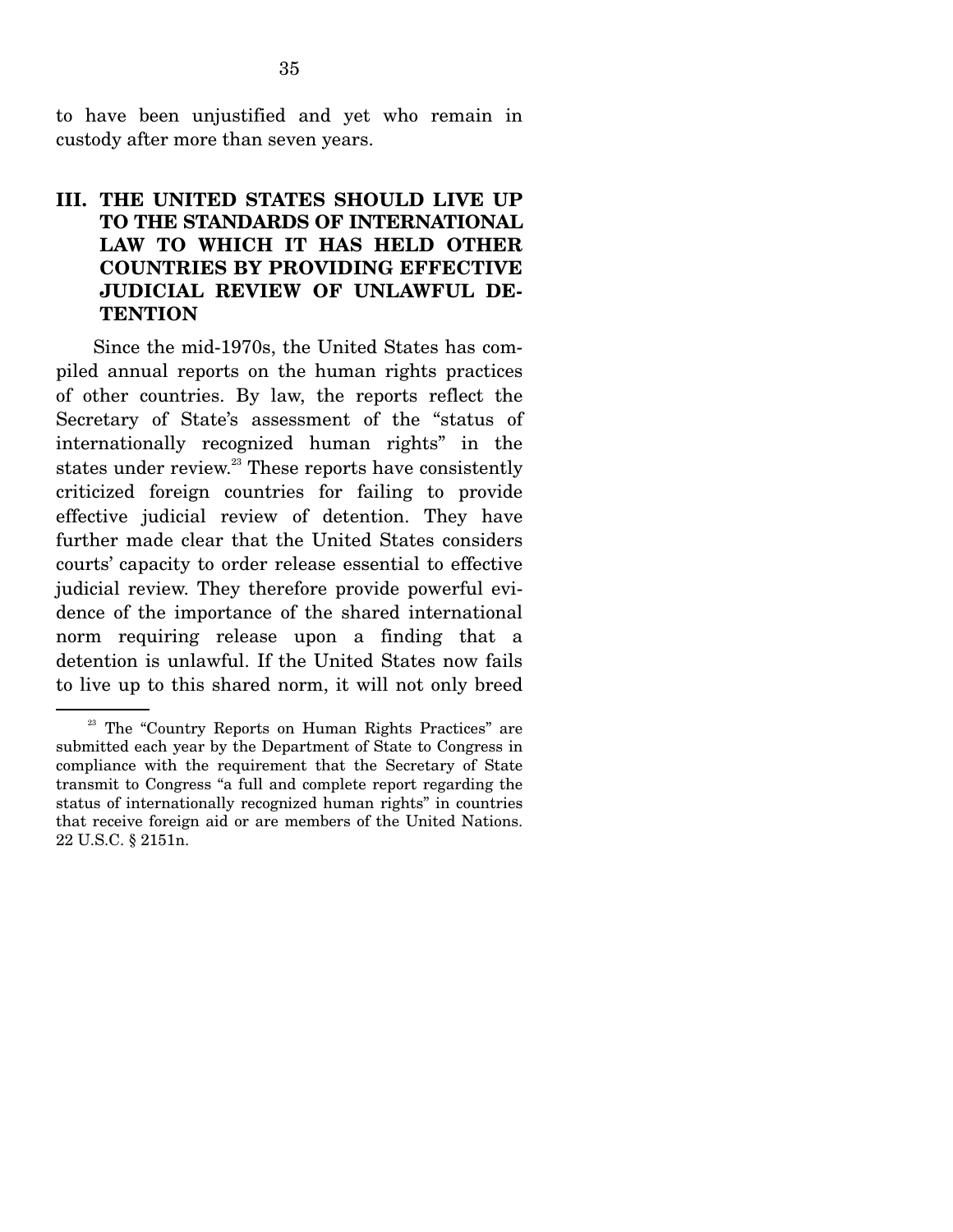resentment but will also undermine its ability to encourage other countries to follow basic principles of international law in the future.

 In evaluating other countries' human rights practices, the United States has considered whether habeas corpus review is not simply available but is *effective*. The United States has criticized the Philippines for providing formal habeas corpus review but not making that process "effectively available to persons detained by the regime. . . ." *See* 1 Dep't of State, Country Reports on Human Rights Practices 261 (1978). It has similarly criticized Cuba for "theoretically provid[ing] a safeguard against unlawful detention" but failing to provide any effective remedy. *See* 13 Dep't of State, Country Reports on Human Rights Practices for 1988, at 520 (1989). The United States has criticized many other countries for providing ineffective habeas review, including Paraguay, 9 Dep't of State, Country Reports on Human Rights Practices for 1984, at 637 (1985) ("the right of habeas corpus  $\dots$  can be ignored by government officials."), Ethiopia, *id.* at 110 ("A writ of habeas corpus on [Ethiopia]'s statutes has not been successfully invoked in any known case."), Ghana 8 Dep't of State, Country Reports on Human Rights Practices for 1984, at 150 (1984) ("There has been no instance of the successful exercise of the right of habeas corpus."), Afghanistan, 10 Dep't of State, Country Report on Human Rights Practices for 1985, at 1166 (1986) ("nor is the right of habeas corpus respected"), and Bolivia, 4 Dep't of State, Country Reports on Human Rights Practices for 1980, at 351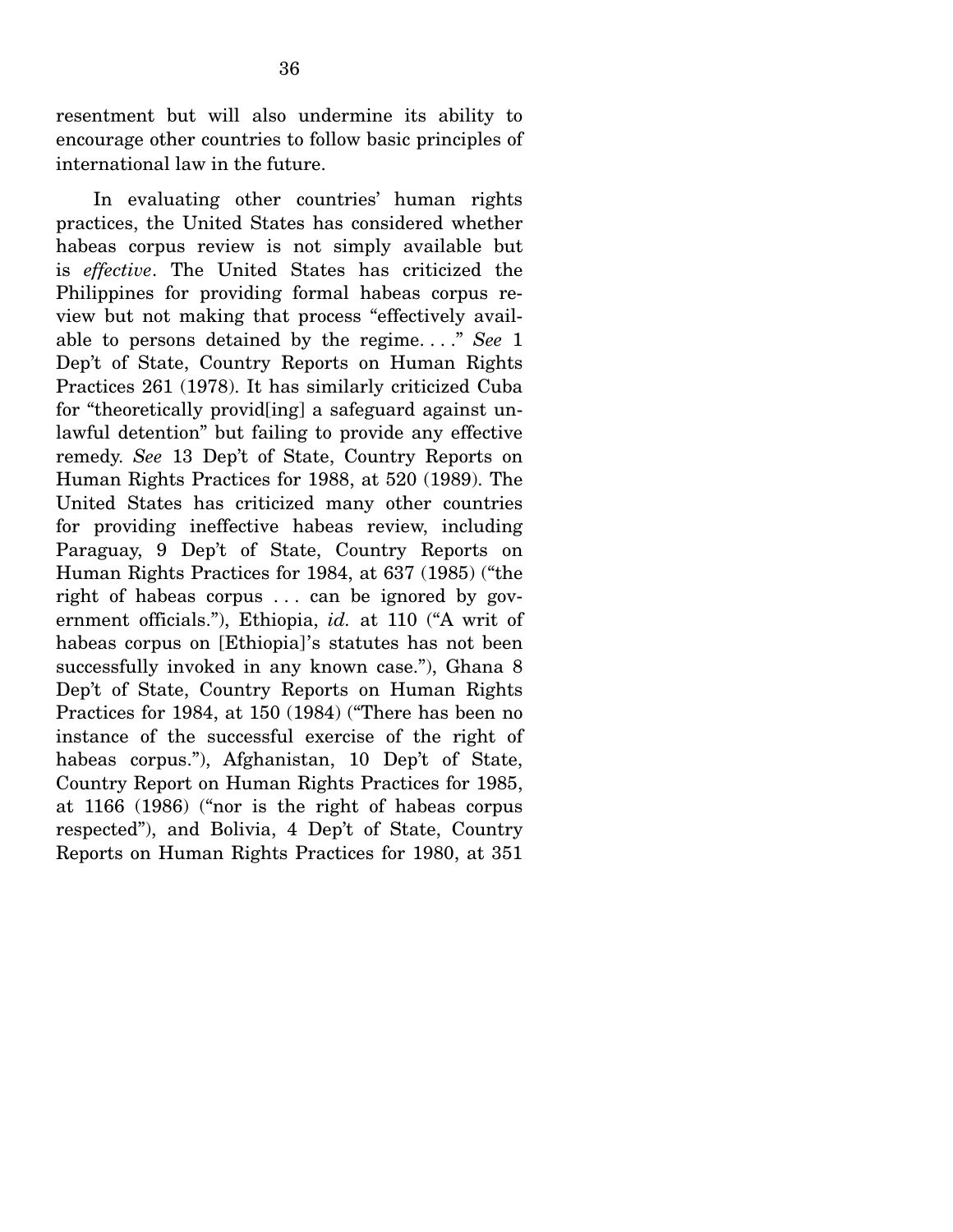(1981) ("The Garcia Meza regime routinely violates constitutional provisions for habeas corpus."). And the United States regularly criticizes countries for failing to provide effective judicial review for *all* detainees. *See, e.g.*, 27 Dep't of State, Country Reports on Human Rights Practices for 2002, at 345-46 (2003) (noting Liberia had incarcerated "an unknown number of persons . . . during [a] state of emergency as 'illegal combatants,' . . . and denied habeas corpus"); 13-A Dep't of State, Country Reports on Human Rights Practices for 1988, at 844 (1989) ("[H]abeas corpus . . . does not apply to those [in South Korea] charged with violating the National Security Law.").

 The United States' criticisms of other countries further makes clear that it regards the power of the courts to order release as essential to effective judicial review. The United States criticized Ghana for responding to writs of habeas corpus by imposing "ex post facto preventive custody orders barring their release." 10 Dep't of State, *supra*, at 129. The United States similarly criticized Nepal for failing to release a prisoner after the Supreme Court issued a writ of habeas corpus. 27-B Dep't of State, Country Reports on Human Rights Practices for 2002, at 2284 (2003). In discussing Zambia's detention policies, the United States noted that "[h]abeas corpus is, in principle, available to persons detained under presidential order, but the Government is not obliged to accept the recommendation of the review tribunal." 10 Dep't of State, *supra*, at 383 (1986). The United States criticized Gambia when its "[p]olice ignored a December 31 court-ordered writ of habeas corpus to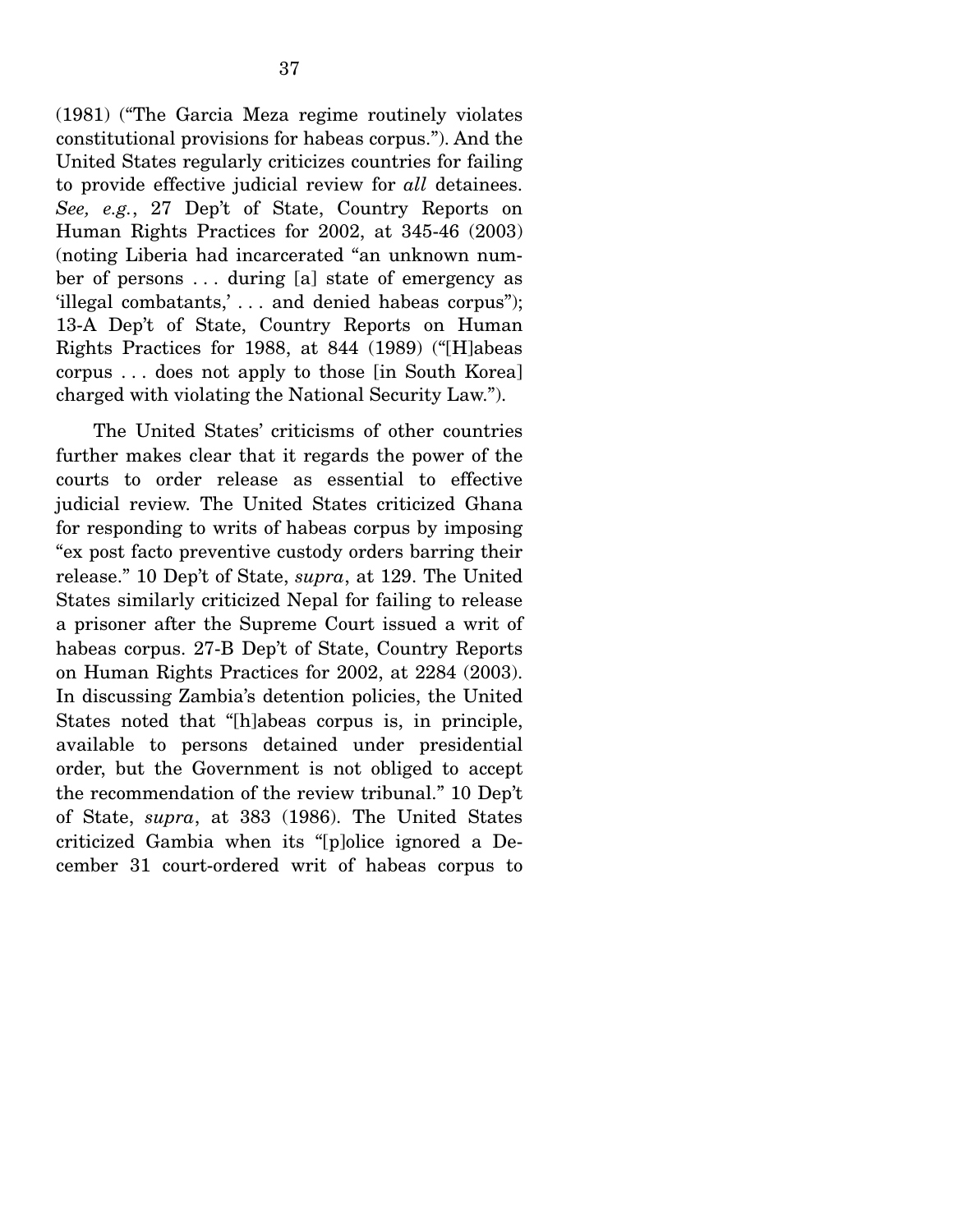release [Gambian National Assembly Majority Leader Baba] Jobe and his co-detainees." 28 Dep't of State, Country Reports on Human Rights Practices for 2003, at 241 (2004).

 The United States has held other countries to account for their failure to live up to "internationally recognized human rights" including effective judicial review of detention. In reviewing the practices of other states, the United States has not regarded as sufficient a formal process allowing detainees to challenge their detention in court. The courts reviewing detention must also have the capacity to order release. The United States should now live up to its own high standards – standards it successfully fought to codify in international law and that it has long sought to encourage the rest of the world to follow.

#### **CONCLUSION**

--------------------------------- ♦ ---------------------------------

 For the foregoing reasons, *amici* respectfully request that this Court reverse the opinion below and order reconsideration in accordance with the international law principles set forth above.

Respectfully submitted,

HOPE R. METCALF 127 Wall Street New Haven, CT 06510 (203) 432-9404

OONA A. HATHAWAY (*Counsel of Record*) 127 Wall Street New Haven, CT 06510 (203) 436-8969

December 2009

*Counsel for Amici*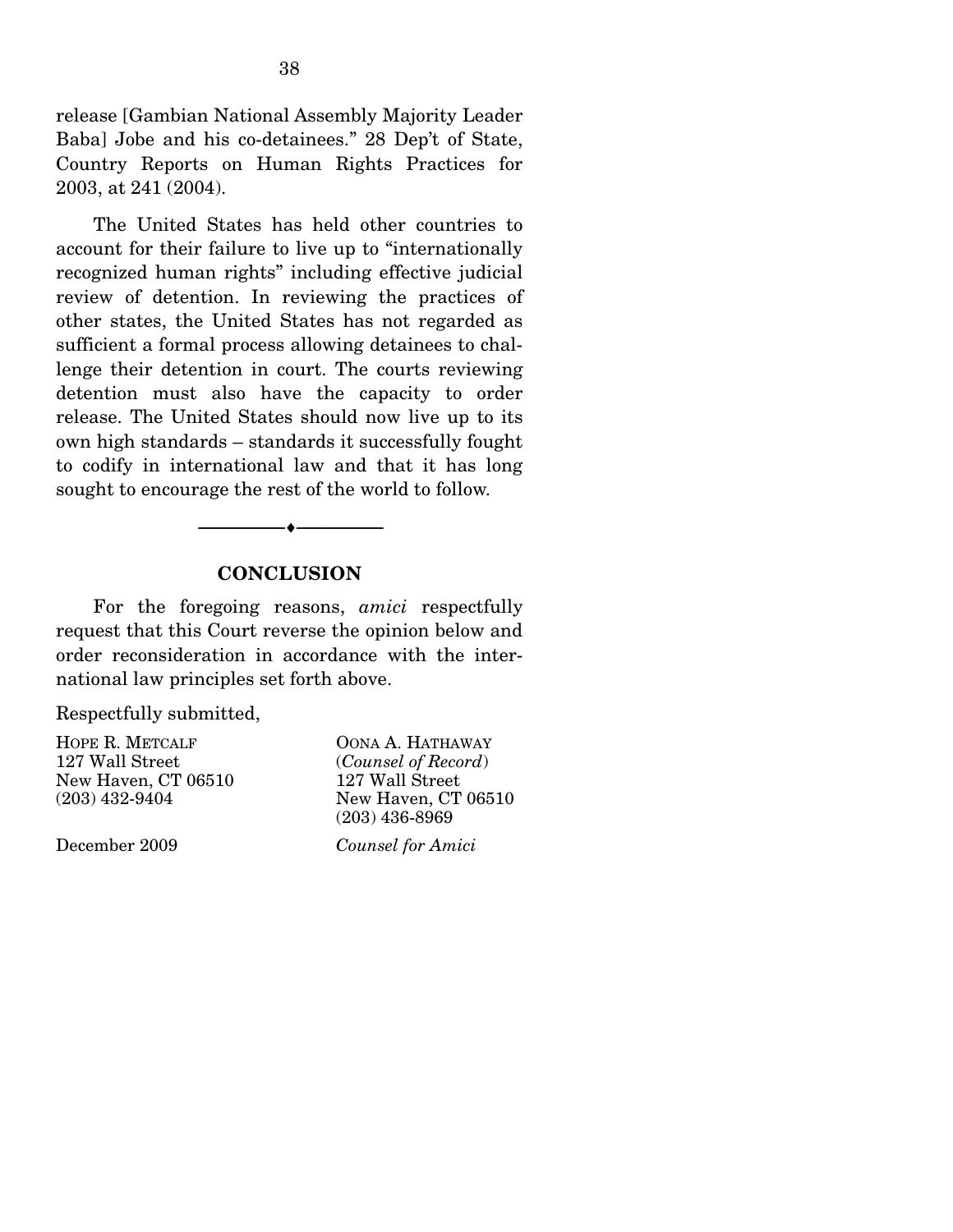### App. 1

### **APPENDIX**\*

### **LIST OF** *AMICI CURIAE*

**Tom Ginsburg** is Professor of Law at the University of Chicago Law School.

**Ryan Goodman** is Anne and Joel Ehrenkranz Professor of Law Professor of Politics and Sociology and Co-Chair of the Center for Human Rights and Global Justice at NYU School of Law.

**Oona Hathaway** is Gerard C. and Bernice Latrobe Smith Professor of International Law at Yale Law School.

**Jennifer Martinez** is Professor of Law and Justin M. Roach, Jr. Faculty Scholar at Stanford Law School.

**Steven R. Ratner** is Bruno Simma Collegiate Professor of Law at the University of Michigan Law School.

**Kal Raustiala** is Professor at UCLA School of Law and UCLA International Institute and Director of the UCLA Ronald W. Burkle Center for International Relations.

**Beth Van Schaack** is Associate Professor of Law at Santa Clara University School of Law and a Visiting Scholar with the Center on Democracy, Development & The Rule of Law at Stanford University.

 <sup>\*</sup> Institutional affiliations are listed for identification purposes only.